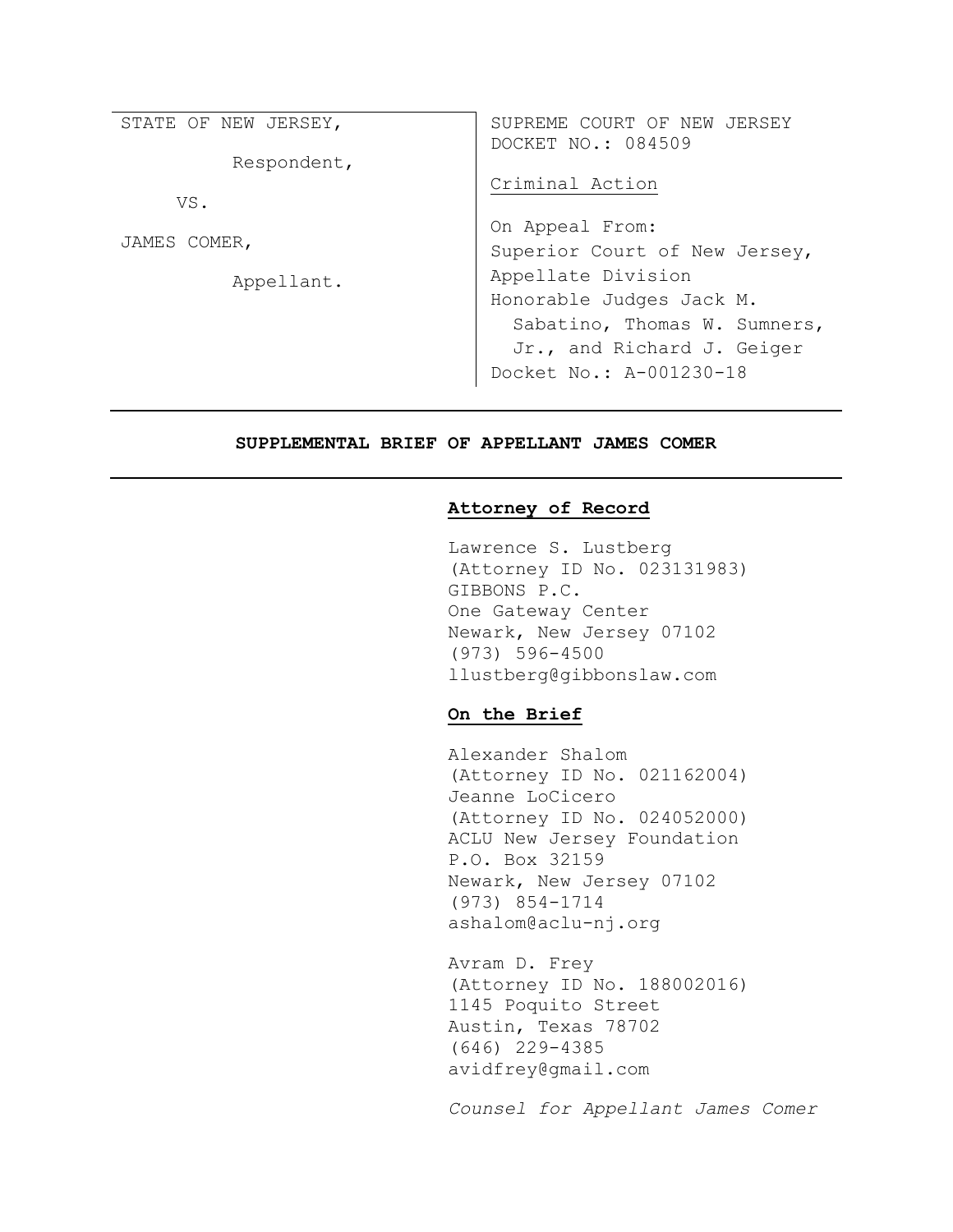|     |     | STATEMENT OF PROCEDURAL AND FACTUAL HISTORY3                                                                                                                                    |
|-----|-----|---------------------------------------------------------------------------------------------------------------------------------------------------------------------------------|
|     | (1) | Comer's Conviction and Original Sentence 3                                                                                                                                      |
|     | (2) | Comer's Motion to Correct an Illegal Sentence 5                                                                                                                                 |
|     | (3) |                                                                                                                                                                                 |
|     | (4) |                                                                                                                                                                                 |
|     |     | LEGAL STANDARD AND BACKGROUND12                                                                                                                                                 |
|     |     |                                                                                                                                                                                 |
| Ι.  |     | A Mandatory Sentence Of At Least 30 Years Without<br>Eligibility For Parole, As Required By N.J.S.A. 2C:11-<br>3b(1), Is Unconstitutional As Applied To Juveniles.              |
|     | (a) | Objective indicia of society's standards show a<br>consensus against mandatory terms of 30 years<br>imprisonment without parole for juvenile homicide                           |
|     | (b) | Juvenile offenders are less culpable than adults23                                                                                                                              |
|     | (c) | A term of 30 years without eligibility for parole<br>is harsh punishment25                                                                                                      |
|     | (d) | The recognized purposes of punishment do not<br>support a mandatory penalty of at least 30 years<br>without parole for juveniles32                                              |
|     | (e) | Caselaw both within and beyond New Jersey<br>confirms that a mandatory minimum sentence of 30<br>Years for juveniles is unconstitutional41                                      |
|     | (f) | Comer's case is a powerful example of why, as a<br>matter of constitutional law, individualized,<br>discretionary sentencing for juveniles convicted<br>of murder is required44 |
| II. |     | The Appellate Division's Decision Was Legal Error.                                                                                                                              |
|     | (a) | State v. Pratt is neither binding nor persuasive<br>and should be reversed47                                                                                                    |
|     | (b) | This Court should resolve the fundamental<br>constitutional question presented here51                                                                                           |
|     |     |                                                                                                                                                                                 |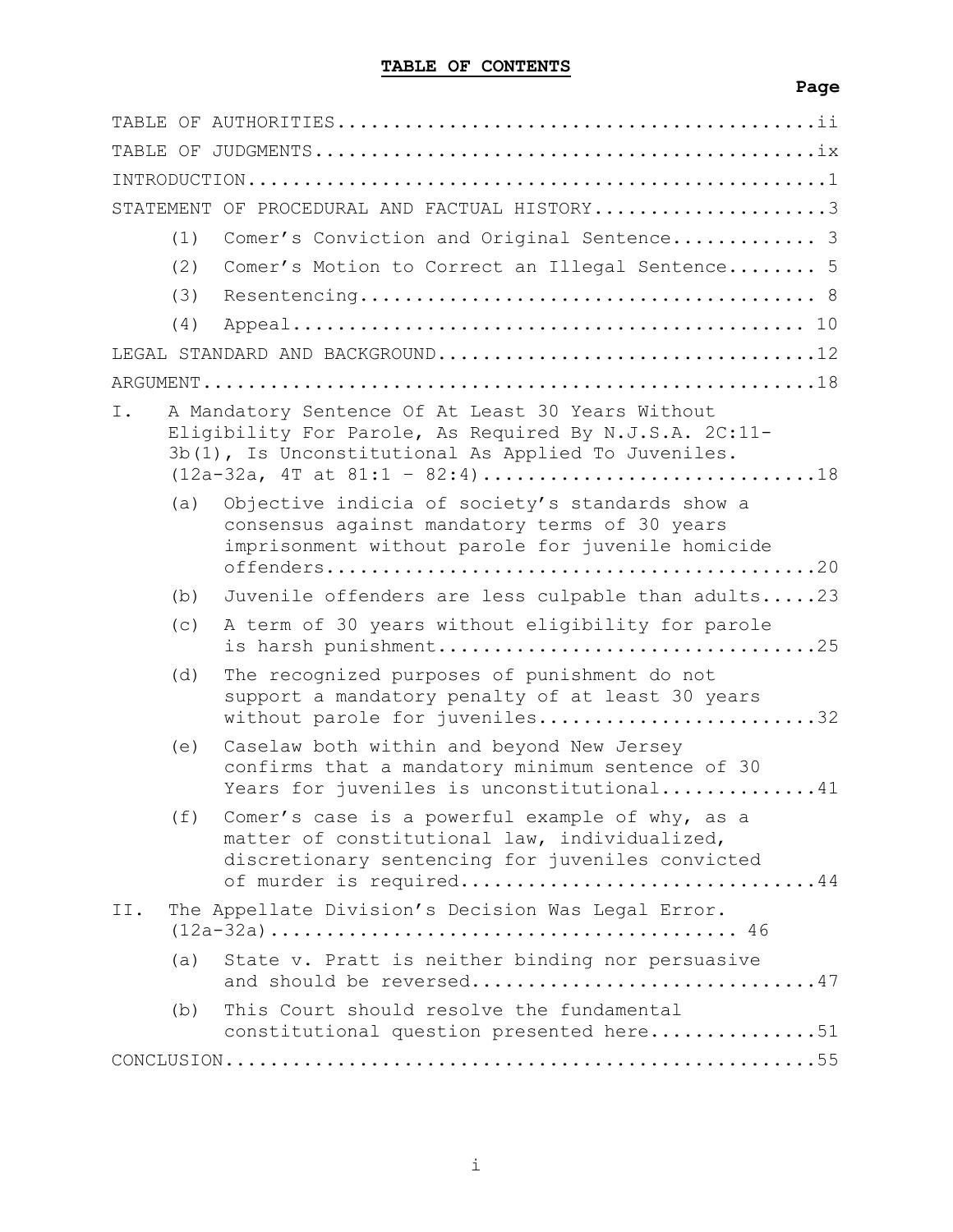# TABLE OF AUTHORITIES

## Cases

| Abbott v. Burke,                                               |
|----------------------------------------------------------------|
| Atkins v. Virginia,                                            |
| Coker v. Georgia,                                              |
| DePascale v. State,                                            |
| Graham v. Florida,                                             |
| Jones v. Mississippi,                                          |
| Kennedy v. Louisiana,                                          |
| Marbury v. Madison,                                            |
| McCleskey v. Kemp,                                             |
| Miller v. Alabama,                                             |
| Montgomery v. Louisiana,<br>577 U.S. 190 (2016) 15, 16, 17, 45 |
| New Amsterdam Cas. Co. v. Popovich,                            |
| People v. Holman,                                              |
| Roberts v. Louisiana,                                          |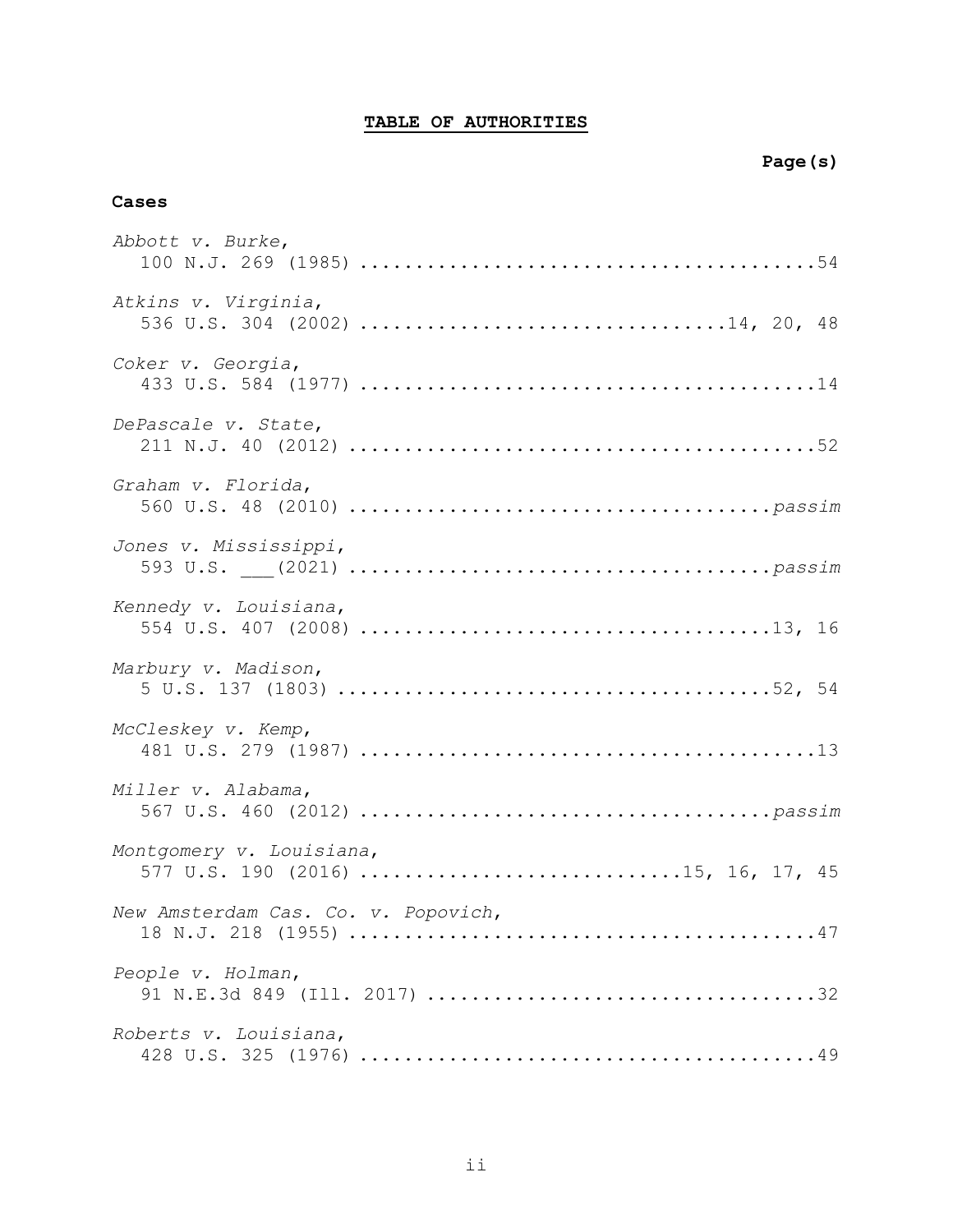| Robinson v. Cahill,                                                            |
|--------------------------------------------------------------------------------|
| S. Burlington Cty. N.A.A.C.P. v. Mt. Laurel Twp.,                              |
| Stanford v. Kentucky,                                                          |
| State in the Interest of C.K.,<br>233 N.J. 44 (2018) 11, 42, 48                |
| State v. Adams,                                                                |
| State v. Adams,<br>2006 WL 3798760 (App. Div. Dec. 28, 2006) 4                 |
| State v. Bey,                                                                  |
| State v. Buckner,                                                              |
| State v. Comer,<br>2020 WL 2179075 (N.J. App. Div. May 6, 2020) 10, 11, 47, 51 |
| State v. Dull,                                                                 |
| State v. Galicia,                                                              |
| State v. Gerald,<br>113 N.J. 40 (1988) 12, 13, 14, 52                          |
| State v. Houston-Sconiers,                                                     |
| State v. Hudson,                                                               |
| State v. Koskovich,                                                            |
| State v. Lyle,<br>854 N.W.2d 378 (Iowa 2014) 33, 40, 43                        |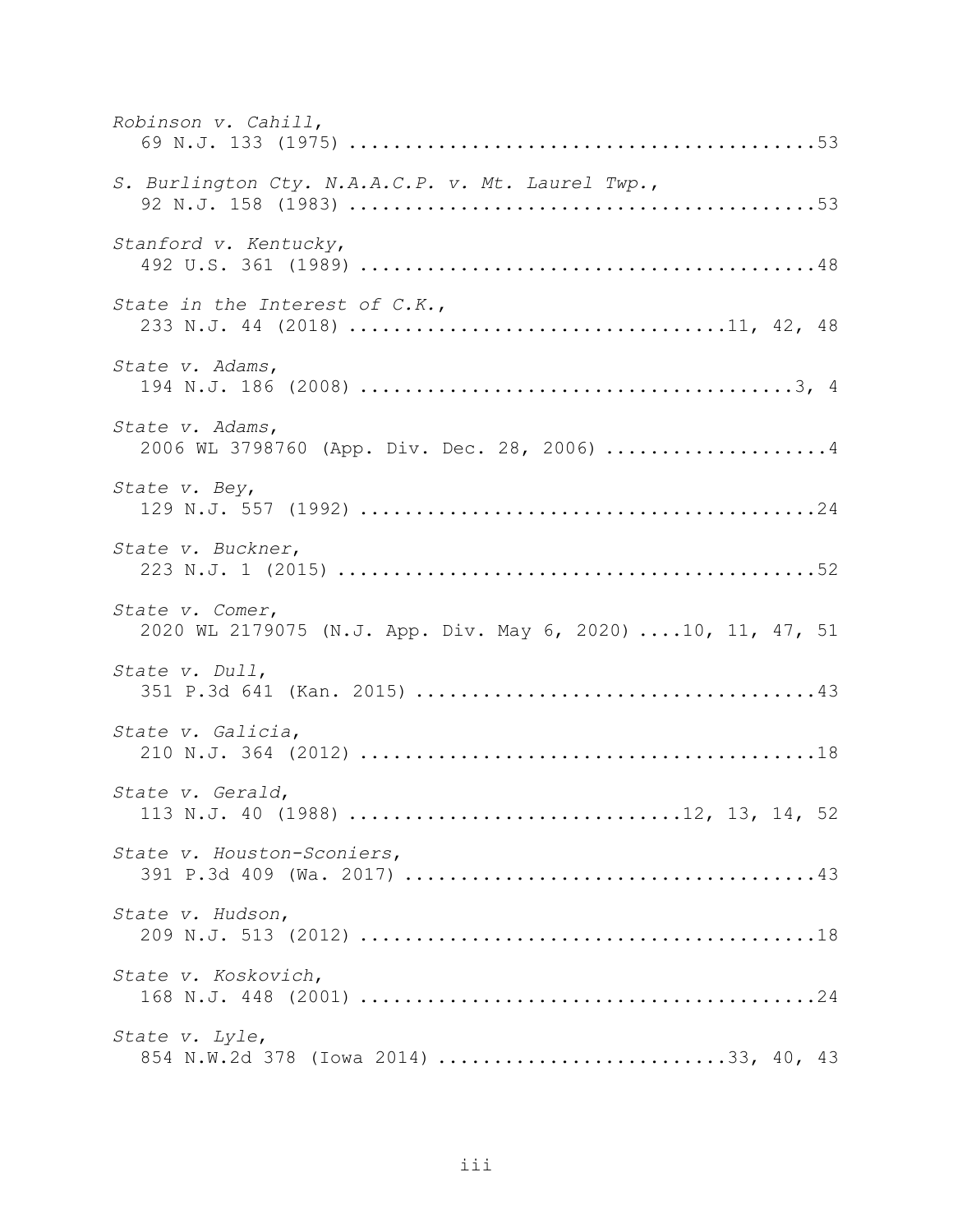| State v. Maldonado,                                                 |
|---------------------------------------------------------------------|
| State v. Marshall,                                                  |
| State v. Martini,                                                   |
| State v. Pratt,                                                     |
| State v. Ramseur,                                                   |
| State v. Yarbough,                                                  |
| State v. Zuber,                                                     |
| Tapia v. United States,                                             |
| Tison v. Arizona,                                                   |
| Trantino v. New Jersey State Parole Bd.,                            |
| Trop v. Dulles,                                                     |
| United States v. Taveras,<br>436 F. Supp. 2d 493 (E.D.N.Y. 2006) 26 |
| Woodson v. North Carolina,                                          |
| Statutes                                                            |
|                                                                     |
| Ark. S.B. 294, 91st Gen. Assemb. (Reg. Sess. 2017)21                |
|                                                                     |
| Colo. S.B. 16-3820, 70th Gen. Assemb., 2d Reg. Sess.                |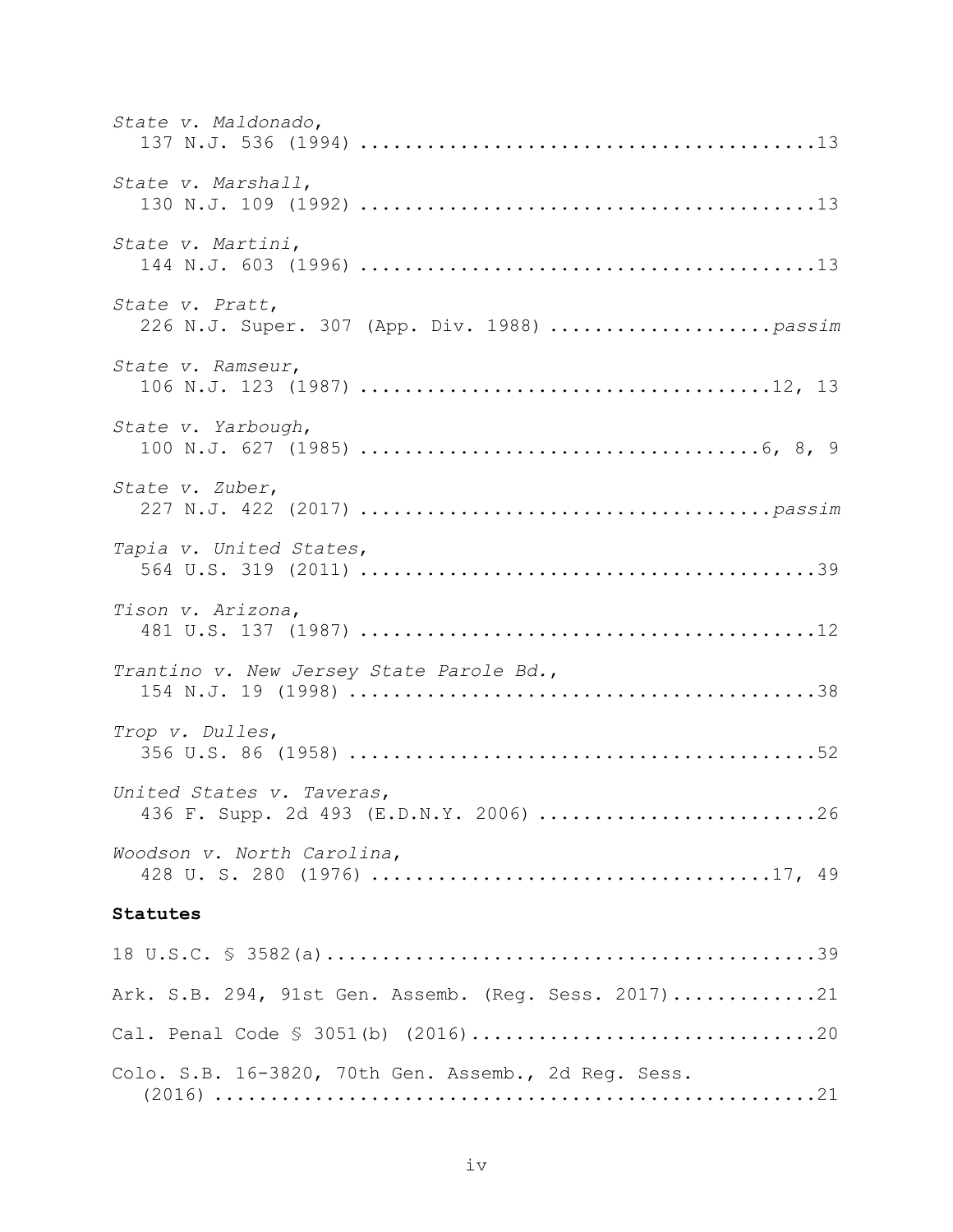| D.C. B21-0683, D.C. Act 21-568 (2016)21              |
|------------------------------------------------------|
|                                                      |
| Ken. Rev. Stat. 640.040 (1987)21                     |
| Mass. H. 4307, 188th Gen. Court (2014)21             |
| Mont. Code Ann. § 46-18-222(1) (2016)21              |
| N.C. Gen. Stat. § 15A-1340.19A (2016)21              |
| N.D. H.B. 1195, 65th Leg. Assemb. (2017)21           |
|                                                      |
| $N.J.S.A. 2A: 4A-44d(1) (b) 33$                      |
|                                                      |
|                                                      |
|                                                      |
|                                                      |
|                                                      |
|                                                      |
|                                                      |
|                                                      |
|                                                      |
|                                                      |
| Nev. A.B. 267, 78th Reg. Sess. (2015)21              |
| Ohio S.B. 256, 133rd Gen. Assemb. (2020)21           |
| Or. S.B. 1008, 80th Leg. Assemb. (Reg. Sess. 2019)21 |
| Va. H.B. 35, Gen. Assemb. (Reg. Sess. 2020)21        |
|                                                      |
| Wash. Rev. Code § 9.94A.730(1) (2016)21              |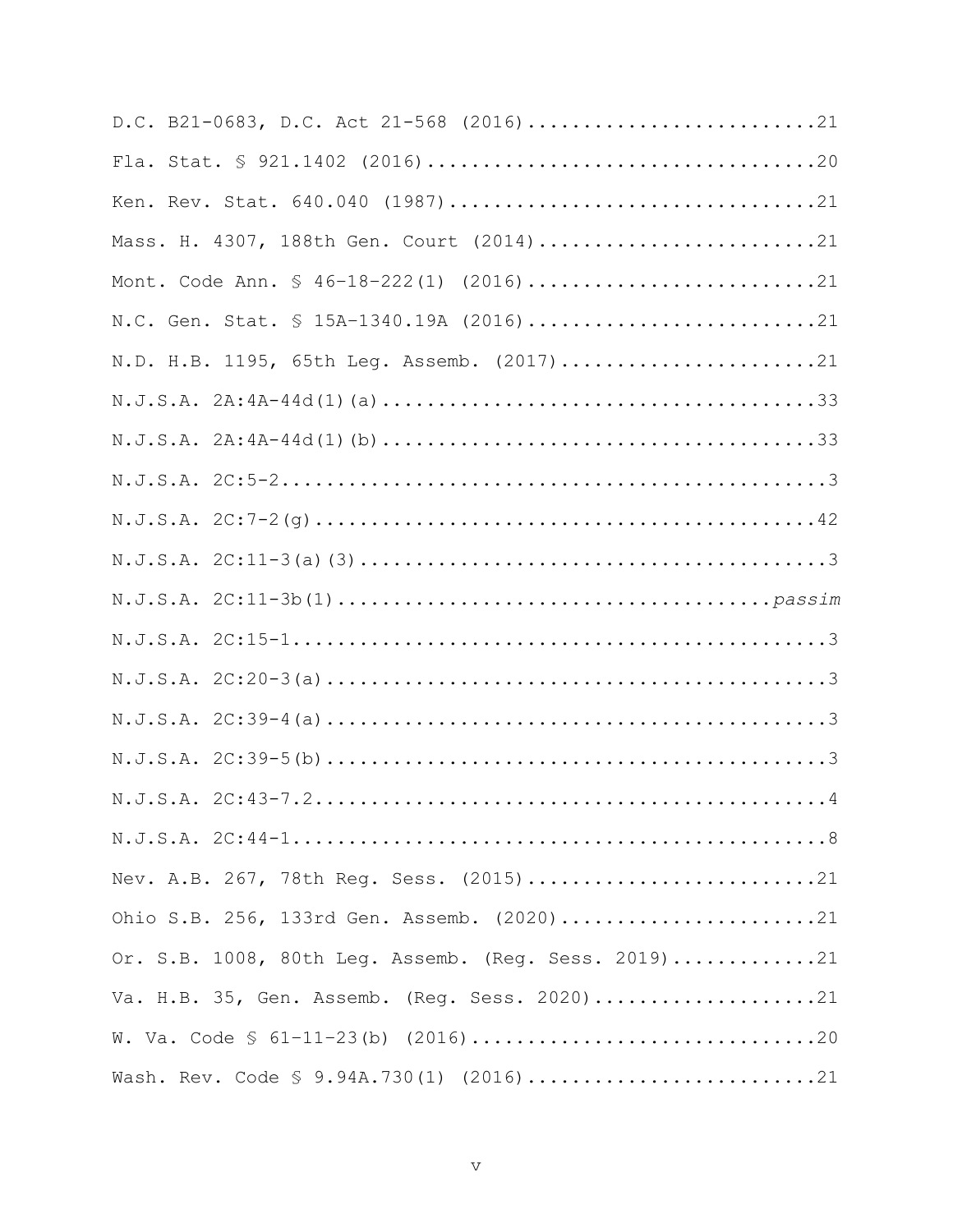Wyo. Stat. Ann. § 6–10–301(c) (2016)...........................20

# Other Authorities

| "Aging in Prison: Reducing Elder Incarceration and<br>Promoting Public Safety," Columbia Univ. Center for                                                   |
|-------------------------------------------------------------------------------------------------------------------------------------------------------------|
| Alex R. Piquero, et al., "The Criminal Career<br>Paradigm," 30 Crime & Justice 359 (2003) 37                                                                |
| Alfred Blumstein, et al., "Delinquency Careers:<br>Innocents, Desisters, and Persisters," 6 Crime &                                                         |
| Alfred Blumstein, et al., The Duration of Adult                                                                                                             |
| Andrew Golub, "The Adult Termination Rate of Criminal<br>Careers," Paper, Carnegie Mellon Sch. of Urban and                                                 |
| B. Jaye Anno, et al., "Correctional Health Care:<br>Addressing the Needs of Elderly, Chronically Ill,<br>and Terminally Ill Inmates," U.S. Dep't of Justice |
| Brie Williams & Rita Abraldes, "Growing Older:<br>Challenges of Prison and Reentry for the Aging<br>Population," in Public Health Behind Bars 56 (ed.       |
| Bruce Western, et al., "Stress and Hardship After<br>Prison," 120 Am. J. of Sociology 1512 (2015) 28, 31                                                    |
| Campaign for Fair Sentencing of Youth, Report,<br>"National Trends in Sentencing Children to Life                                                           |
| Campaign for Fair Sentencing of Youth, Report,<br>"Tipping Point: A Majority of States Abandon Life-<br>Without-Parole Sentences for Children" (2018) 23    |
| "The Consequences for Mortality of Incarceration in<br>the United States," Report, Center for Demography                                                    |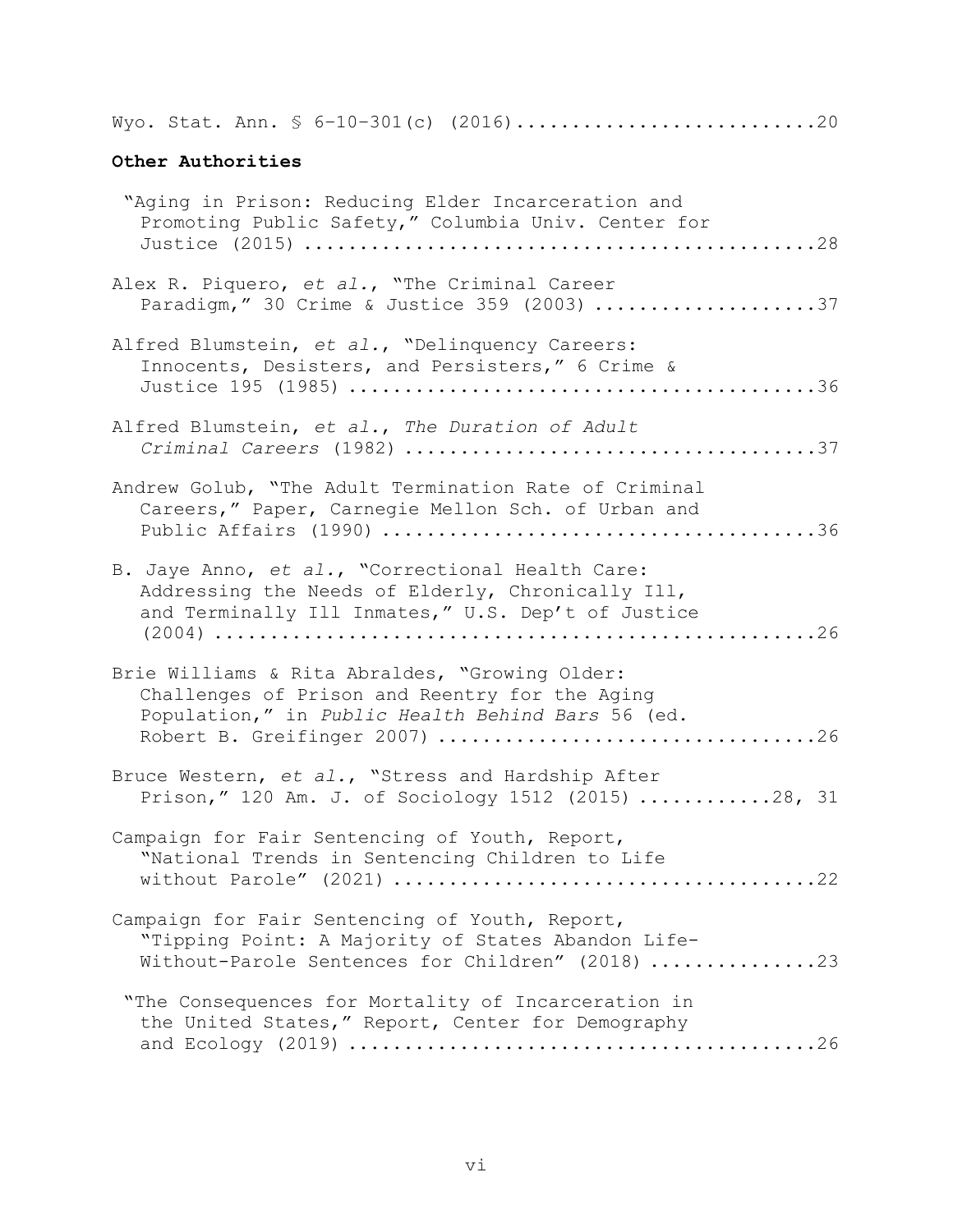| Couloute, Lucius, "Nowhere to Go: Homelessness Among<br>Formerly Incarcerated People," Prison Policy                                                                                                                                                                           |
|--------------------------------------------------------------------------------------------------------------------------------------------------------------------------------------------------------------------------------------------------------------------------------|
| Craig Haney, "The Psychological Impact of<br>Incarceration: Implications for Postprison<br>Adjustment," in Prisoners Once Removed (eds. Jeremy<br>Travis & Michelle Waul 2004) 27                                                                                              |
| Equal Justice Initiative, "COVID-19's Impact on People<br>in Prisons" (April 16, 2021) 25                                                                                                                                                                                      |
| Equal Justice Initiative, Report, "All Children Are<br>Children: Challenging Abusive Punishment of                                                                                                                                                                             |
| Equal Justice Initiative, Report, "The Superpredator                                                                                                                                                                                                                           |
| Francis T. Cullen & Paul Gendreau, "Assessing<br>Correctional Rehabilitation: Policy, Practice, and<br>Prospects," in Policies, Processes, and Decisions of<br>the Criminal Justice System, Vol. 3 (2000) 39                                                                   |
| Jeffery T. Ulmer & Darrell Steffensmeier, "The Age and<br>Crime Relationship: Social Variation, Social<br>Explanations, The Nurture Versus Biosocial Debate in<br>Criminology: On the Origins of Criminal Behavior and<br>Criminality" (Kevin M. Beaver, et al., eds. 2015) 34 |
| John H. Laub & Robert J. Sampson, "Understanding<br>Desistance from Crime," 28 Crime & Justice 1 (2001) 36                                                                                                                                                                     |
| John J. Gibbons & Nicholas de B. Katzenbach,<br>Confronting Confinement (2006) 25                                                                                                                                                                                              |
| Laurence Steinberg, "The Influence of Neuroscience on<br>U.S. Supreme Court Decisions about Adolescents'<br>Criminal Culpability," 14 Neuroscience 513 (2013) 34                                                                                                               |
| Marvin E. Wolfgang, et al., Delinquency in a Birth                                                                                                                                                                                                                             |
| Maynard L. Erickson, "Delinquency in a Birth Cohort: A<br>New Direction in Criminological Research," 64 J.<br>Crim. L. & Criminology 362 (1973) 35                                                                                                                             |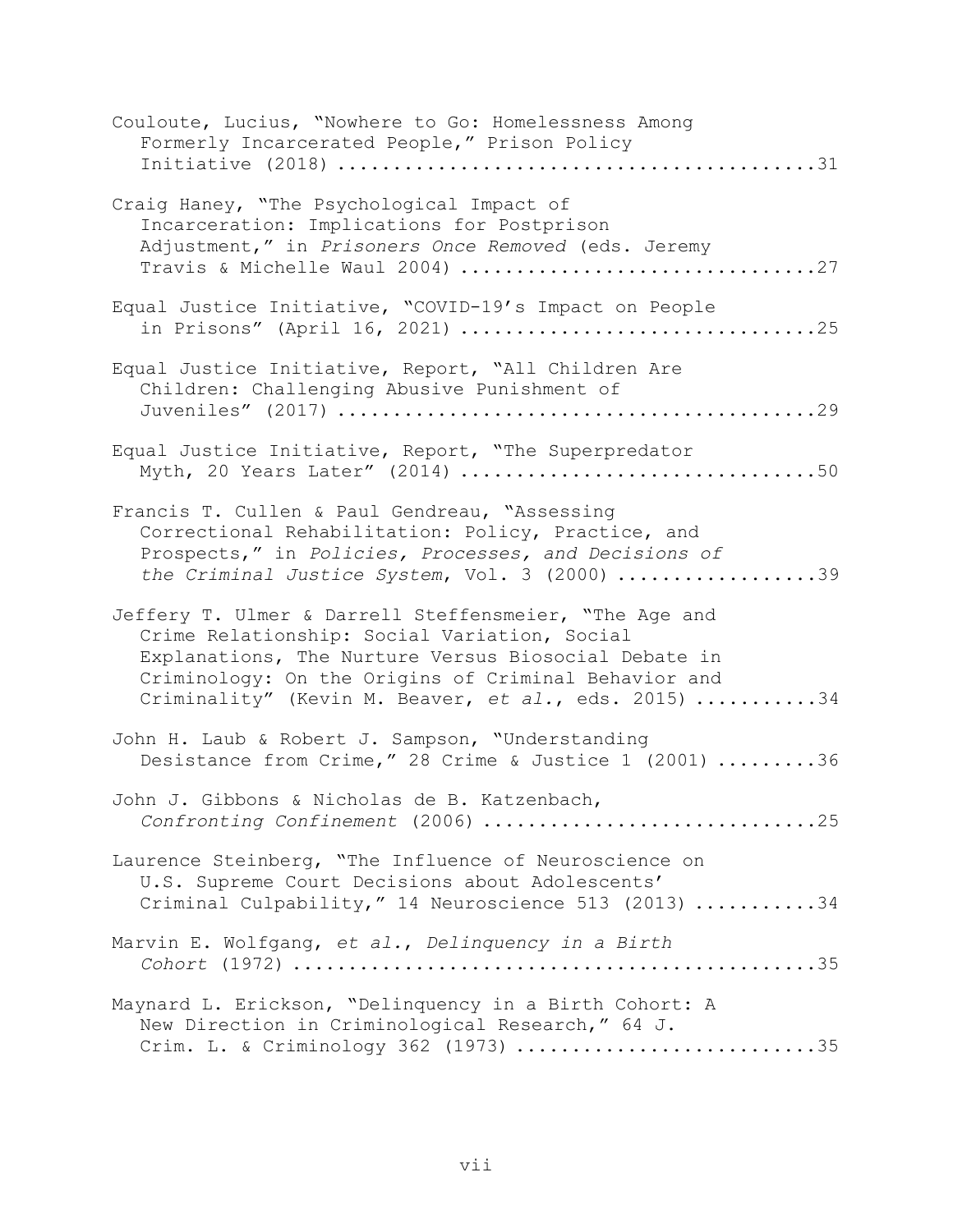| Megan C. Kurlycheck, et al., "Long-Term Crime<br>Desistance and Recidivism Patterns - Evidence from                                                      |
|----------------------------------------------------------------------------------------------------------------------------------------------------------|
| the Essex County Felony Study," 50 Criminology 71                                                                                                        |
| N.J. Reentry Corporation, Report, "Improving Upon<br>Corrections in New Jersey to Reduce Recidivism and<br>Promote Successful Reintegration," at 24-2538 |
| Terrie E. Moffitt, "Adolescence-Limited and Life-<br>Course-Persistent Antisocial Behavior: A<br>Developmental Taxonomy," 100 Psych. R. $674$ (1993) 34  |
| Rules                                                                                                                                                    |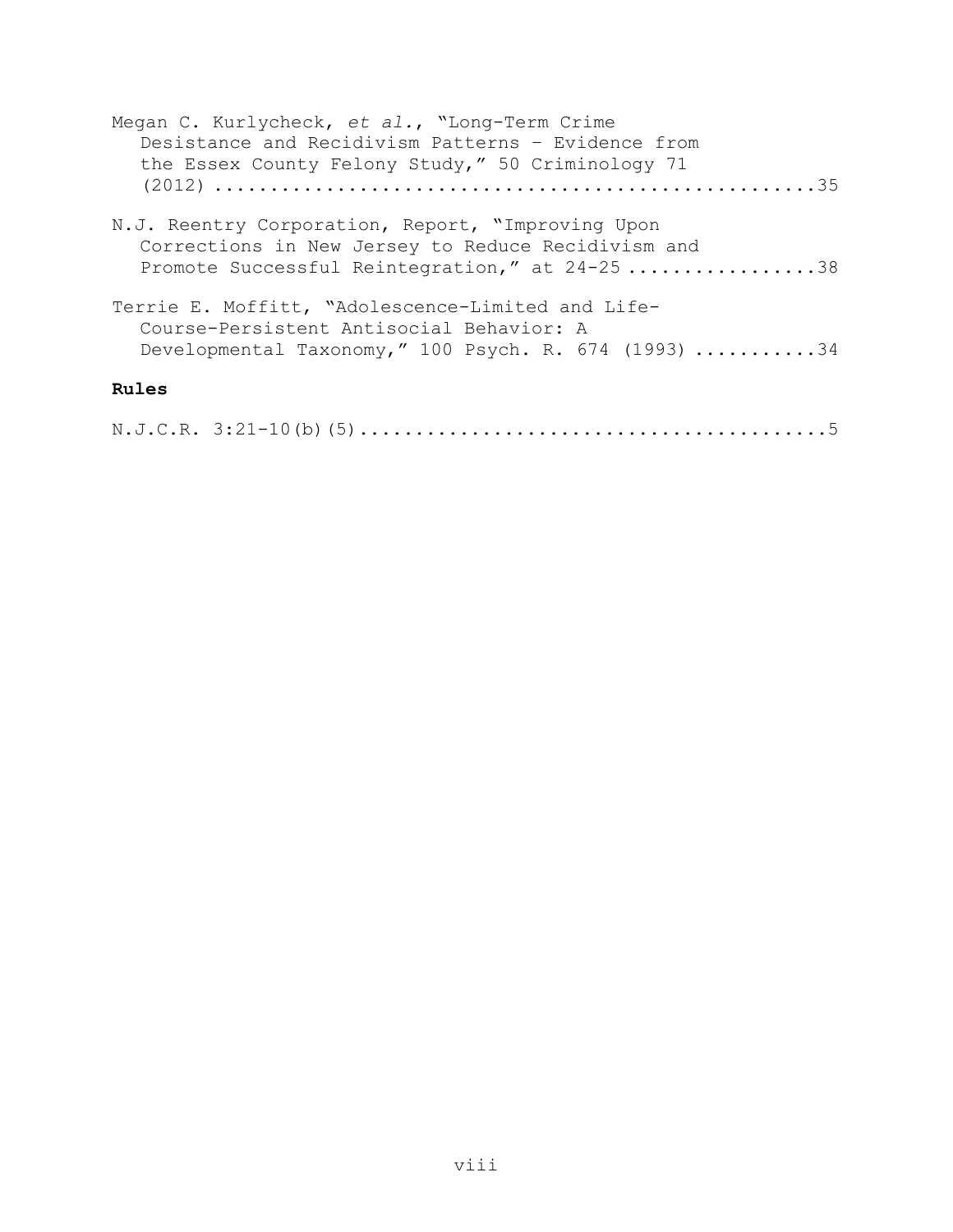### TABLE OF JUDGMENTS

- State v. Comer, Indictment No. 03-01-0231I, Resentencing Tr. (October 5, 2018)(4T)
- State v. Comer, 2020 WL 2179075 (N.J. App. Div. May 6, 2020)(Appendix to Petition for Certification, 3a-32a)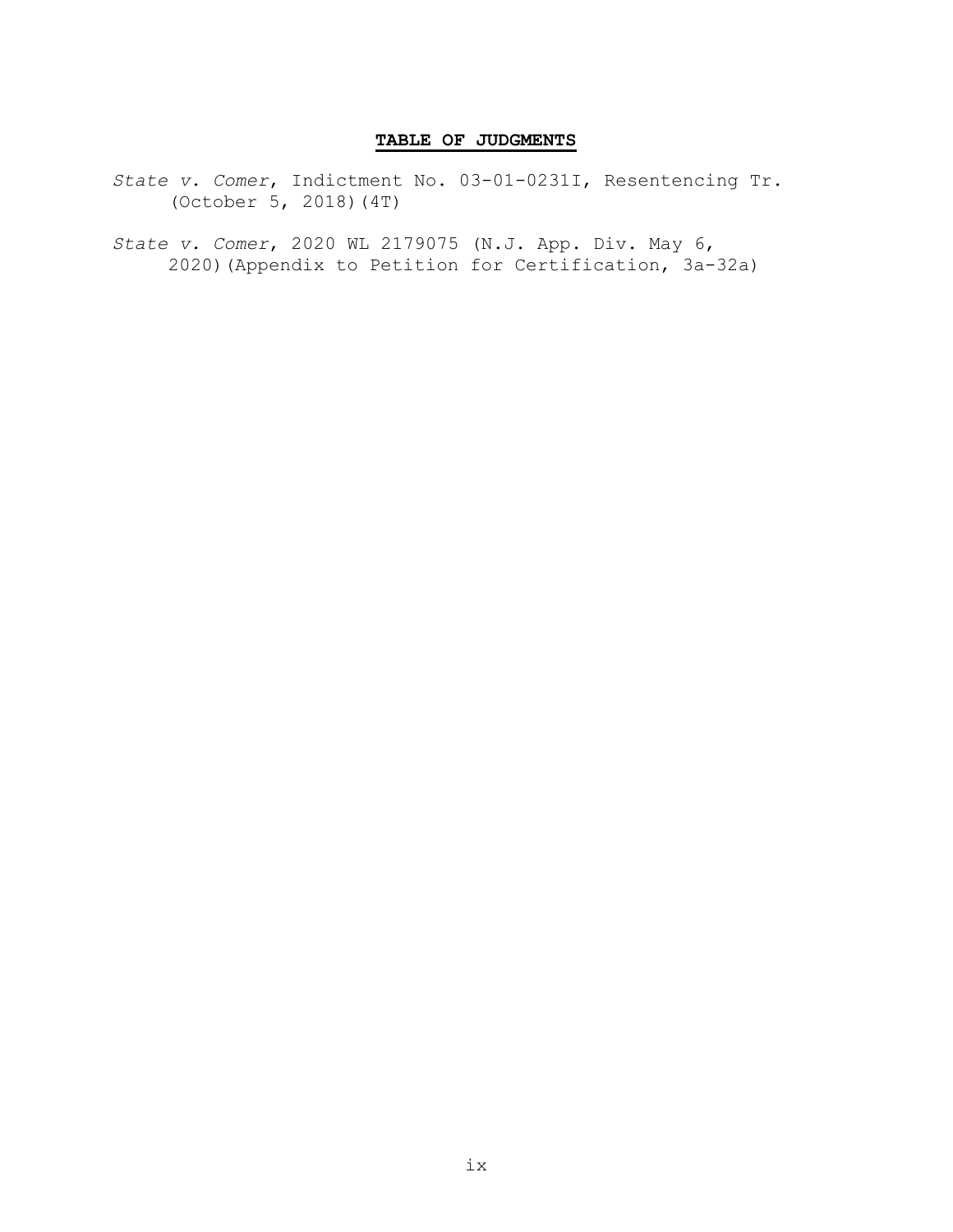#### INTRODUCTION

This case concerns the constitutionality of N.J.S.A. 2C:11- 3b(1) as applied to juveniles under the Eighth Amendment to the United States Constitution and Article 1, Paragraph 12 of the New Jersey Constitution. That statute imposes a mandatory minimum sentence of 30 years without the possibility of parole for murder, a harsh, non-discretionary term that fails to account for the hallmark vulnerabilities of young people and, even more significantly, their unique capacities for reform. Consistent with the recent sea change in the law of juvenile sentencing, the Court should now hold that a mandatory minimum sentence of 30 years without parole is disproportionate for juveniles, and that if a juvenile is to be sentenced to such a lengthy term without eligibility for parole, that sentence may only be imposed as a matter of discretion following an individualized sentencing determination that accounts for the defendant's youth.

Appellant's challenge to the constitutionality of N.J.S.A. 2C:11-3b(1) is properly analyzed under the well-established framework of proportionality review. This entails consideration of numerous factors, including evidence of societal norms, the culpability of the class of offenders at issue, the severity of the punishment in question, and whether traditional justifications support the punishment.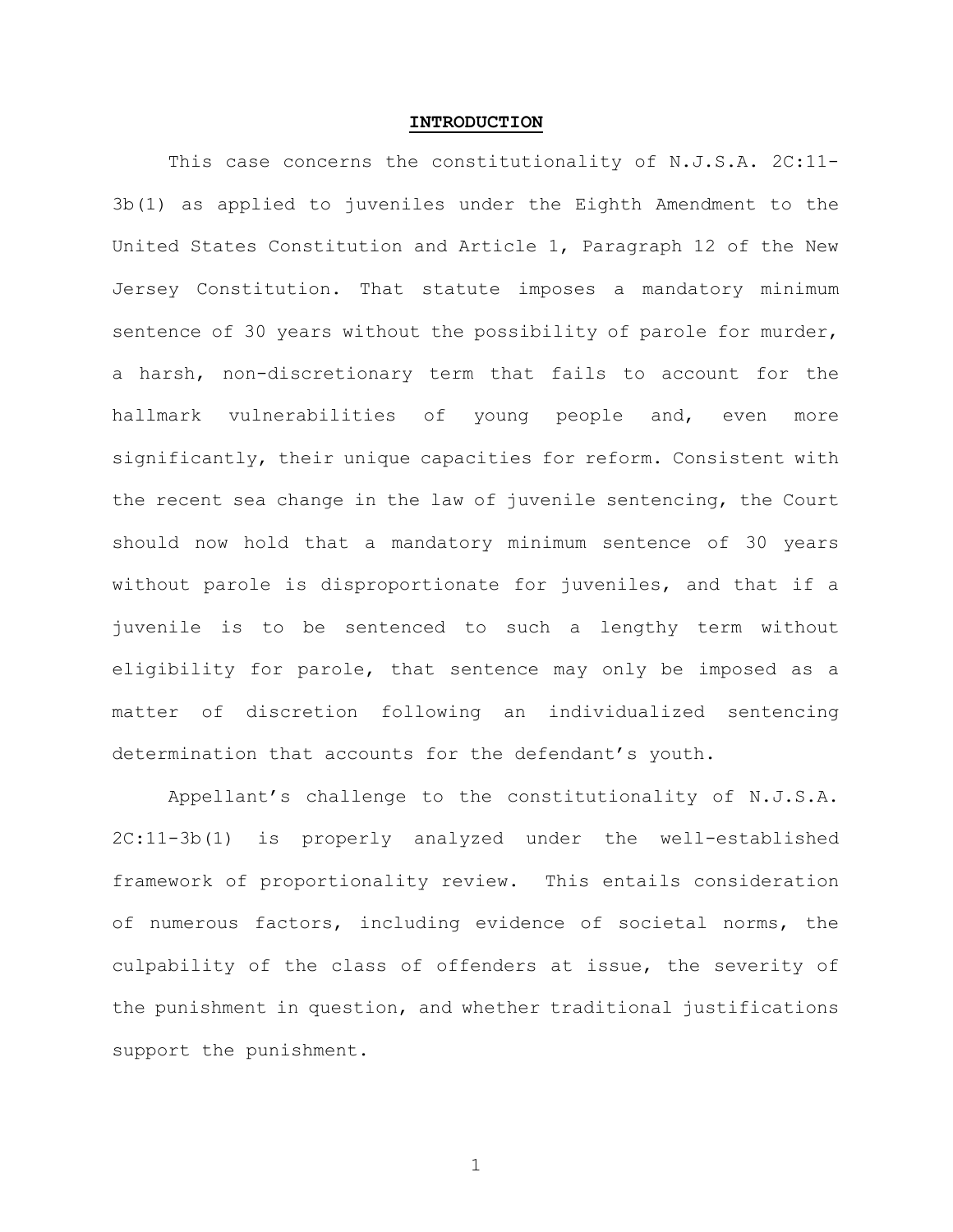Under this framework, N.J.S.A. 2C:11-3b(1) is disproportionate as applied to juveniles. Recent jurisprudence, including this Court's landmark decision in State v. Zuber, 227 N.J. 422 (2017), makes manifest that juveniles are different from adults in ways that diminish their culpability and undermine the justifications for harsh sentencing. Moreover, science and social science research, of exactly the kind that courts consider in conducting proportionality review, reveals that 30 years without parole is severe punishment that might be warranted for juveniles only in limited circumstances, but certainly not in every case, as N.J.S.A. 2C:11-3b(1) compels. Thus, consideration of the relevant factors leads inescapably to the conclusion that a 30-year mandatory minimum without parole is unconstitutional for juveniles under State and Federal Law.

The Appellate Division below came to the opposite conclusion on two bases. First, it held that State v. Pratt, 226 N.J. Super. 307 (App. Div. 1988), which upheld a mandatory minimum 30-year sentence for juveniles over three decades ago, remained good law. And second, the Appellate Division held that deference to the Legislature was called for and that the Court should stay its hand to allow for legislative action, even years after this Court called for such action four years ago to no avail. Neither rationale is persuasive. Comer's constitutional challenge requires proportionality review in accordance with contemporary standards,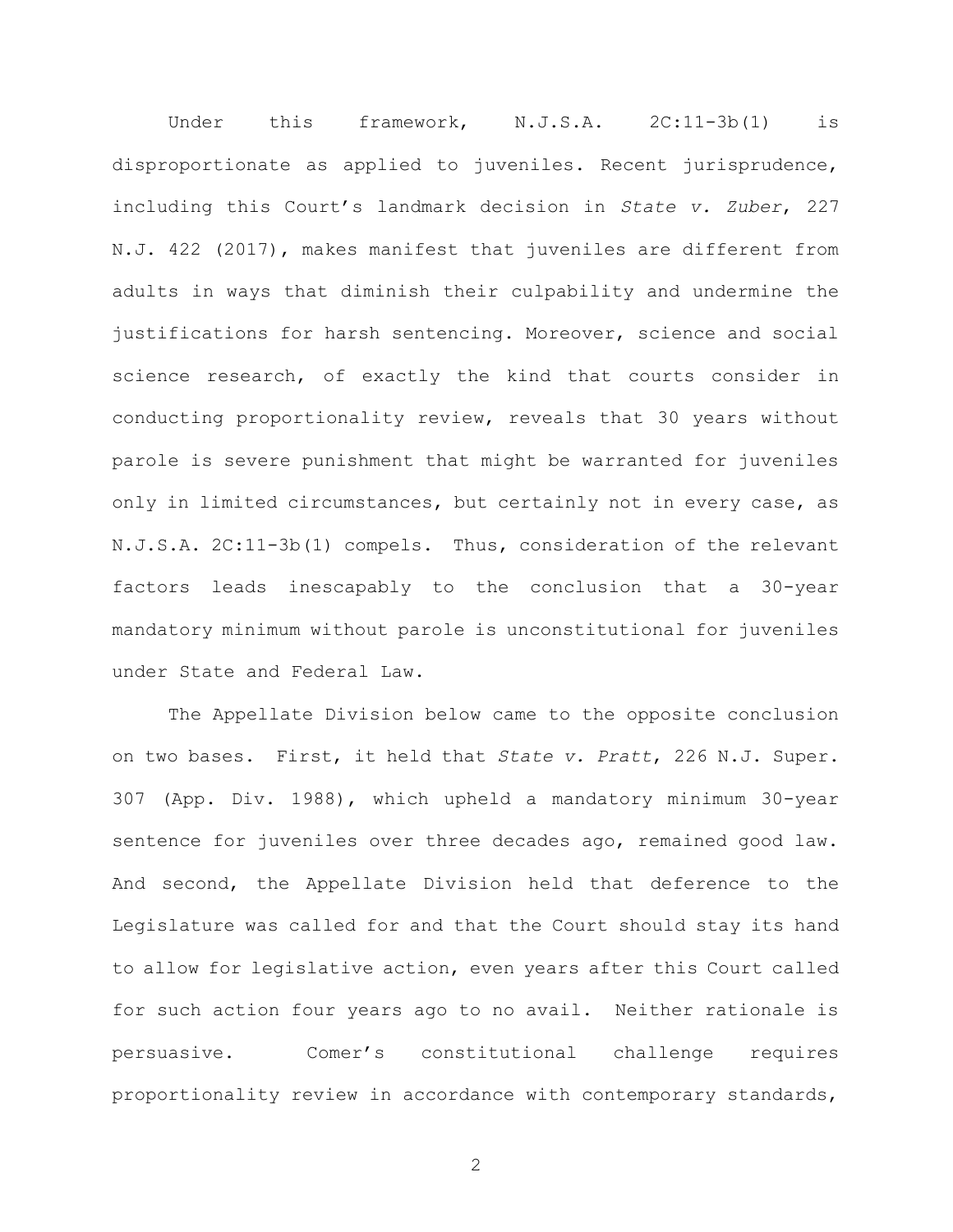and the Judiciary may not defer on questions of constitutional rights, squarely presented. Accordingly, this Court should reverse the decision below, hold N.J.S.A. 2C:11-3b(1) unconstitutional as applied to juveniles, and reverse and remand for resentencing.

### STATEMENT OF PROCEDURAL AND FACTUAL HISTORY<sup>1</sup>

#### (1) Comer's Conviction and Original Sentence

On April 17, 2000, while 17 years old, Comer participated in a string of armed robberies with co-defendants Ibn Adams and Dexter Harrison, during which Adams shot and killed one of the robbery victims, George Paul. State v. Adams, 194 N.J. 186, 191 (2008). Comer was tried and, on December 19, 2003, convicted of (1) seconddegree conspiracy to commit armed robbery, N.J.S.A. 2C:5-2; (2) first-degree felony murder, N.J.S.A. 2C:11-3(a)(3); (3) four counts of first-degree robbery, N.J.S.A. 2C:15-1; (4) six counts of third-degree unlawful possession of a handgun, N.J.S.A. 2C:39- 5(b); (5) four counts of possession of a weapon for an unlawful purpose, N.J.S.A. 2C:39-4(a); and (6) third-degree theft of an automobile, N.J.S.A. 2C:20-3(a). Adams, 194 N.J. at 198.

At Comer's initial sentencing on March 5, 2004, the trial court noted, "[n]othing in your conduct or your background

<sup>&</sup>lt;sup>1</sup>For the convenience of the Court, this brief combines its recitation of the facts and the procedural history, as those matters are here inextricably intertwined.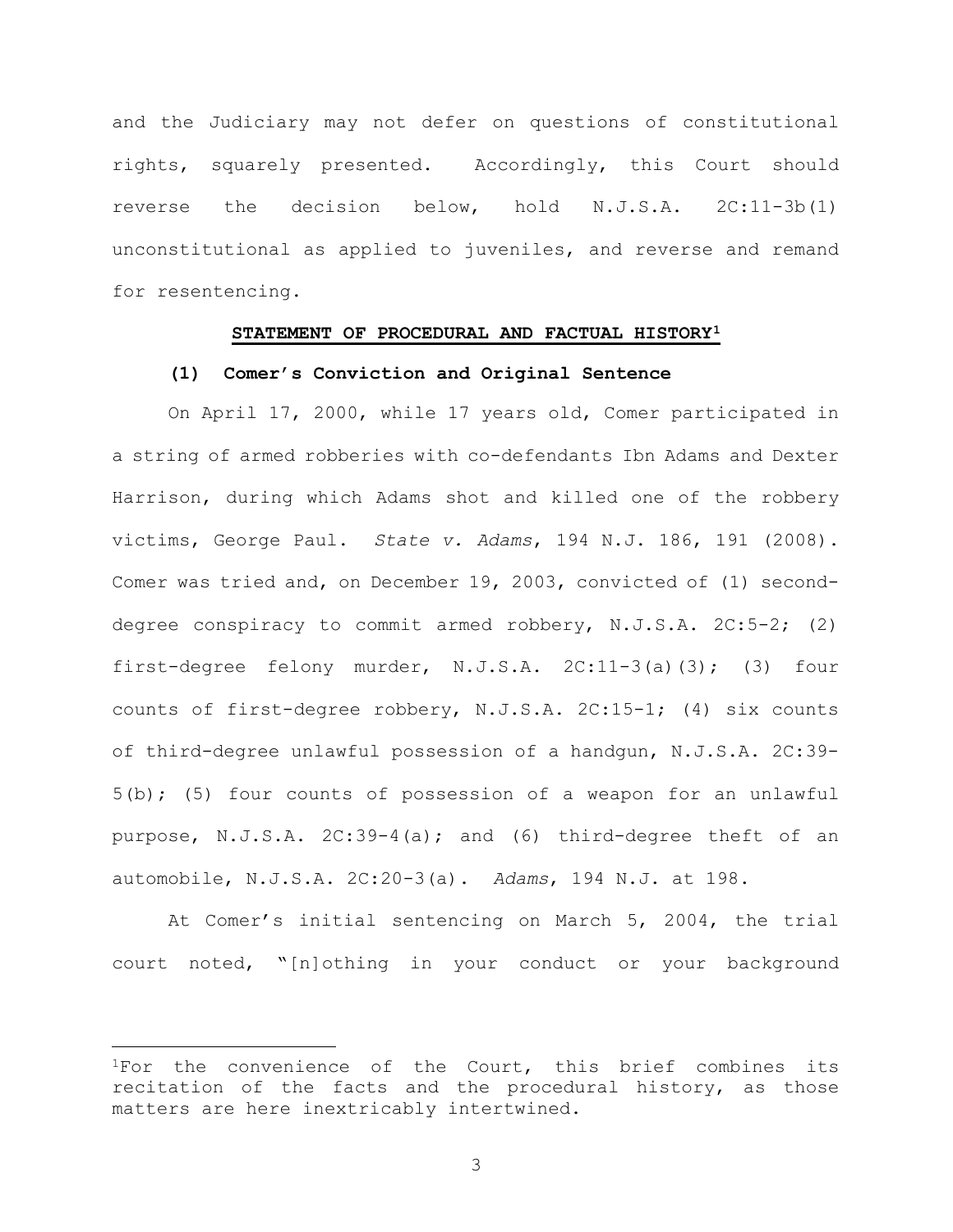mitigates the crimes for which you stand before me convicted," 1T at  $33:16-17$ ,<sup>2</sup> and imposed a term of 75 years imprisonment, 68 years and three months of which were to be served without eligibility for parole. That sentence consisted of a 30-year term without parole eligibility for the felony-murder count pursuant to N.J.S.A. 2C:11-3b(1), and consecutive terms of 15 years for the three counts of first-degree robbery (the fourth armed robbery having merged with the felony murder conviction), 85% of which were to be served without eligibility for parole pursuant to the No Early Release Act ("NERA"), N.J.S.A. 2C:43-7.2. In addition, Comer was sentenced to four years for each of five weapons charges and four years for the automotive theft charge, each of which was to run concurrently with all other counts of the indictment. See Adams, 194 N.J. at 198; see also 1T at 34:17 – 41:7.

On appeal, the Appellate Division affirmed Comer's conviction and sentence. State v. Adams, 2006 WL 3798760 (App. Div. Dec. 28, 2006). This Court affirmed on March 26, 2008. Adams, 194 N.J. 186.

<sup>2</sup>1T is the transcript of the original sentencing on March 5, 2004 2T is Vol. 1 of the resentencing transcript of August 2, 2018 3T is Vol. 2 of the resentencing transcript of August 2, 2018 4T is the transcript of resentencing on October 5, 2018 A[number] refers to Comer's Appellate Division Appendix CA[number] refers to Comer's Appellate Division Confidential Appendix filed under seal [number]a refers to Comer's Appendix to the Petition for Certification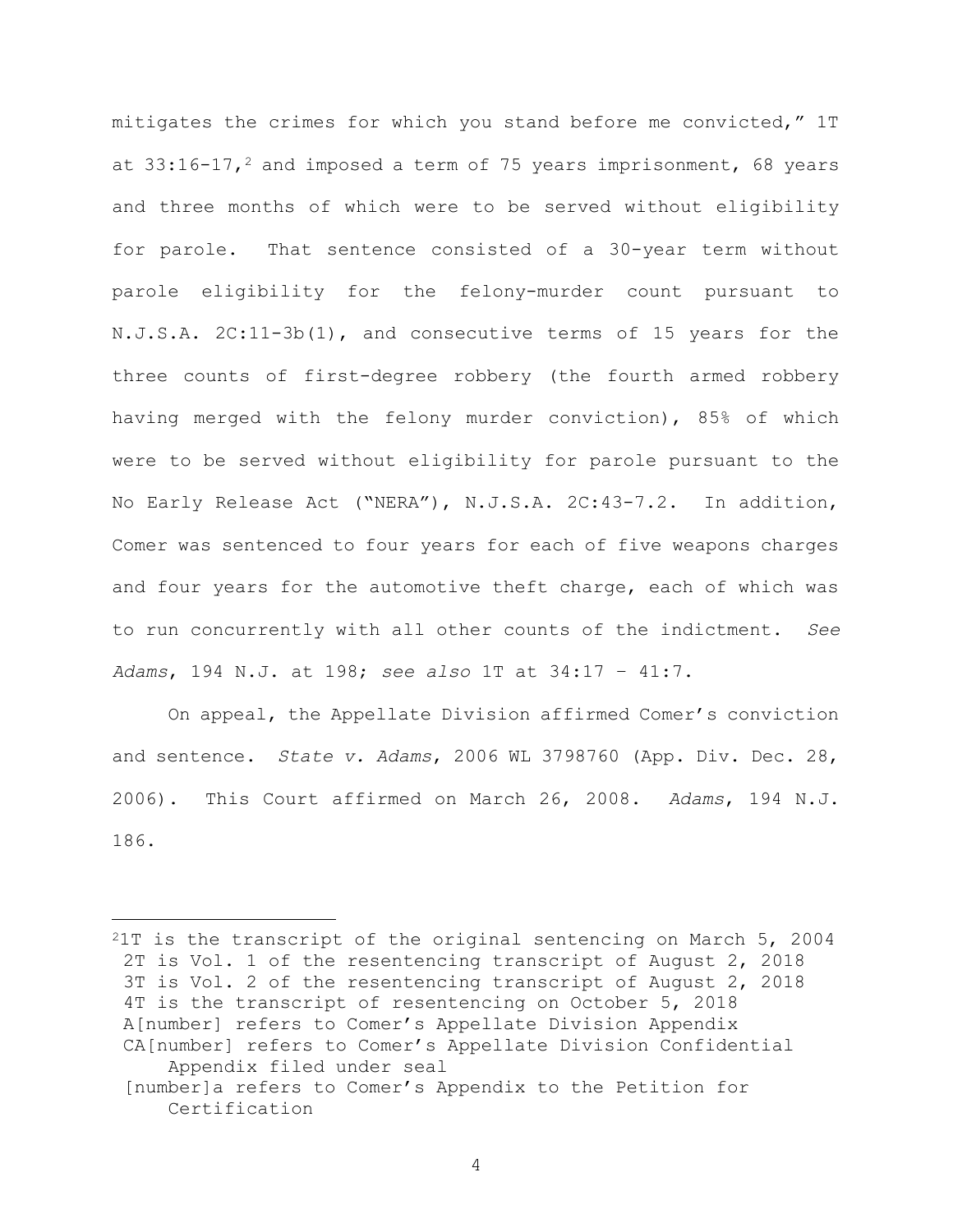### (2) Comer's Motion to Correct an Illegal Sentence

On May 23, 2013, Comer moved to correct his sentence under New Jersey Court Rule 3:21-10(b)(5). Comer alleged that his sentence was unlawful under the Eighth Amendment to the United States Constitution and Article 1, Paragraph 12 of the New Jersey Constitution, following the United States Supreme Court's decision in Miller v. Alabama, 567 U.S. 460 (2012). Miller held that a juvenile homicide offender may not be sentenced to life without parole absent consideration of several factors, including

- "chronological age and its hallmark features among them, immaturity, impetuosity, and failure to appreciate risks and consequences";
- . "the family and home environment";
- "the circumstances of the homicide offense, including the extent of his participation in the conduct and the way familial and peer pressures may have affected him";
- "inability to deal with police officers or prosecutors (including on a plea agreement) or [] incapacity to assist [the juvenile's] own attorneys"; and
- "the possibility of rehabilitation."

567 U.S. at 477-78. Comer argued that his sentence violated Miller because he was a juvenile at the time of the offense; because a term of 68 years and three months without parole is the functional equivalent of life without parole; and because the Court sentenced him without consideration of the Miller factors.

On May 11, 2015, the trial court granted Comer's motion, finding that Comer was "entitled to a re-sentencing in accordance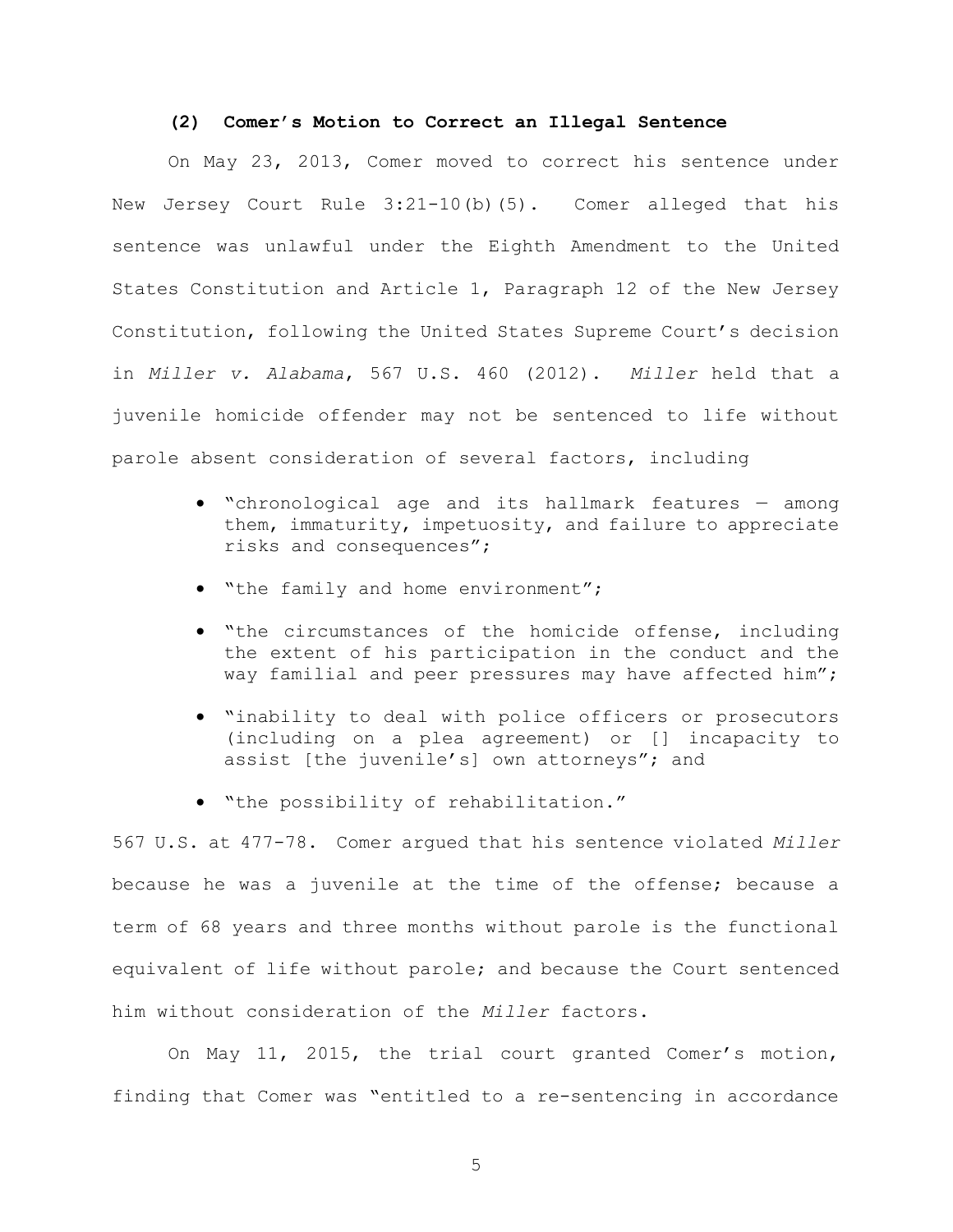with the procedures mandated by Miller." A39 (State v. Comer, Indictment No. 03-01-0231I, Memorandum Opinion at 11 (Law Div. May 11, 2015)).

This Court affirmed. See Zuber, 227 N.J. 422.<sup>3</sup> First, the Court held that there is no constitutional difference between sentences formally designated "life without parole" and term-ofyears sentences that are their functional equivalent:

> Miller's command that a sentencing judge "take into account how children are different, and how those differences counsel against irrevocably sentencing them to a lifetime in prison," applies with equal strength to a sentence that is the practical equivalent of life without parole.

> [Id. at 446-47 (quoting Miller, 567 U.S. at 480).]

Second, emphasizing that "[t]he focus at a juvenile's sentencing hearing belongs on the real-time consequences of the aggregate sentence," Zuber held that "judges must evaluate the Miller factors when they sentence a juvenile to a lengthy period of parole ineligibility for a single offense" and "when they consider a lengthy period of parole ineligibility in a case that involves multiple offenses at different times," i.e. "when judges decide whether to run counts consecutively [in conjunction with the factors listed in State v. Yarbough, 100 N.J. 627 (1985)],

<sup>3</sup>Comer moved for direct certification, which this Court granted. The Court issued a consolidated opinion in Comer's case and that of Ricky Zuber, a juvenile defendant who raised related constitutional issues. Zuber, 227 N.J. at 434.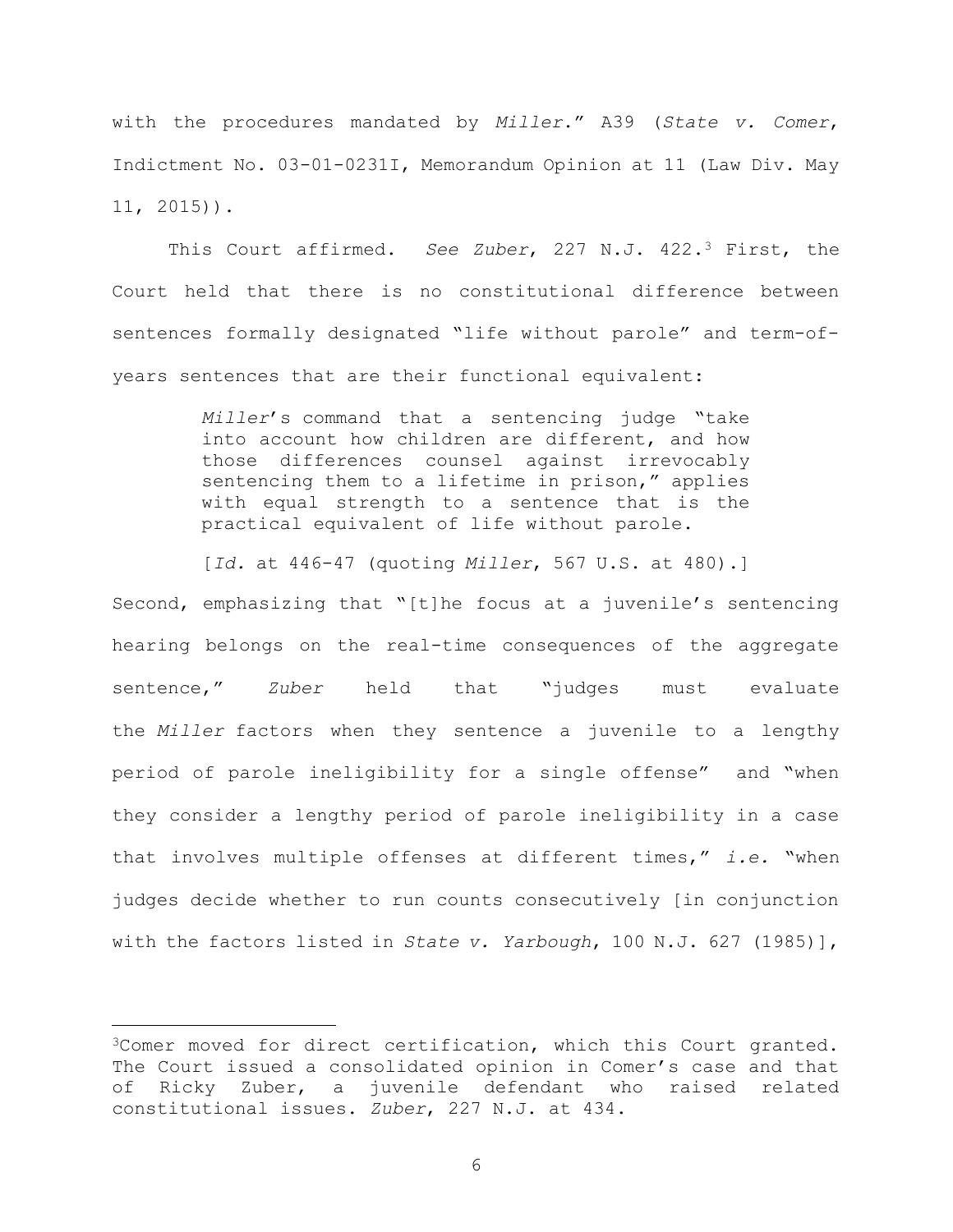and when they determine the length of the aggregate sentence." Id. at 447. Thus, Zuber underscored that "judges must do an individualized assessment of the juvenile about to be sentenced with the principles of Graham [v. Florida, 560 U.S. 48 (2010)] and Miller in mind" before imposing a "lengthy period of parole ineligibility." Id. at 450.

Third, however, Zuber noted that even if courts fully complied with Miller before imposing "lengthy sentences with substantial periods of parole ineligibility," such sentences might still prove unconstitutional because Graham forbids "'[s]tates from making the judgment [of a juvenile's capacity for reform] at the outset'" absent "any chance to later demonstrate  $\ldots$  fit[ness] to rejoin society." Id. at 451 (quoting Graham, 560 U.S. at 75, 79) (emphasis in Zuber). "[R]ecogniz[ing] that it would raise serious constitutional issues about whether sentences for crimes committed by juveniles, which carry substantial periods of parole ineligibility, must be reviewed at a later date," the Court "encourage[d] the Legislature to examine this issue." Id. at 452. On this point, the Court cited with approval legislation from eight States requiring that juveniles receive an opportunity for either parole or resentencing after a specified term, seven of which drew the line at between 15 and 25 years. Id. at 452 n.3. The Court then vacated Comer's sentence and remanded for resentencing consistent with its opinion. Id. at 453.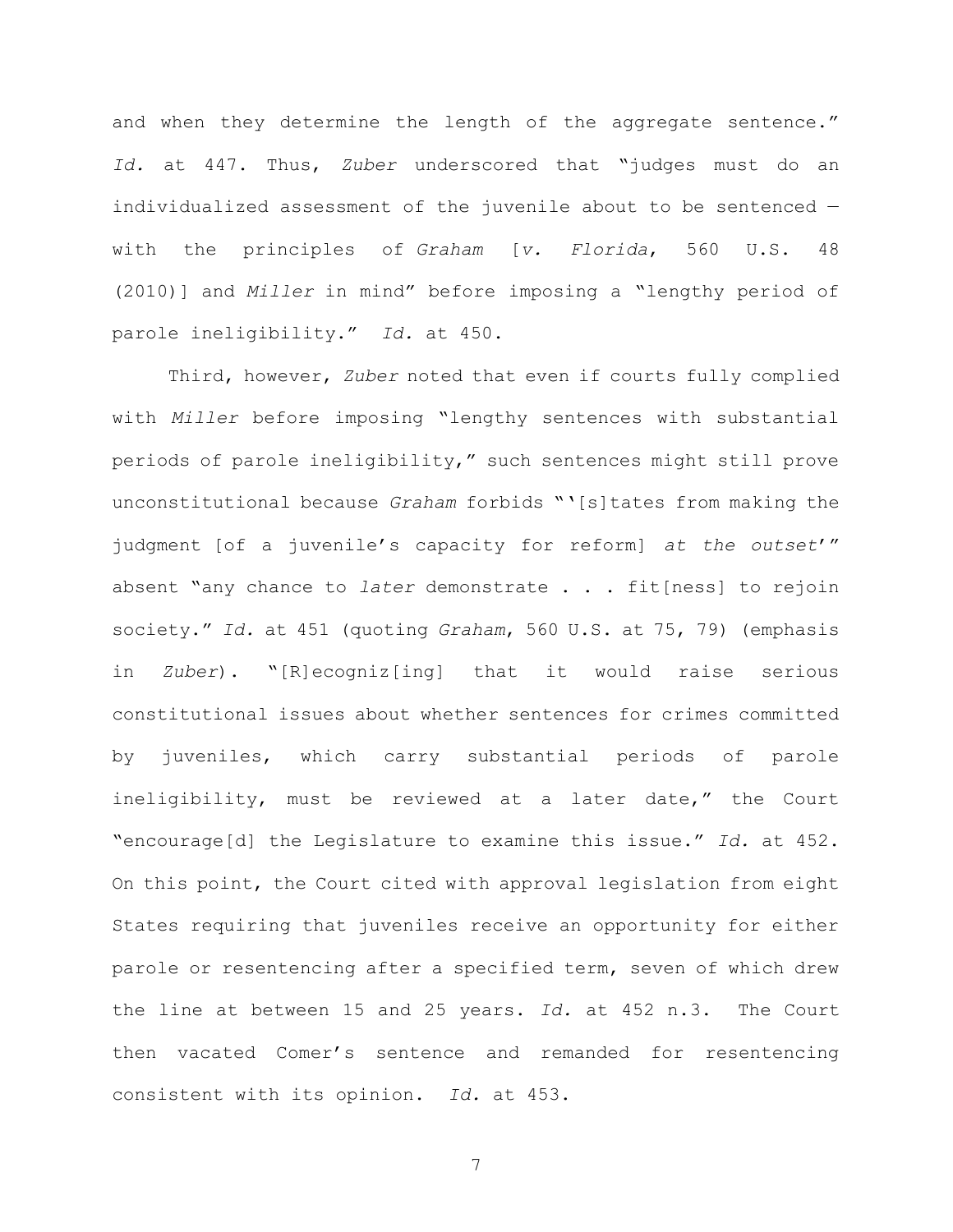### (3) Resentencing

The trial court held resentencing proceedings on August 2 and October 5, 2018. Comer argued as a threshold matter that N.J.S.A. 2C:11-3b(1), which mandates a minimum penalty of 30 years without eligibility for parole for murder, is unconstitutional as applied to juvenile offenders. As a result, Comer argued, the court could not sentence him pursuant to N.J.S.A. 2C:11-3b(1), but should instead determine an individualized, aggregate sentence for all counts of convictions based on application of the Miller factors, the Yarbough factors, and the statutory aggregating and mitigating factors listed at N.J.S.A. 2C:44-1. Comer argued that under this framework, the court should impose a sentence that would provide for his release as soon as his reentry plan could be instituted, which would translate to an aggregate term of approximately 21 years. In support, Comer provided evidence from family members and others detailing a childhood marked by abuse, neglect, and extensive exposure to drug abuse and criminality; the expert opinion of psychiatrist Dr. Richard Dudley, Jr., M.D., that Comer's offense conduct reflected childhood trauma and the developmental shortcomings of youth, and that Comer was presently rehabilitated and could achieve no further benefit from prison, CA44-76; and a Reentry Plan and supporting testimony by former Governor James McGreevey detailing precise and thorough arrangements for Comer's housing, employment, and social, psychological, logistical, and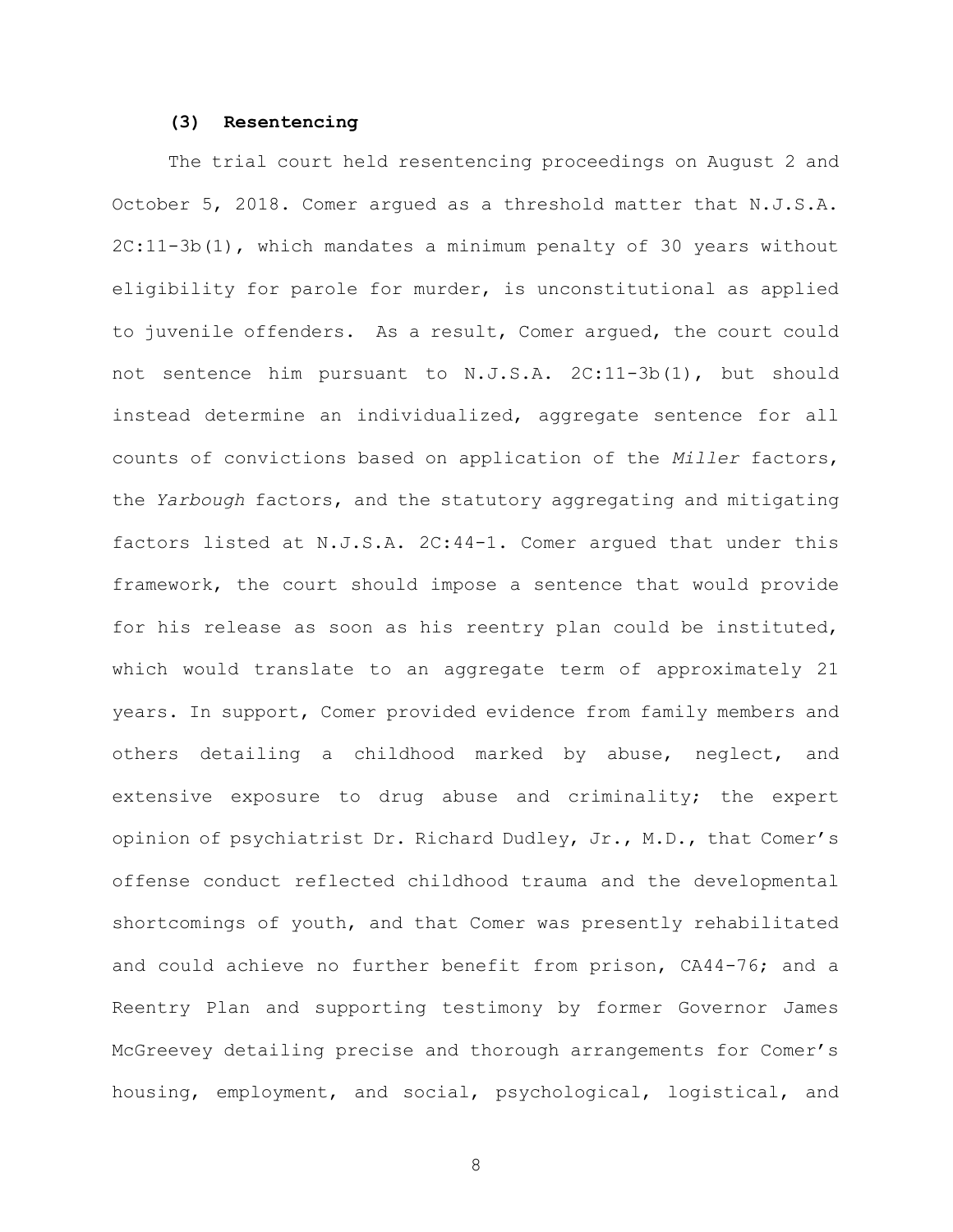spiritual support upon release, A77-83; 3T at 68:10 - 97:17. The State presented no witnesses to counter the evidence Comer presented.

On October 5, 2018, the court sentenced Comer to an aggregate term of 30 years without eligibility for parole. The court agreed that Comer's background mitigated his offense conduct under the Miller factors, that he had demonstrated reform in prison, and that consecutive sentencing was unwarranted under the Yarbough factors:

> This Court finds that the Defendant grew up in an environment that forced his criminal behavior. Defendant's parents and extended family had criminal histories and involvement with drugs. The reality of criminal behavior as a way of life was [] inescapable for the Defendant. And Defendant has shown an ability to be rehabilitated and has been incident free for four years while incarcerated. His involvement . . . as a mentor at the prison indicates an understanding of the consequences of his previous actions. As a juvenile, the Defendant may not have been as able to appreciate the criminality of his behavior and the impact it would have on others, especially, George Paul and his family.

[4T at 79:22 – 80:11.]

Nonetheless, the court rejected Comer's constitutional

challenge to N.J.S.A. 2C:11-3b(1), stating:

The Court declines the Defense's invitation to find the sentencing structure of N.J.S.A. 2C:11- 3(b)(1) unconstitutional as applied to you. The authors of our criminal code have determined that there must be a minimum period of 30 years of incarceration for murder. While it is unknown to what degree you will be, or need to be, deterred,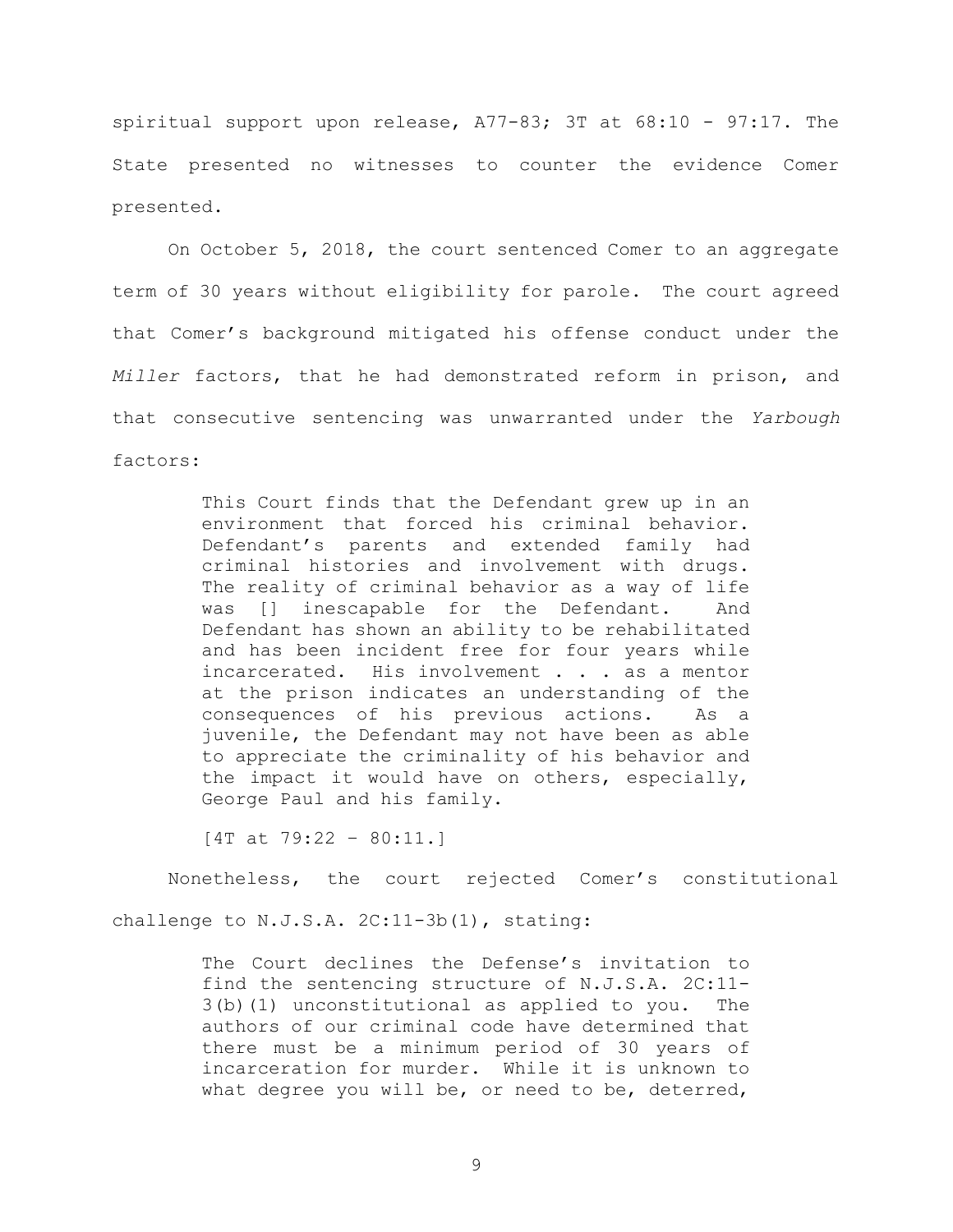it's clear that society abhors the taking of life and our citizens must know that [if] they do so, or participate in a criminal act that results in death, they are subject to a minimum of 30 years in prison.

```
[4T at 81:1–14.4]
```
Accordingly, the court imposed a sentence of 30 years with a 30-year period of parole ineligibility for felony-murder; 15 years with 85% parole ineligibility pursuant to NERA for each of three first degree armed robbery counts; four years for each of five weapons charges; and four years for the automotive theft charge, all to run concurrently. Id. at  $82:18 - 86:1$ .

## (4) Appeal

Comer timely appealed, raising the single question of whether the trial court erred in sentencing him pursuant to N.J.S.A. 2C:11- 3b(1) because a mandatory minimum sentence of 30 years without eligibility for parole is unconstitutional as applied to juvenile offenders under the Eighth Amendment and Article 1, Paragraph 12. In an unpublished decision issued May 6, 2020, the Appellate Division rejected Comer's constitutional challenge and affirmed

<sup>&</sup>lt;sup>4</sup>The court added that it was inclined to impose a term of 30 years without eligibility for parole in any event, purportedly rendering the constitutional question moot.  $4T$  at  $81:15 - 82:4$ . But because the court in fact sentenced Comer pursuant to N.J.S.A. 2C:11-3b(1) – and could not have imposed a term of 30 years with a 30-year parole disqualifier otherwise — the constitutionally of that statute is squarely at issue, as the Appellate Division recognized. See State v. Comer, 2020 WL 2179075, at \*7-11 (N.J. App. Div. May 6, 2020) (resolving constitutional question as properly presented).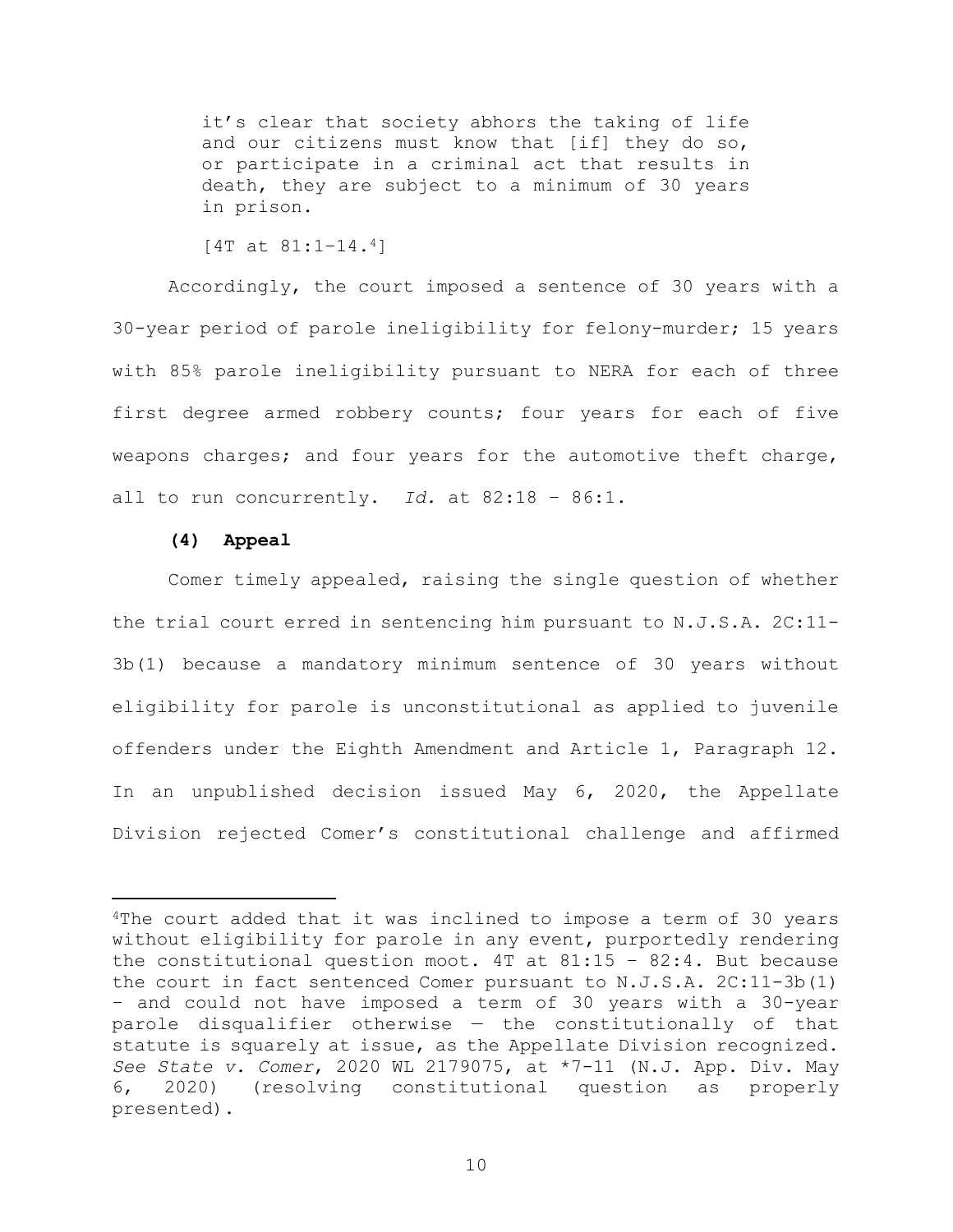his sentence. Comer, 2020 WL 2179075, at \*7-11. The Appellate Division relied principally on its 33-year-old decision in Pratt, 226 N.J. Super. 307, which upheld N.J.S.A. 2C:11-3b(1) as applied to juveniles. The court reasoned that "Pratt is directly on point and remains good law," and that "[n]either Miller nor Zuber require reversal of Pratt, since both cases addressed life sentences and their equivalents." Comer, 2020 WL 2179075, at  $*8$ ,  $*11$ . To Comer's argument that the principles underlying the decisions in Miller and Zuber are not limited to sentences of life and de facto life without parole — as evidenced by State in the Interest of C.K., 233 N.J. 44 (2018), which cited Miller and Zuber in striking down lifetime registration requirements for juveniles under Megan's Law — the Appellate Division wrote that such extensions of constitutional doctrine should properly come from this Court. Comer, 2020 WL 2179075, at  $*9$  ("[C.K.] supports . . . caution because the trial court and this court agreed that a change in constitutional law had to come from the Supreme Court."); id. at  $*10$  ("We must be mindful that as an intermediate appellate court, our institutional role is limited."). Finally, the Appellate Division agreed with the prosecution that "[t]he debate over applying the thirty-year minimum to juvenile murderers should instead proceed in the Legislature[.]" Id. at \*11.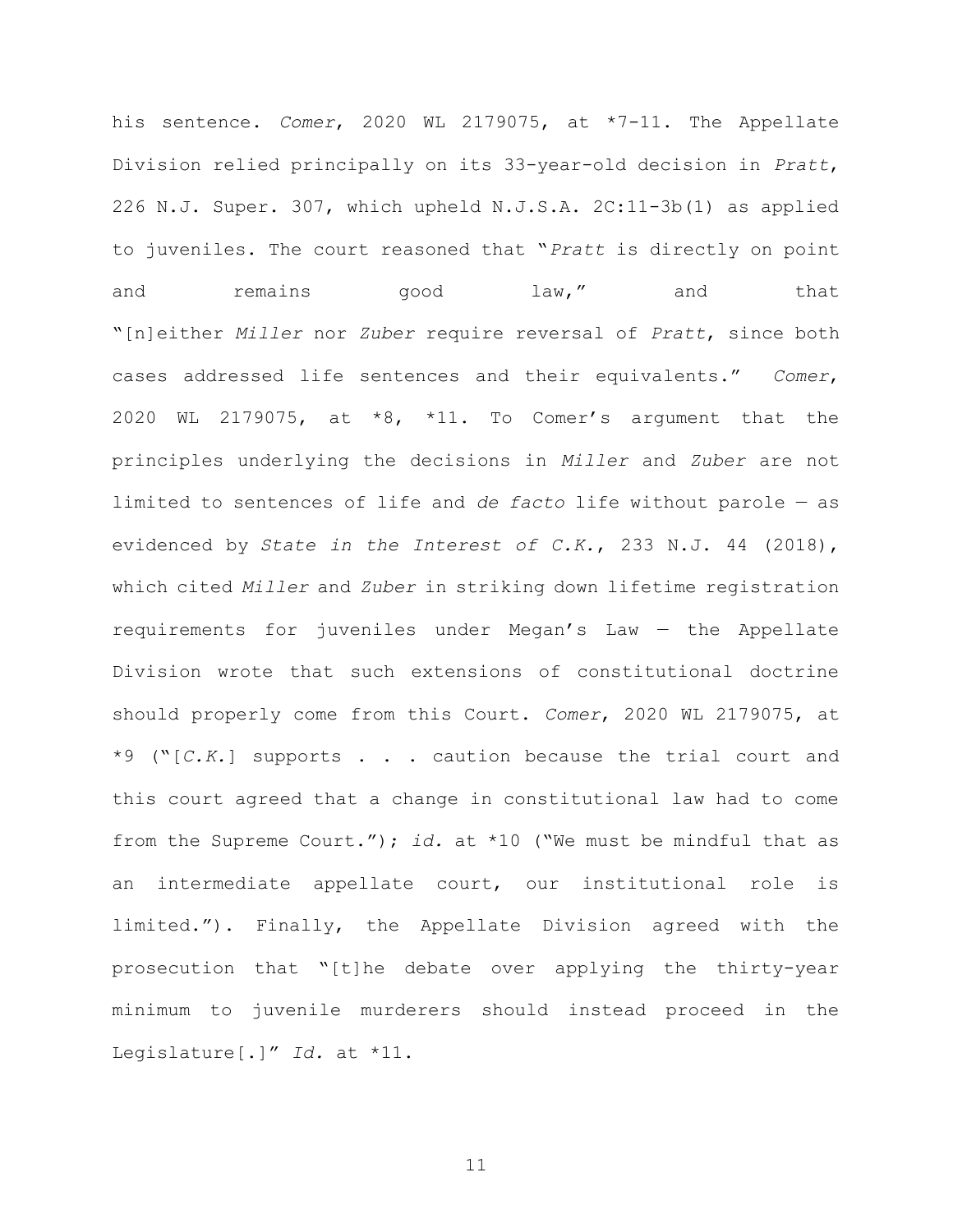On June 4, 2020, Comer timely filed a Petition for Certification, raising the single question of whether N.J.S.A. 2C:11-3b(1)'s mandatory minimum sentence of 30 years without eligibility for parole is unconstitutional as applied to juveniles under the Eighth Amendment to the U.S. Constitution and Article 1, Paragraph 12 of the New Jersey Constitution. This Court granted the Petition on March 23, 2021.

#### LEGAL STANDARD AND BACKGROUND

The United States and New Jersey Supreme Courts apply a wellestablished analytical framework to claims that a particular punishment is disproportionate for a given category of individuals. See, e.g., Graham, 560 U.S. at 61 (discussing the Court's approach in "cases adopting categorical rules" under the Eighth Amendment); see Zuber, 227 N.J. at 438 ("'The test to determine whether a punishment is cruel and unusual . . . is generally the same' under both the Federal and State Constitutions.") (quoting State v. Ramseur, 106 N.J. 123, 169  $(1987)$ ).<sup>5</sup>

<sup>5</sup>Though the test is the same, this Court can and should conduct its own proportionality analysis under the New Jersey Constitution. State v. Ramseur, 106 N.J. 123, 169 (1987) ("[T]his Court recognizes its freedom  $-$  indeed its duty  $-$  to undertake a separate analysis under the cruel and unusual punishment clause of the New Jersey Constitution."). This is especially so because Article I, Paragraph 12 of the State Constitution "affords greater protections . . . than does the [E]ighth [A]mendment of the federal constitution." State v. Gerald, 113 N.J. 40, 76 (1988) (rejecting Tison v. Arizona, 481 U.S. 137 (1987), and requiring evidence of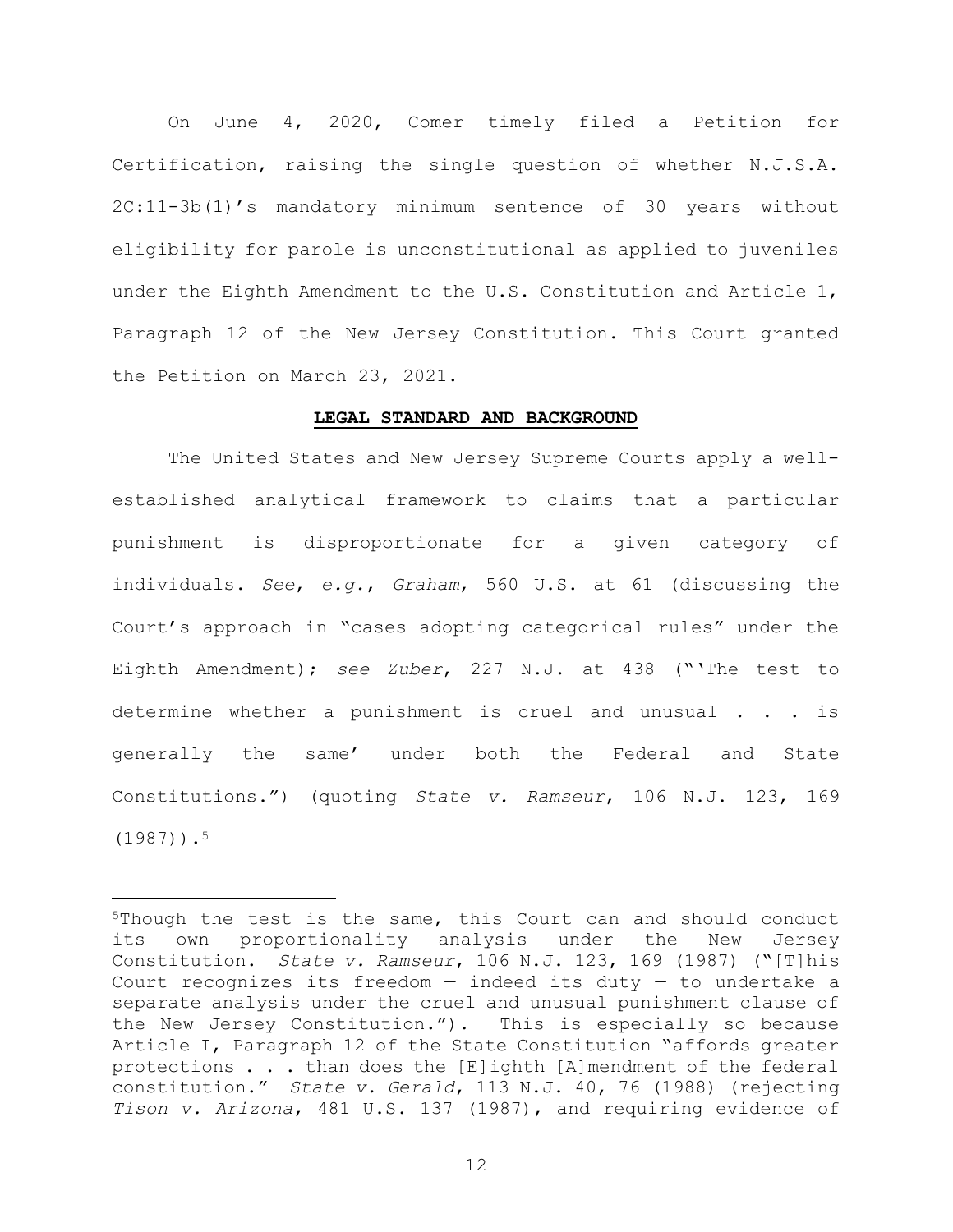Under constitutional proportionality review, first, the Court must consider "objective indicia of society's standards, as expressed in legislative enactments and state practice." Graham, 560 U.S. at 61 (citation and quotation marks omitted); accord State v. Maldonado, 137 N.J. 536, 557-58 (1994). Next, the Court applies its "own judgment," Kennedy v. Louisiana, 554 U.S. 407, 434 (2008), examining the culpability of the class of offenders at issue, Graham, 560 U.S. at 67-68; Maldonado, 137 N.J. at 558-59; the severity of the punishment, Graham, 560 U.S. at 69-70; State v. Gerald, 113 N.J. 40, 89 (1988); and whether penological justifications support the sentence at issue, Graham, 560 U.S. at 71; Ramseur, 106 N.J. at 178-80. In performing this second step, the United States and New Jersey Supreme Courts have consistently relied upon scientific and social science research and literature. See, e.g., Miller, 567 U.S. at  $471$ ,  $472$  n.5 (quoting Roper, 543 U.S. at 569, in citing psychiatric and neurological studies of adolescent development, and noting, "science and social science .

intent to kill for imposition of death sentence in New Jersey); see also State v. Martini, 144 N.J. 603, 618 (1996) (departing from federal precedent to hold that State Constitution prohibits individuals sentenced to death from waiving the right to postconviction relief and gives counsel standing to challenge waiver); State v. Marshall, 130 N.J. 109, 207-209 (1992) (repudiating McCleskey v. Kemp, 481 U.S. 279 (1987), and holding that, in New Jersey, a defendant complaining of racial disparities in capital sentences "surely has a right to raise a structural challenge to the constitutional fairness of the New Jersey Capital Punishment Act").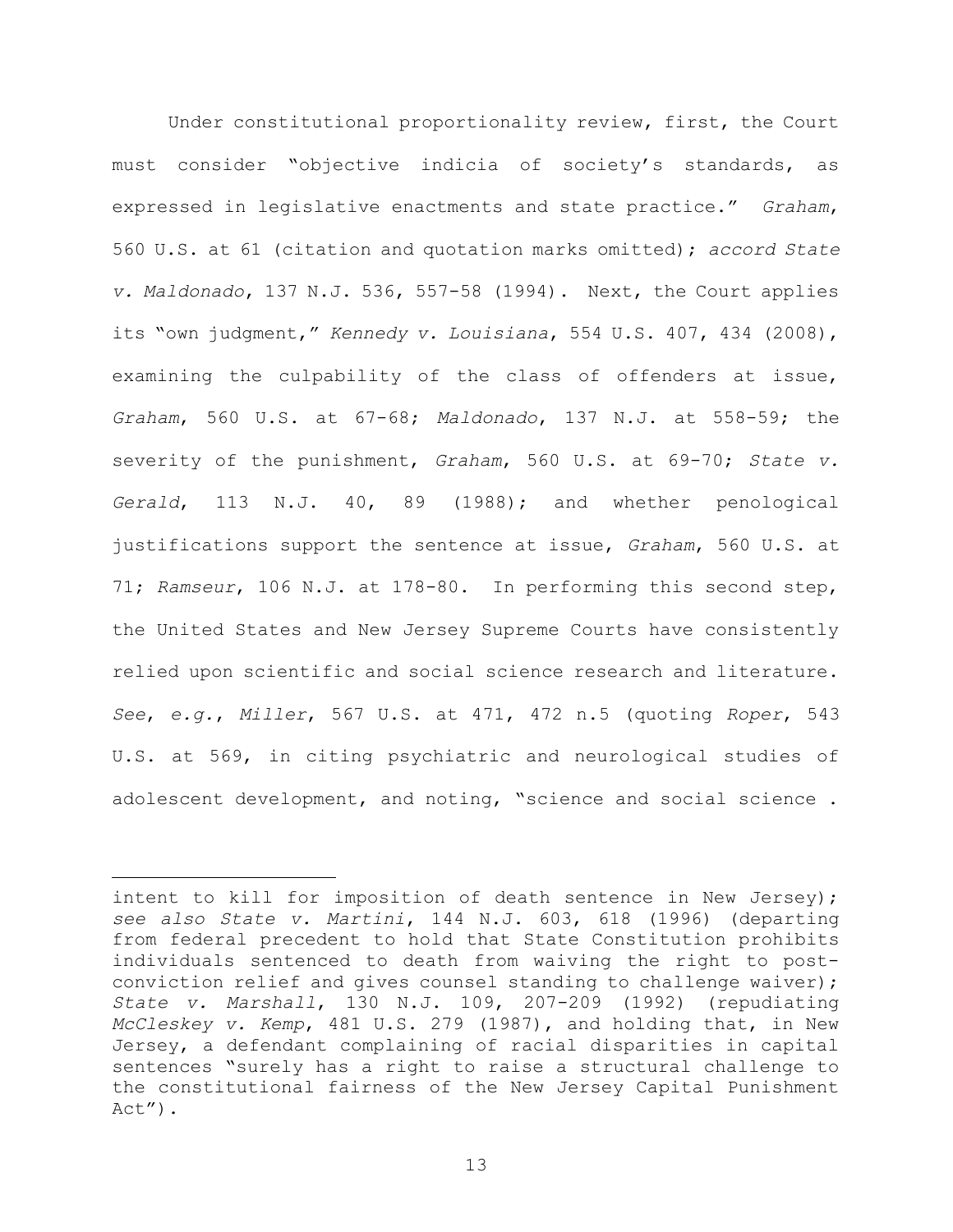. . have become even stronger"); Graham, 560 U.S. at 68 ("[D]evelopments in psychology and brain science continue to show fundamental differences between juvenile and adult minds."); accord Zuber, 227 N.J. at 439; see also Atkins v. Virginia, 536 U.S. 304, 317-18 (2002) (citing social science literature in finding individuals with intellectual disability insufficiently culpable for the death penalty). Ultimately, the Court does not balance the "objective indicia of society's standards" against the Court's "own judgment"; rather, "[i]f the punishment fails any one of [these] tests, it is invalid." Gerald, 113 N.J. at 78 (citing Coker v. Georgia, 433 U.S. 584, 592 (1977)).

Applying this analysis, the United States and New Jersey Supreme Courts have recognized expanding limitations on the constitutional punishment of juveniles. The pertinent jurisprudence began with Roper, 543 U.S. 551, in which the Supreme Court banned the death penalty for juveniles based on "three general differences between juveniles under 18 and adults" that render them "'categorically less culpable'" for their conduct. Id. at 567-69 (citation omitted). In Graham, the Court held that the same developmental shortcomings prohibit sentencing a juvenile convicted of a non-homicide offense to life without the possibility of parole. 560 U.S. at 71-75. Because "'[i]t is difficult even for expert psychologists to differentiate between the juvenile offender whose crime reflects unfortunate yet transient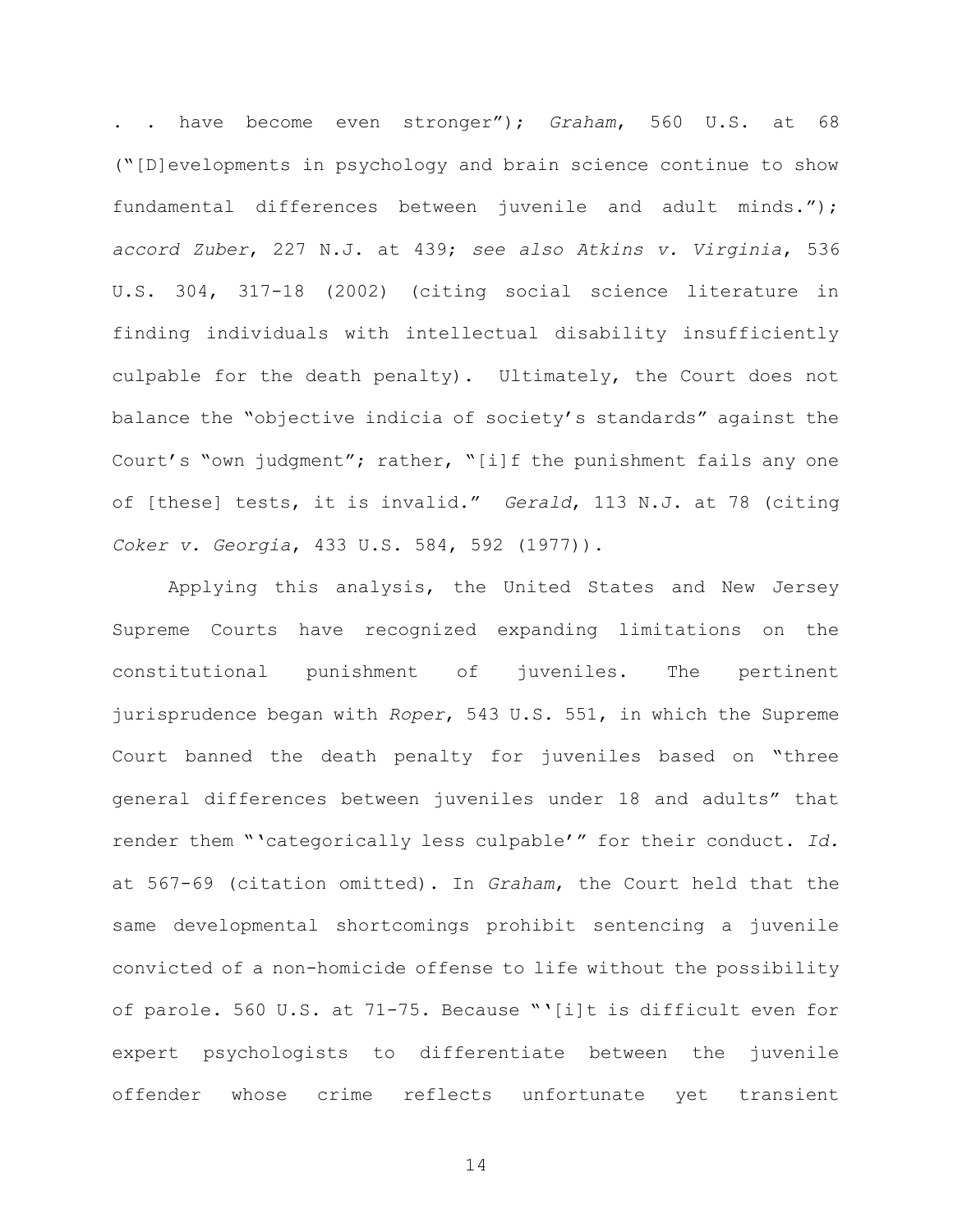immaturity, and the rare juvenile offender whose crime reflects irreparable corruption,'" id. at 69 (quoting Roper, 543 U.S. at 573), Graham held it unconstitutional for States to make the judgment that a juvenile non-homicide offender is incorrigible, and therefore deserving of life without parole, "at the outset," id. at 73. Instead, Graham held, juveniles convicted of nonhomicide offenses must receive "some meaningful opportunity to obtain release based on demonstrated maturity and rehabilitation." Id. at 75.

Miller extended this jurisprudence to juveniles convicted of homicide offenses. Specifically, Miller held that before a juvenile convicted of homicide may be sentenced to LWOP, the sentencing court must consider the defendant's "youth and its attendant characteristics" in mitigation, 567 U.S. at 465, 477- 78, and that thereafter, only the "rare juvenile offender whose crime reflects irreparable corruption" may receive a sentence of life without parole, with all others entitled to the same "meaningful opportunity to obtain release" required by Graham. Id. at 479-80 (citations and quotation marks omitted). In Montgomery v. Louisiana, 577 U.S. 190 (2016), the Court held that Miller applied retroactively.

This Court extended these principles in Zuber, which held that under the State and Federal Constitutions, Graham and Miller apply equally to juveniles facing long sentences that fall short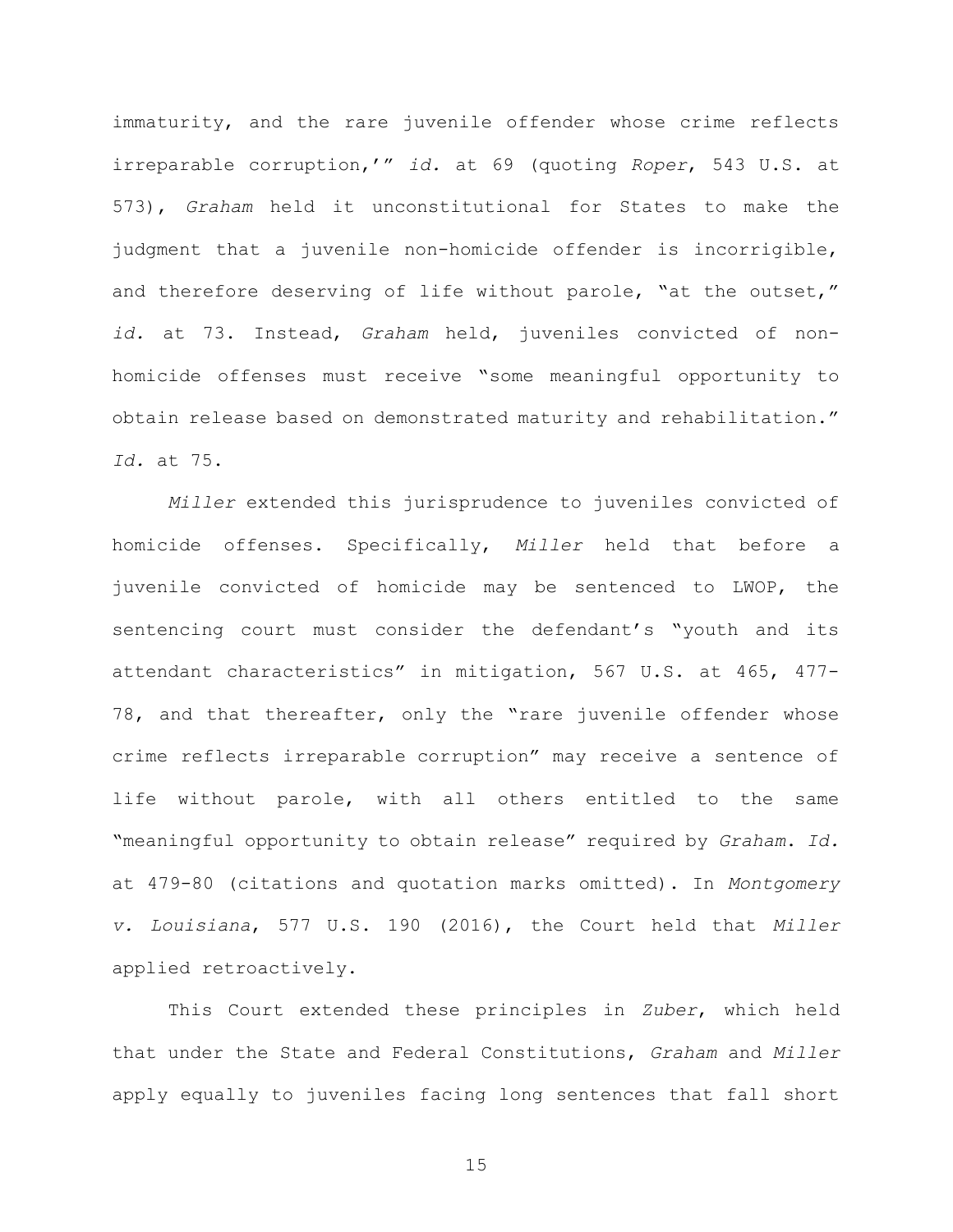of life without parole, whether for one offense or several. 227 N.J. at 429. As noted, Zuber recognized a further constitutional issue — whether juveniles sentenced to "lengthy periods of parole ineligibility" must receive an opportunity for parole or resentencing after a specified term of years — but referred this question to the Legislature in the first instance, as the question was not squarely presented. Id. at 452-53.

Most recently, in Jones v. Mississippi, 593 U.S. (2021), the Supreme Court held that Miller does not require a sentencing court to make a formal determination that a juvenile is permanently incorrigible before imposing a sentence of life without parole for homicide. But Jones reaffirmed that a mandatory term of life without parole is unconstitutional because it requires the imposition of that harsh penalty on juveniles who are, in fact, capable of reform:

> On the question of what Miller required, Montgomery [v. Louisiana, 577 U.S. 190 (2016)] was clear: "A hearing where youth and its attendant characteristics are considered as sentencing factors is necessary to separate those juveniles who may be sentenced to life without parole from those who may not."

> [Slip Op. at 12 (quoting Montgomery, 577 U.S. at 210).]

In this respect, Jones cited with approval "the key paragraph" of Montgomery, which held:

> "That Miller did not impose a formal factfinding requirement does not leave States free to sentence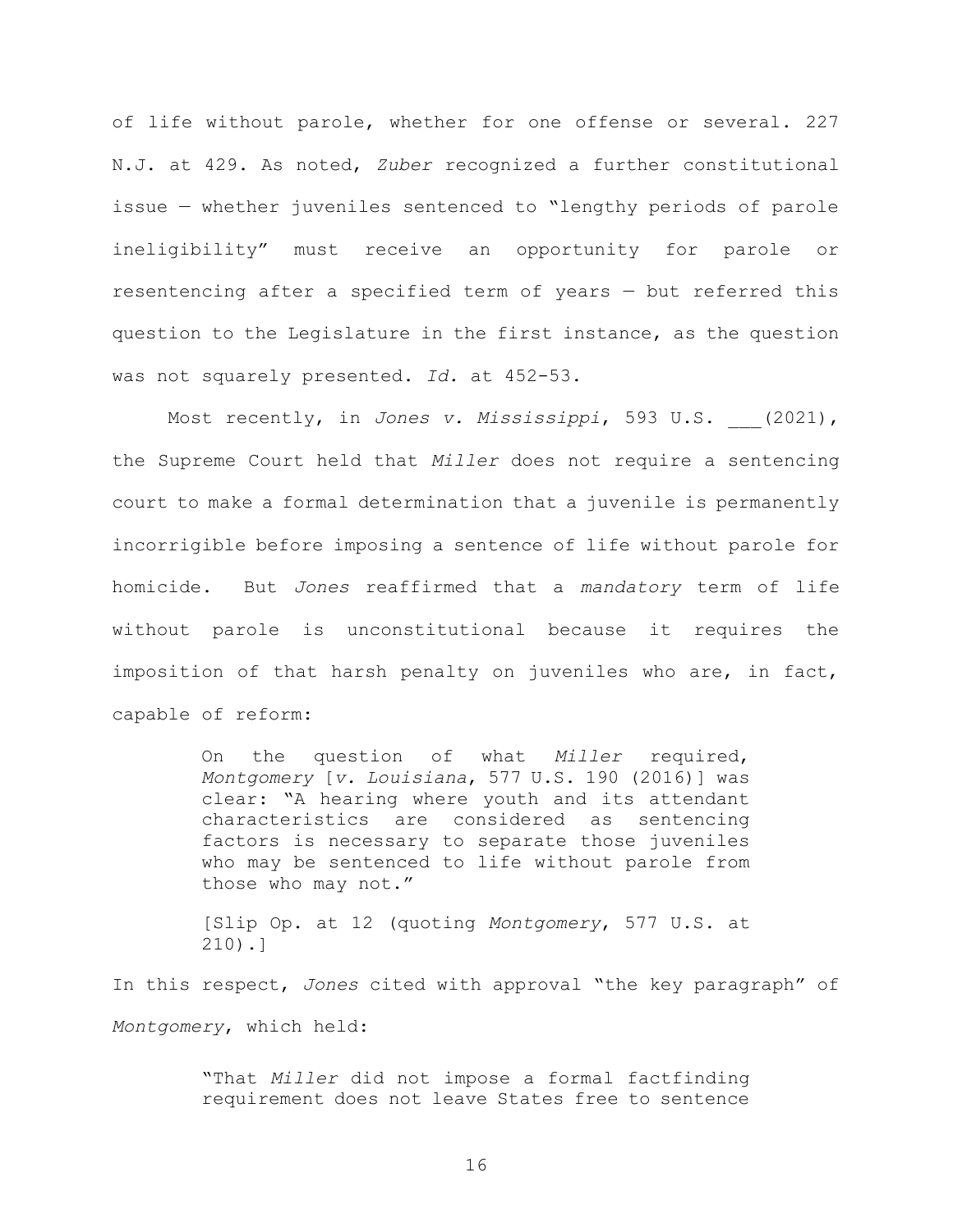a child whose crime reflects transient immaturity to life without parole. To the contrary, Miller established that this punishment is disproportionate under the Eighth Amendment."

[Id. at 7-8 n.2 (quoting Montgomery, 577 U. S. at 211).]

Jones rejected, however, that sentencing courts are subject to any "magic-words requirement," id. at 18, holding instead that sentencing courts must be trusted to employ their discretion in accordance with constitutional standards. Id. at 15. In this manner, Jones underscored that the core holding of Miller was its insistence on "a sentencing procedure similar to the procedure that this Court [] required for the individualized consideration of mitigating circumstances in capital cases such as Woodson v. North Carolina, 428 U. S. 280, 303–305 (1976)." Jones, Slip. Op. at 9. Such a discretionary procedure, Jones elaborated, "ensures that the sentencer affords individualized consideration to, among other things, the defendant's chronological age and its hallmark features." Id. at 9-10 (citations and quotation marks omitted). Thus, Jones clarified that individualized sentencing discretion – as opposed to the imposition of mandatory punishment – is essential to implementing the constitutional limitations on juvenile sentencing.

In light of these precedents, and under the proportionality review discussed below, Comer now urges this Court to hold that individualized sentencing is necessary for juveniles convicted of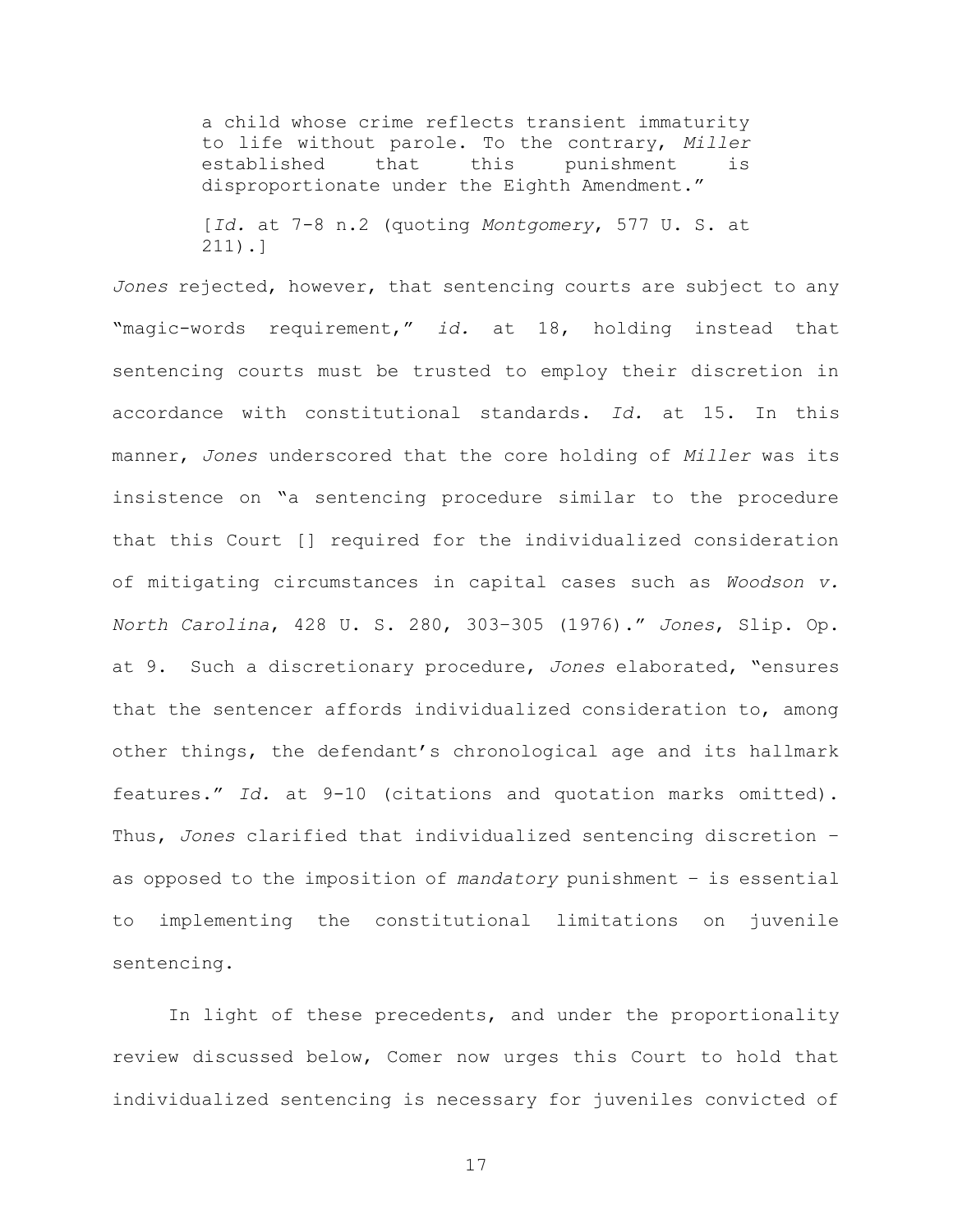murder, and that a mandatory minimum sentence of 30 years without parole is accordingly unlawful. As to this question, the Court's review is de novo. See State v. Galicia, 210 N.J. 364, 381 (2012) ("We consider legal and constitutional questions de novo."); State v. Hudson, 209 N.J. 513, 529 (2012) ("Generally, the abuse-ofdiscretion standard of review applies in appellate sentencing review, . . . [but] questions of law [regarding application of a sentencing statute] are reviewed de novo[.]") (citations omitted).

#### ARGUMENT

## I. A MANDATORY SENTENCE OF AT LEAST 30 YEARS WITHOUT ELIGIBILITY FOR PAROLE, AS REQUIRED BY N.J.S.A. 2C:11-3B(1), IS UNCONSTITUTIONAL AS APPLIED TO JUVENILES. (12a-32a, 4T AT  $81:1 - 82:4$

A mandatory minimum sentence of 30 years violates the prohibitions against cruel and unusual punishment contained in the Eighth Amendment to the Constitution of the United States and Article I, Paragraph 12 of the New Jersey Constitution when applied to juveniles. That is, utilizing the factors that guide the constitutional analysis in this area – objective indicia of societal standards as measured through legislative enactments and actual sentencing practices; the severity of the sentence in question; and social science research concerning the ways that juveniles are different and how those differences bear upon the traditional purposes of punishment – leads inexorably to the conclusion that a mandatory, non-individualized sentence of no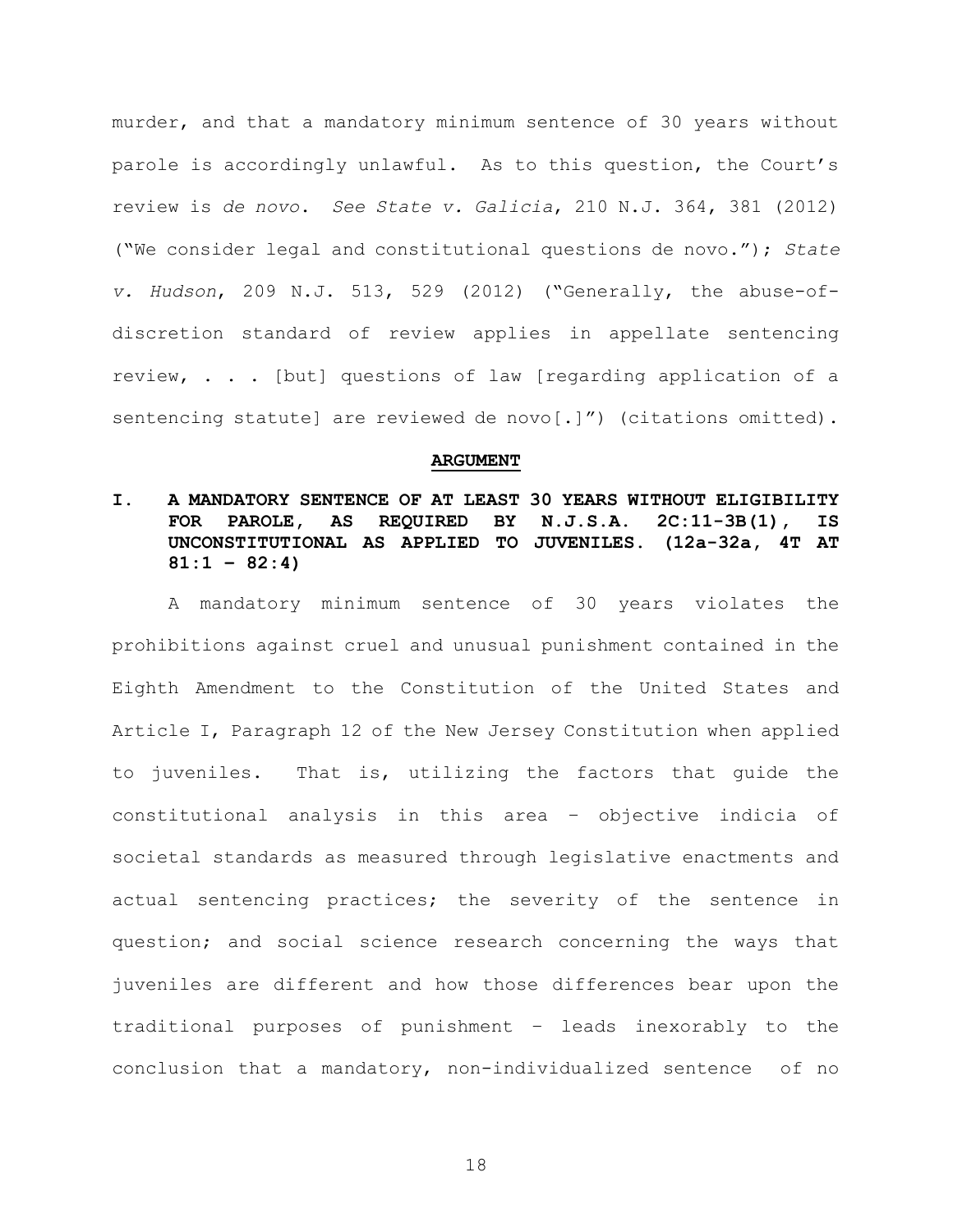less than 30 years without parole is unjustifiable for juveniles convicted of murder.

To be clear, Comer does not here argue that it is necessarily unconstitutional to sentence a juvenile homicide offender to a term of 30 years or more without eligibility for parole, just as a sentence of life without parole is not necessarily disproportionate for a juvenile offender under Miller.<sup>6</sup> As the Supreme Court recently said in Jones, "[u]nder Miller [], an individual who commits a homicide when he or she is under 18 may be sentenced to life without parole, but only if the sentence is not mandatory and the sentencer therefore has discretion to impose a lesser punishment." Jones, Slip. Op. at 1. Rather, Comer argues that just as a mandatory sentence of life without parole is prohibited under Miller, a mandatory term of no less than 30 years without parole, imposed without regard to the individual circumstances of both the defendant and the offense, is unlawful in the case of juveniles. Instead, the proportionality review mandated by the Constitutions of the United States and, especially,

<sup>6</sup>The upper limit on the length of "real time" a juvenile may serve before he must be afforded "some meaningful opportunity to obtain release based on demonstrated maturity and rehabilitation" – and if he is able to demonstrate rehabilitation, the length of time before which he must be released – has not been decided under Article I, Paragraph 12. Zuber, 227 N.J. at 429, 452-53 (citation and quotation marks omitted). That issue is not raised in this case, but it is in State v. Zarate, Dkt. No. 084516, a case for which the Court granted certification on the same day as it did so in this case.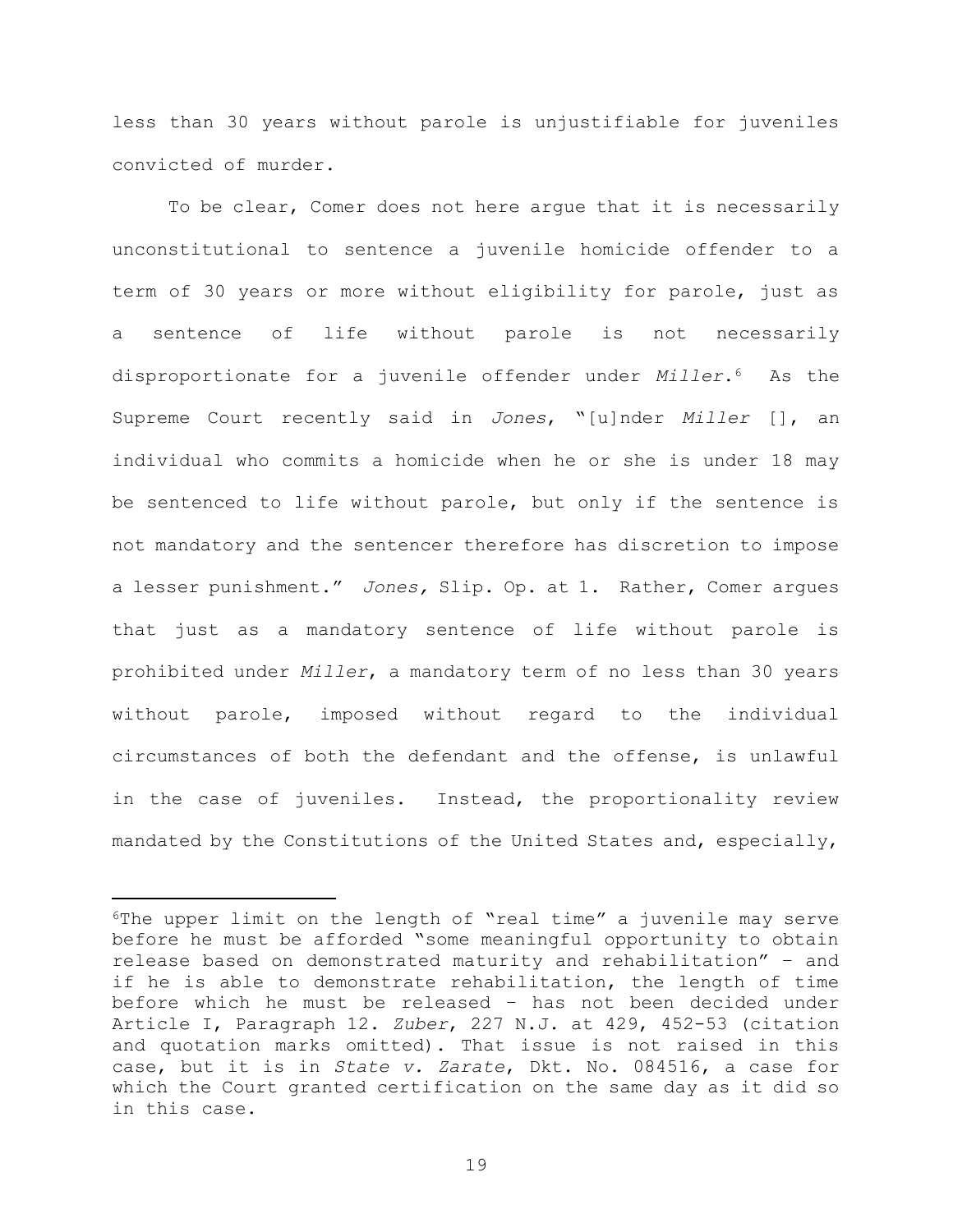of New Jersey, require that if a term of 30 years or more without parole is to be imposed on a juvenile offender consistent with constitutional requirements, that can only occur after an individualized determination that gives proper consideration to all relevant factors. Because that did not occur here, Comer's sentence should be vacated and he should be re-sentenced.

## (a) Objective indicia of society's standards show a consensus against mandatory terms of 30 years imprisonment without parole for juvenile homicide offenders.

"[T]he 'clearest and most reliable objective evidence of contemporary values is the legislation enacted by the country's legislatures.'" Atkins, 536 U.S. at 312 (citation omitted). In this regard, courts look not to the total number of legislative enactments permitting or forbidding a particular sentence, but rather to "the consistency of the direction of change." Id. at 315. Here, as the Court noted with approval in Zuber, six State legislatures responded to the decisions in Graham and Miller by dramatically limiting the length of mandatory juvenile sentencing, requiring that juveniles receive either an opportunity for parole or the ability to petition for resentencing in less than 30 years. See Zuber, 227 N.J. at 452 n.4.<sup>7</sup> Four States and the District of

<sup>7</sup>Citing Cal. Penal Code § 3051(b) (2016) (maximum permissible juvenile term without parole eligibility is 25 years); Wyo. Stat. Ann. § 6–10–301(c) (2016) (same); W. Va. Code § 61–11–23(b) (2016) (15 years); Fla. Stat. § 921.1402 (2016) (juvenile offender may petition for parole or reduction of sentence after serving, at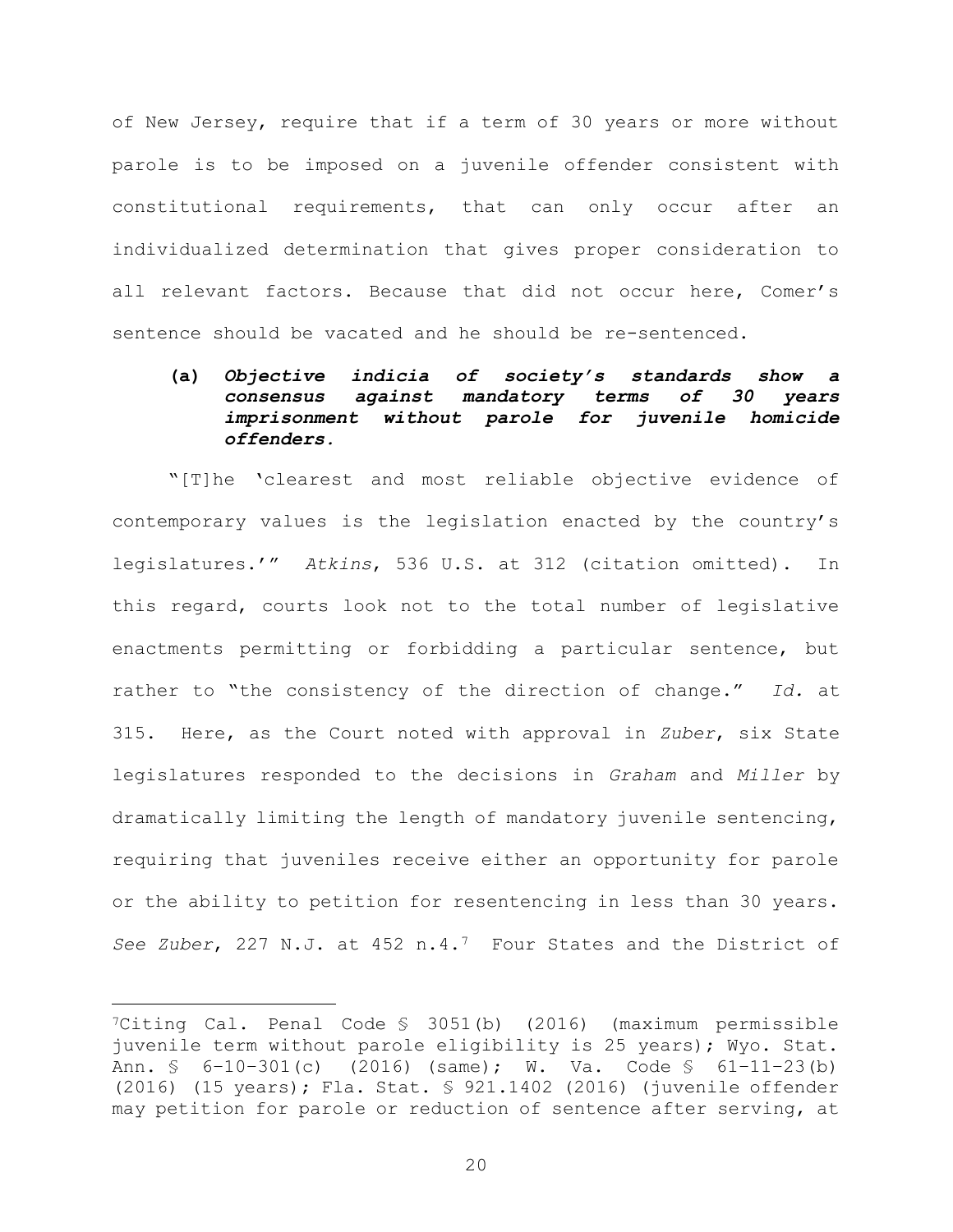Columbia have now passed similar laws,  $8$  bringing the total number of jurisdictions to 11 that effectively bar sentences of 30 years without parole eligibility for juveniles in any case, let alone in every case as a matter of course, as N.J.S.A. 2C:11-3b(1) mandates. Moreover, six States have recently enacted legislation limiting 30-year mandatory minimums to a limited category of juveniles, such as those convicted of multiple or particularly aggravated murders.<sup>9</sup> These States, too, reject the assumption underlying

most, 25-year term); Wash. Rev. Code § 9.94A.730(1) (2016) (same, after 20 years); and Mont. Code Ann. § 46–18–222(1) (2016) (prohibiting all mandatory minimum sentences and periods of parole ineligibility in the case of juveniles).

<sup>8</sup>See Ken. Rev. Stat. 640.040 (1987) (maximum permissible juvenile term without parole eligibility is 25 years); Va. H.B. 35, Gen. Assemb. (Reg. Sess. 2020) (20 years); Or. S.B. 1008, 80th Leg. Assemb. (Reg. Sess. 2019) (15 years); D.C. B21-0683, D.C. Act 21- 568 (2016) (juvenile offender may petition for parole or reduction of sentence after serving, at most, 20 years); N.D. H.B. 1195, 65th Leg. Assemb. (2017) (same).

<sup>9</sup>Ark. S.B. 294, 91st Gen. Assemb. (Reg. Sess. 2017) (sentence with 30-year parole ineligibility authorized only for juveniles convicted of capital murder – all other offenses must provide parole opportunity after no more than 25 years); Colo. S.B. 16- 3820, 70th Gen. Assemb., 2d Reg. Sess. (2016) (creating a special program within the Department of Corrections for juveniles which, if completed, creates a presumption of fitness for parole if the juvenile served 25 or 30 years, depending on the offense); Mass. H. 4307, 188th Gen. Court (2014) (sentence with 30-year parole ineligibility authorized only for juveniles convicted of particularly aggravated murder); N.C. Gen. Stat. § 15A–1340.19A (2016) (only juveniles convicted of first-degree murder, exclusive of felony murder, eligible for sentence carrying parole ineligibility beyond 25 years); Nev. A.B. 267, 78th Reg. Sess. (2015) (only juveniles convicted of multiple homicides eligible for sentence with parole ineligibility beyond 20 years); Ohio S.B. 256, 133rd Gen. Assemb. (2020) (sentence with 30-year parole ineligibility authorized only for juveniles convicted of particular categories of murder).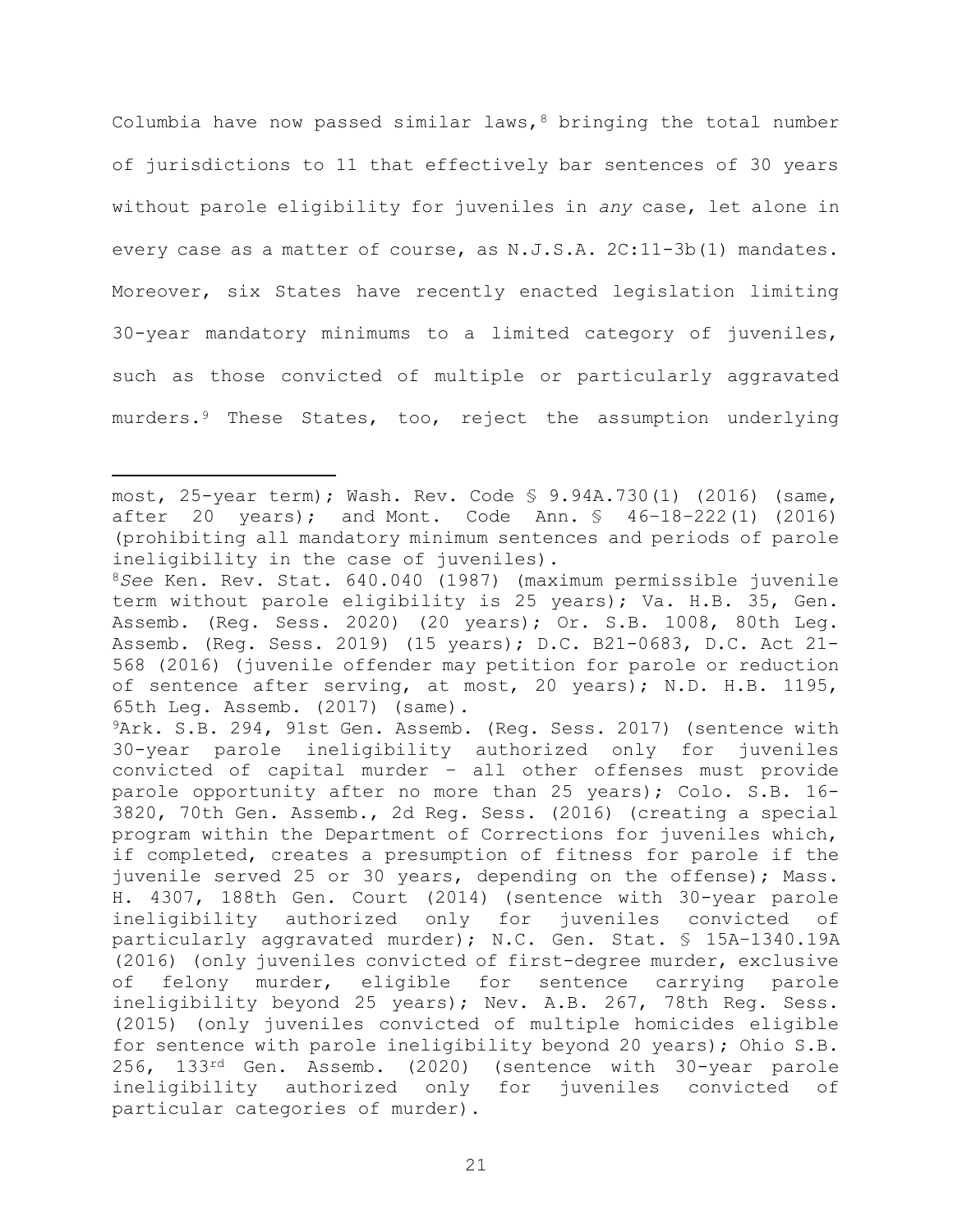N.J.S.A. 2C:11-3b(1) that 30 years without eligibility for parole is appropriate for every juvenile convicted of murder.

Also probative in the objective indicia analysis are "actual sentencing practices." Graham, 560 U.S. at 62. In the year after Montgomery held that Miller applies retroactively, approximately 1300 juvenile homicide offenders previously sentenced to life without parole were resentenced, and of that group, "the median sentence nationwide [was] 25 years before parole or release eligibility." See Campaign for Fair Sentencing of Youth, Report, "Montgomery Momentum: Two Years of Progress since Montgomery v. Louisiana, at 4 (2018).<sup>10</sup> In other words, half of all new sentences (649 total) provided a first opportunity for parole within 25 years or less — powerful evidence that society does not consider 30 years without parole appropriate for all juveniles convicted of homicide. Indeed, now four years removed from the decision in Montgomery, over 700 juveniles previously sentenced to LWOP have been released, further evidencing that society supports a rehabilitative approach to punishment even for those juveniles convicted of murder, and rejects the retributive rationale embodied by lengthy terms of parole ineligibility. See Campaign for Fair Sentencing of Youth, Report, "National Trends in

<sup>10</sup>Available at https://www.fairsentencingofyouth.org/wpcontent/uploads/Montgomery-Anniversary-2018-Snapshot1.pdf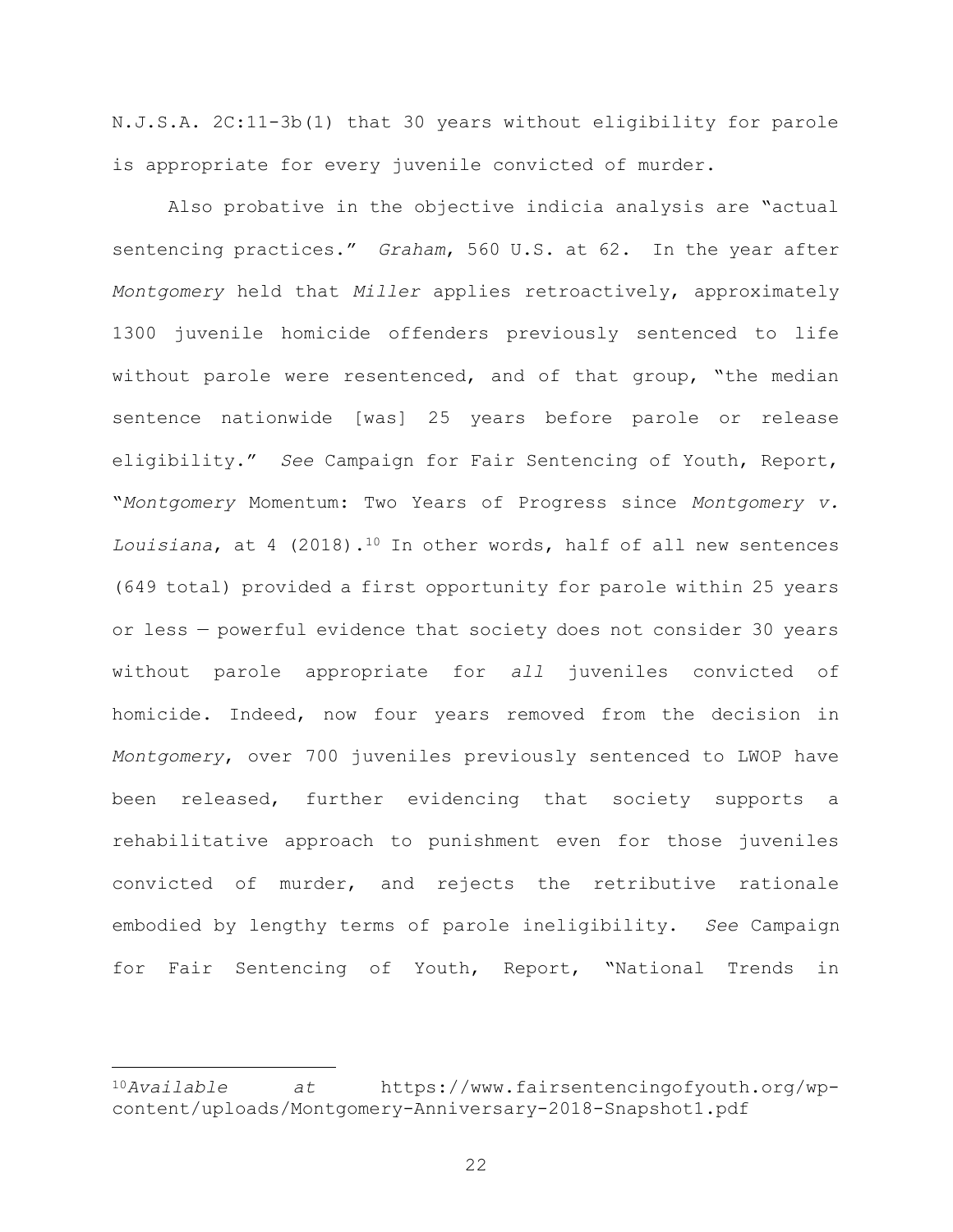Sentencing Children to Life without Parole," at 2  $(2021)^{11}$ ; see also Jones, Slip. Op. at 20 (noting that in Mississippi, where the defendant was convicted, "Miller has reduced life-without-parole sentences for murderers under 18 by about 75 percent") (citing Campaign for Fair Sentencing of Youth, Report, "Tipping Point: A Majority of States Abandon Life-Without-Parole Sentences for Children," at 7 (2018)).

Thus, both actual sentencing practices and State legislative enactments provide clear evidence: society does not consider long mandatory sentences, like one of 30 years without parole, appropriate for every juvenile convicted of murder. Instead, juveniles should be sentenced on an individual basis, with due regard for their unique vulnerabilities and capacity for reform.

### (b) Juvenile offenders are less culpable than adults.

It is by now well-established that juveniles are categorically less culpable for their offense conduct in light of the "[t]hree general differences between juveniles under 18 and adults." Roper, 543 U.S. at 569; accord Miller, 567 U.S. at 471. First, juveniles are less mature and more irresponsible as compared to adults, "qualities that often result in impetuous and illconsidered actions and decisions." Roper, 543 U.S. at 569 (internal citation omitted); accord Miller, 567 U.S. at 471; Zuber,

<sup>11</sup>Available at https://cfsy.org/wp-content/uploads/CFSY-National-Trends-Fact-Sheet.pdf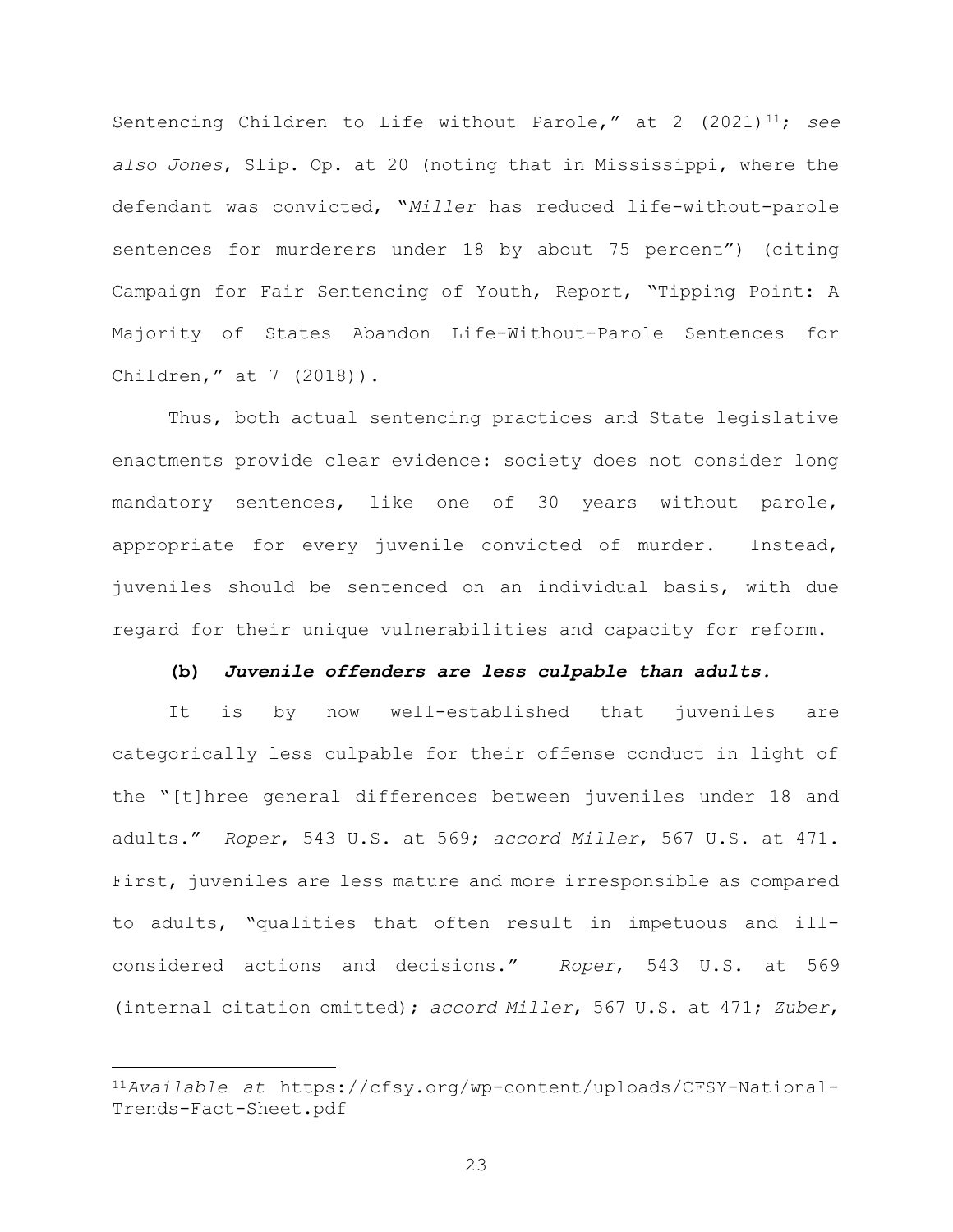227 N.J. at  $440;$ <sup>12</sup> second, "juveniles are more vulnerable or susceptible to negative influences and outside pressures, including peer pressure," Roper, 543 U.S. at 569; accord Miller, 567 U.S. at 471; Zuber, 227 N.J. at 440; and third, youth is a time period marked by transitory, developing identity, meaning that "'[f]or most teens, [risky or antisocial] behaviors are fleeting; they cease with maturity as individual identity becomes settled.'" Roper, 543 U.S. at 570 (citation omitted); accord Miller, 567 U.S. at 471; Zuber, 227 N.J. at 440. Because these three general differences render juveniles less capable of conforming their conduct to the law, while also evidencing that juvenile offense conduct does not necessarily signal a depraved character, the Supreme Court holds juvenile offenders "categorically less culpable than the average criminal." Roper, 543 U.S. at 567.<sup>13</sup>

<sup>12</sup>New Jersey courts have long recognized this fact as relevant to proportionate sentencing of juveniles. See State v. Koskovich, 168 N.J. 448, 554 (2001) (Zazzali, J., concurring) ("For what we find offensive about the execution of minors is not merely that they are 'young,' chronologically-speaking, but also that they tend to be immature. This Court has explained that '[i]n determining a defendant's 'relative' youth, a jury must look beyond chronological age to considerations of defendant's overall maturity.'") (quoting State v. Bey, 129 N.J. 557, 612  $(1992)$ ). 13Moreover, as the United States Supreme Court has made clear, the culpability of individuals like Comer "who did not kill or intend to kill" is "twice diminished." Graham, 560 U.S. at 69. Because N.J.S.A. 2C:11-3(b)(1) mandates a term of 30 years without parole for all murder convictions, including felony murder, id. at 2C:11- 3(a)(3), it is particularly constitutionally suspect.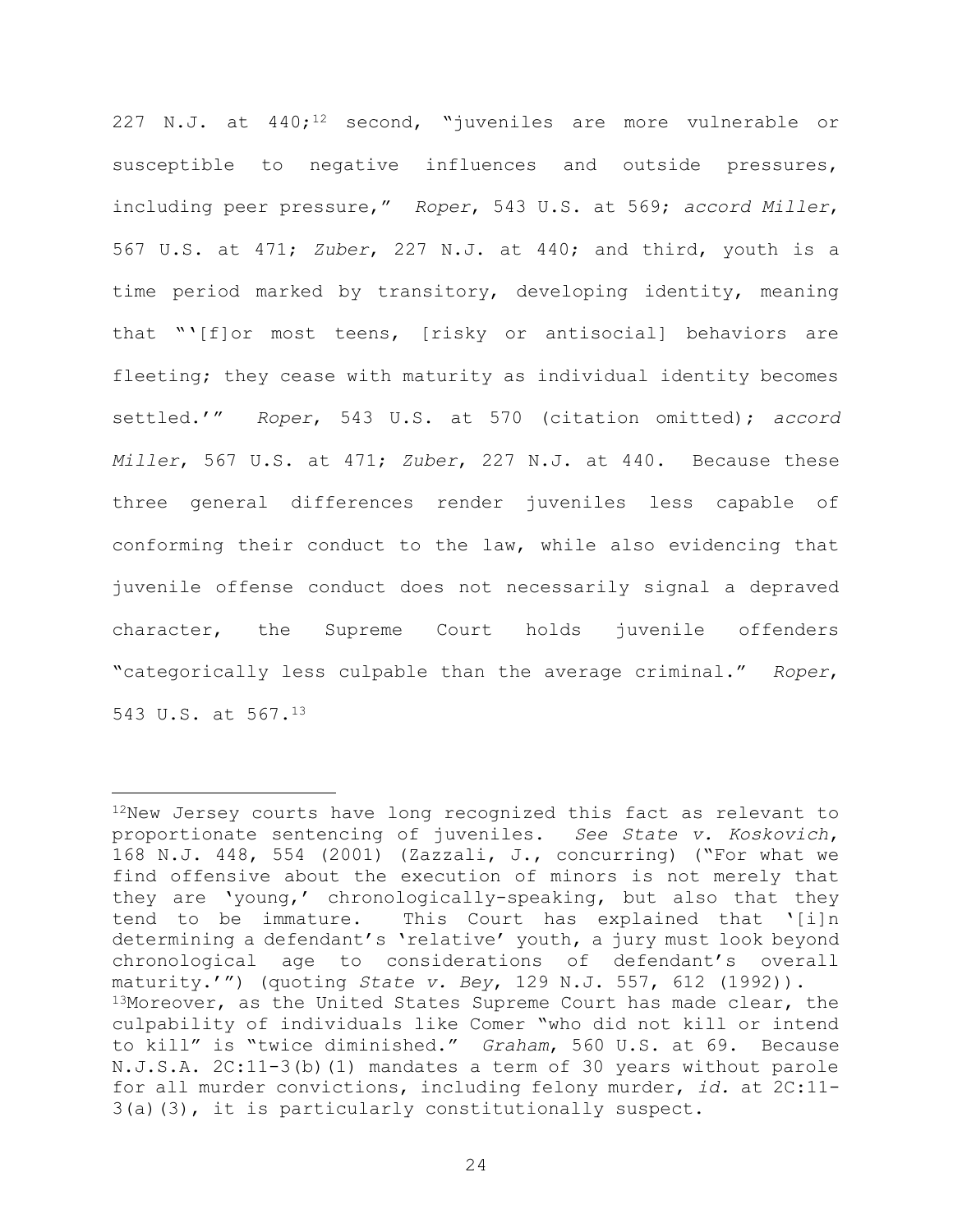## (c) A term of 30 years without eligibility for parole is harsh punishment.

A mandatory sentence of 30 years without parole, to be imposed upon every juvenile defendant convicted of murder regardless of personal circumstances or the unique facts of the offense, is a very harsh prison sentence indeed. See Pratt, 226 N.J. Super. at 324 (stating of 30-year term without parole, "[o]f course, we acknowledge that the sentence was harsh"); see also U.S.S.G. Sentencing Table (2016) (establishing 30-year term as the baseline for the most severe Guidelines range in federal sentencing). Necessarily, an individual who serves a 30-year term spends decades in a punitive, often violent institutional setting, without liberty and cut off from society. See John J. Gibbons & Nicholas de B. Katzenbach, Confronting Confinement 11 (2006) (noting realities of "prisoner rape, gang violence, the use of excessive force by officers, [and] contagious diseases[ $14$ ]").

But individuals sentenced to 30 years are not merely forced to endure the deprivations and brutality of a lengthy prison sentence  $-$  they are also more vulnerable to the lasting, cumulative, physical and psychological damage that inheres in

<sup>&</sup>lt;sup>14</sup>The current pandemic makes the prescience of this commentary striking: the incarcerated population in the United States has been infected by COVID-19 at a rate more than five times that of individuals in free society, with a mortality rate that is over 34% higher. See Equal Justice Initiative, "COVID-19's Impact on People in Prisons" (April 16, 2021), available at https://eji.org/news/covid-19s-impact-on-people-in-prison/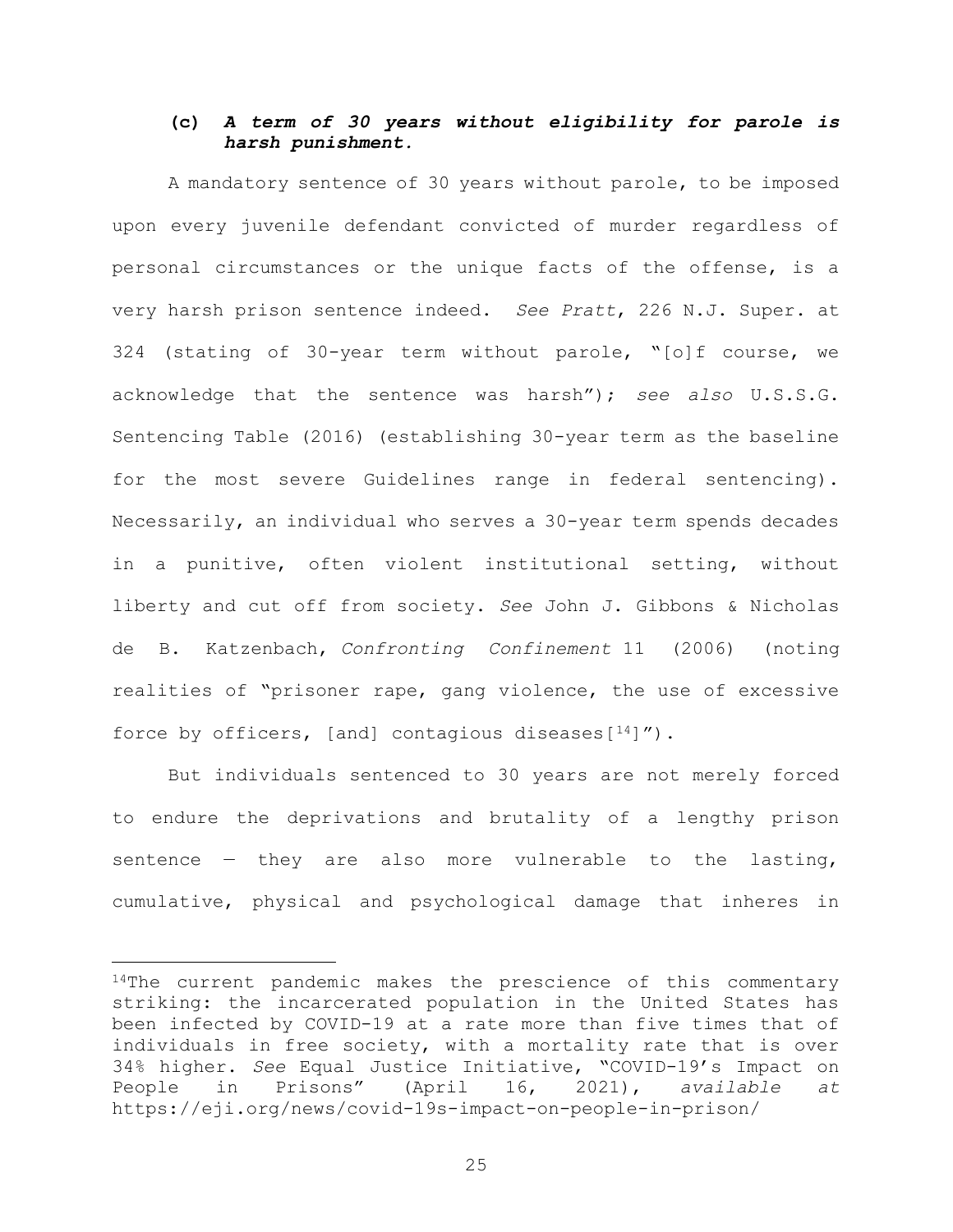long-term incarceration. The resulting process of "accelerated aging" in people serving long sentences is well-documented: individuals subjected to extended incarceration often "develop[] [] chronic illness and disability at a younger age than the general U.S. population." Brie Williams & Rita Abraldes, "Growing Older: Challenges of Prison and Reentry for the Aging Population," in Public Health Behind Bars 56 (ed. Robert B. Greifinger 2007); accord B. Jaye Anno, et al., "Correctional Health Care: Addressing the Needs of Elderly, Chronically Ill, and Terminally Ill Inmates," U.S. Dep't of Justice (2004)). Indeed, people incarcerated for long terms, on average, lead significantly shorter lives. See Sebastian Daza, et al., "The Consequences for Mortality of Incarceration in the United States," Report, Center for Demography and Ecology, at 21 (2019) (longitudinal study documenting diminished life expectancy as correlated with extended incarceration);<sup>15</sup> see also United States v. Taveras, 436 F. Supp. 2d 493, 500 (E.D.N.Y. 2006) (noting, with respect to the federal system, "[l]ife expectancy . . . is considerably shortened").

People incarcerated for long terms are also at heightened risk of suffering the psychiatric harms of "institutionalization," i.e., "the process by which inmates are shaped and transformed by

 $15A$ vailable at  $\alpha$ 

file:///C:/Users/Avidf/Downloads/Incarceration\_Mortality\_Sep\_201 9.pdf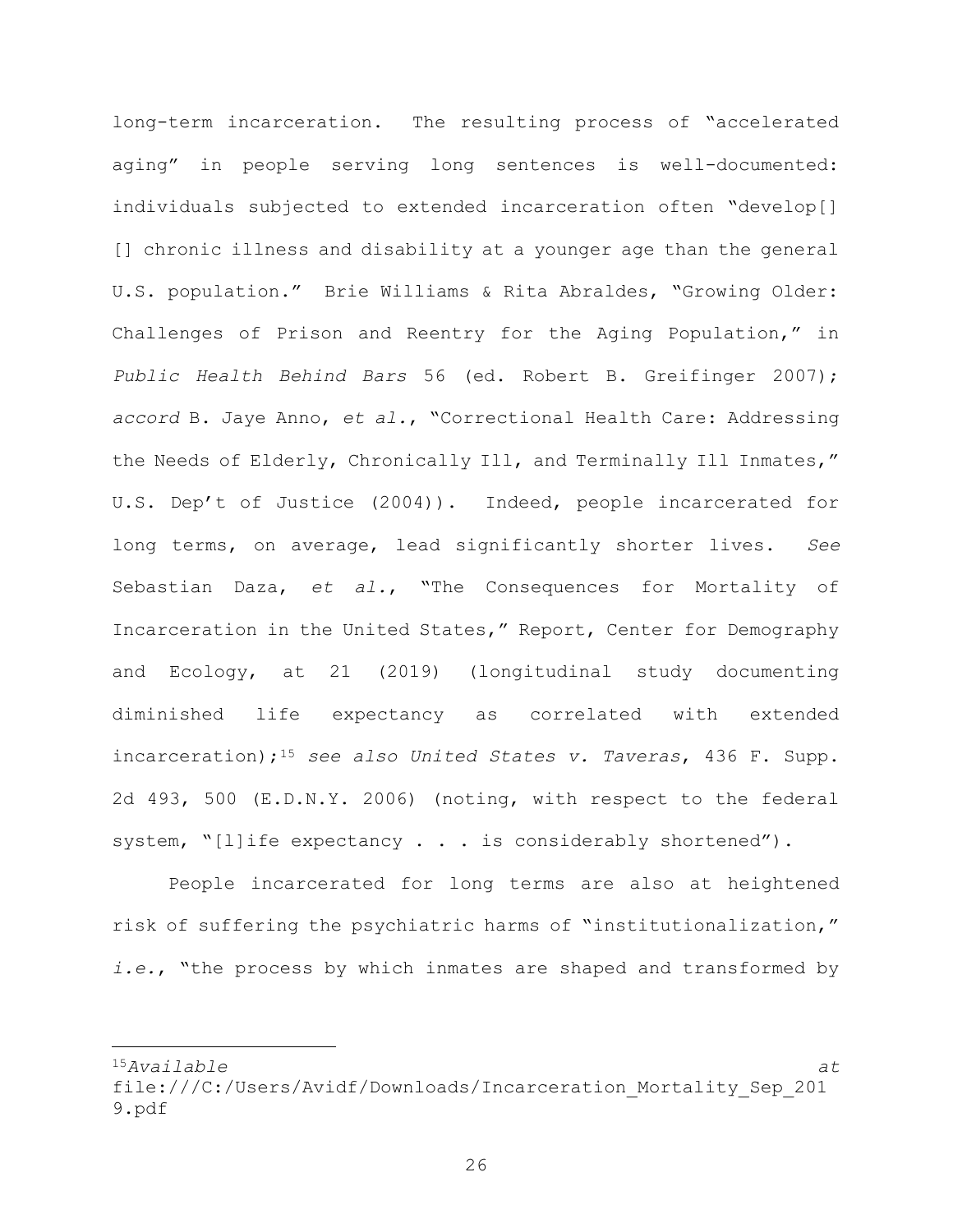the institutional environments in which they live." Craig Haney, "The Psychological Impact of Incarceration: Implications for Postprison Adjustment," in Prisoners Once Removed 38 (eds. Jeremy Travis & Michelle Waul 2004). These effects, which are "broadbased and potentially disabling," include, "dependence on institutional structure and contingencies, hypervigilance, interpersonal distrust and suspicion, emotional overcontrol, alienation, psychological distancing, social withdrawal and isolation, the incorporation of exploitative norms of prisoner culture, and a diminished sense of self-worth and personal value." Id. at 54. Because the process of institutionalization is "progressive or cumulative," meaning "the longer persons are incarcerated, the more significant is the nature of their institutional transformation," the effects for people serving long sentences are most severe. Id. at 38.

In addition, and relatedly, people sentenced to long terms face the greatest obstacles in reintegrating into society upon release. Reintegration is challenging under the best of circumstances:

> Upon release to the community, formerly incarcerated individuals face a daunting array of challenges. They often encounter major difficulties in securing housing, employment, and transportation, and they may be ineligible for public benefits. Having been incarcerated frequently results in serious damage to one's personal relationships and community and social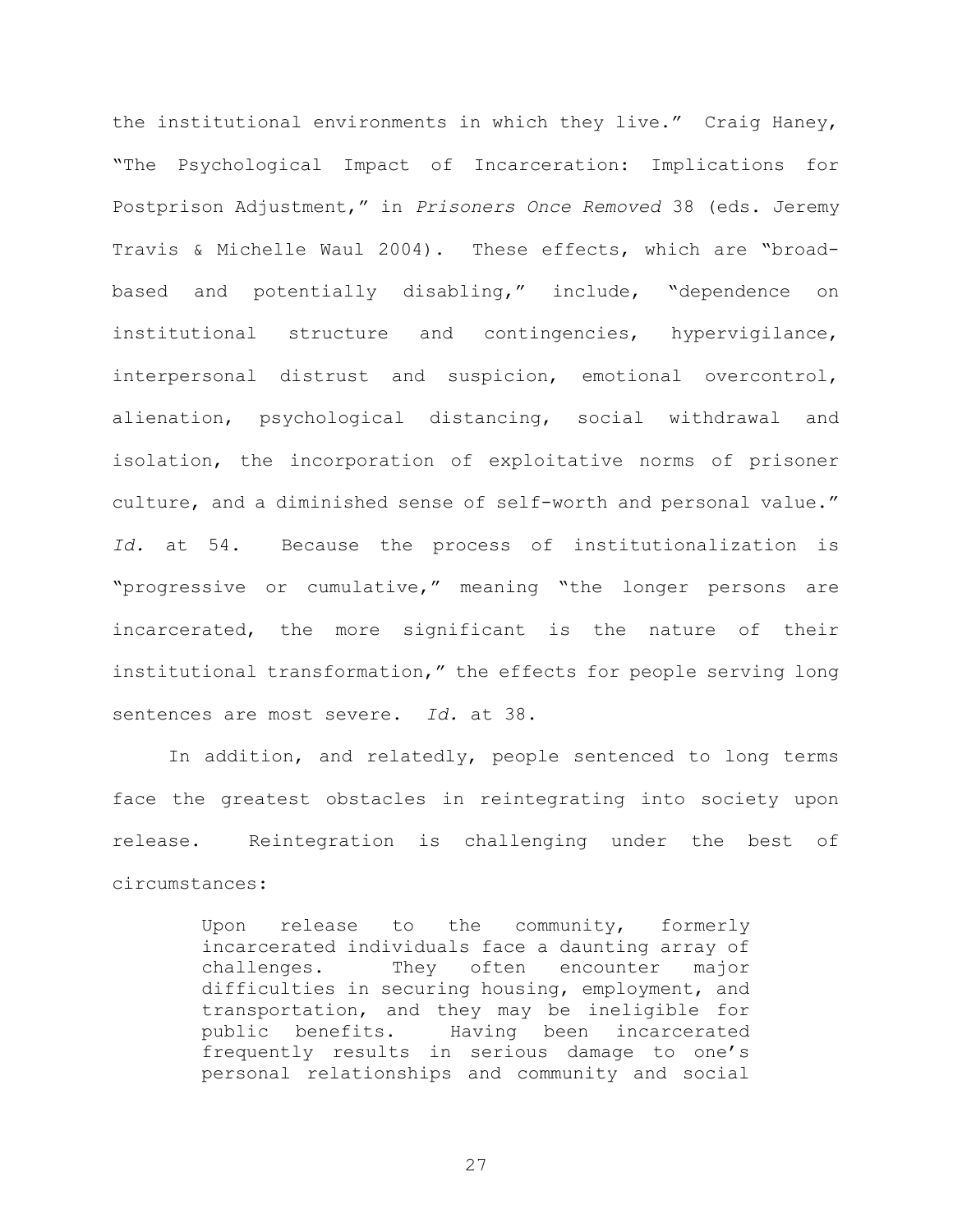supports, and the stigma of a criminal record can negatively impact one's social standing.

["Aging in Prison: Reducing Elder Incarceration and Promoting Public Safety," Columbia Univ. Center for Justice at  $62$  (2015).<sup>16</sup>]

Accord Craig Haney, "The Psychological Impact of Incarceration," at 48 (noting, "returning prisoners face an extremely complicated transition," and specifically citing challenges related to employment, housing, social reintegration, and stigma). But people sentenced to long terms – who, under the current statutory scheme include every juvenile convicted of a murder, regardless of his circumstances or the facts of his case – face not only the additional obstacles of possible physical and psychiatric debilitation discussed above, but also the loss of crucial familial support over decades of incarceration. See Bruce Western, et al., "Stress and Hardship After Prison," 120 Am. J. of Sociology 1512, 1517 (2015) ("Connections to family and friends tend to erode with lengthy terms of incarceration and histories of prolonged institutionalization[.]"). In other words, a mandatory sentence of at least 30 years without parole is particularly harsh because it jeopardizes an individual's mental and physical health and ability to fully reintegrate, thus engendering "a forfeiture that is irrevocable." Graham, 560 U.S. at 69.

<sup>16</sup>Available at

http://centerforjustice.columbia.edu/files/2015/10/AgingInPrison \_FINAL\_web.pd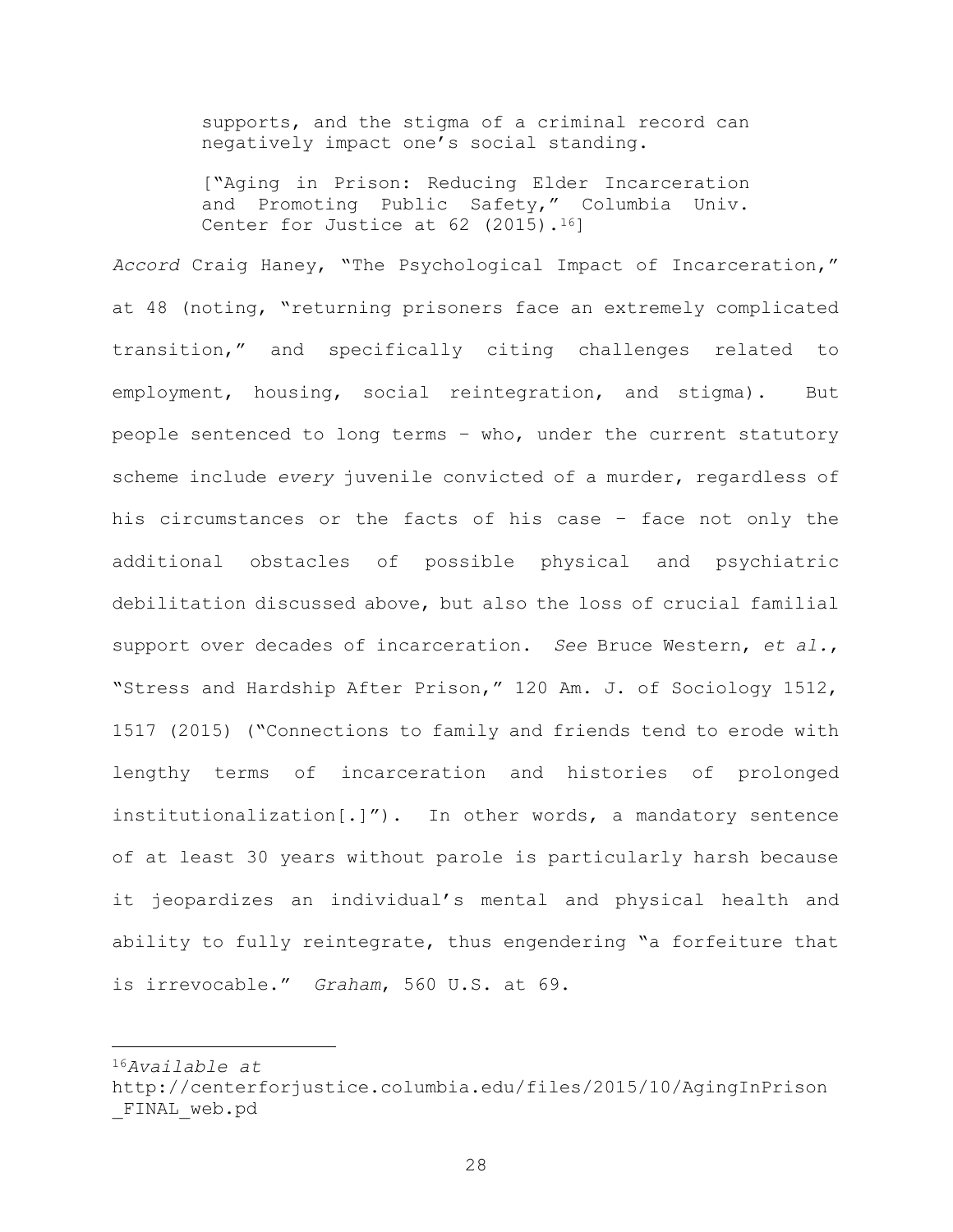And perhaps most significantly, 30 years without parole is especially harsh with respect to juvenile offenders. See, e.g., Graham, 560 U.S. at 70-71 (that "[l]ife without parole is an especially harsh punishment for a juvenile" is a "reality [that] cannot be ignored"); see also Zuber, 227 N.J. at 429, 442, 449 (quoting Graham, and noting that the Zuber defendants were sentenced for "longer than the time served by some adults convicted of first-degree murder" and "will likely serve more time in jail than an adult sentenced to actual life without parole"). For example, youthful offenders in adult prisons are, empirical evidence shows, more likely to be targeted for assault and sexual violence while incarcerated. See Equal Justice Initiative, Report, "All Children Are Children: Challenging Abusive Punishment of Juveniles," at 9 (2017) (juveniles are five times more likely to be sexually assaulted and commit suicide more frequently than adults).

Finally, a mandatory 30-year term beginning in adolescence also necessarily means incarceration during the period when one would otherwise experience the transition to adulthood and the first hallmarks of adult life, potentially including marriage,  $17$ 

<sup>17</sup>According to data provided by the United States Bureau of Labor Statistics compiled through a national longitudinal study of nearly 10,000 individuals born between 1980-84 (Comer was born in 1983), the mean age of initial cohabitation with a dating partner was 25.1, and the mean age of marriage was 27.5. See searchable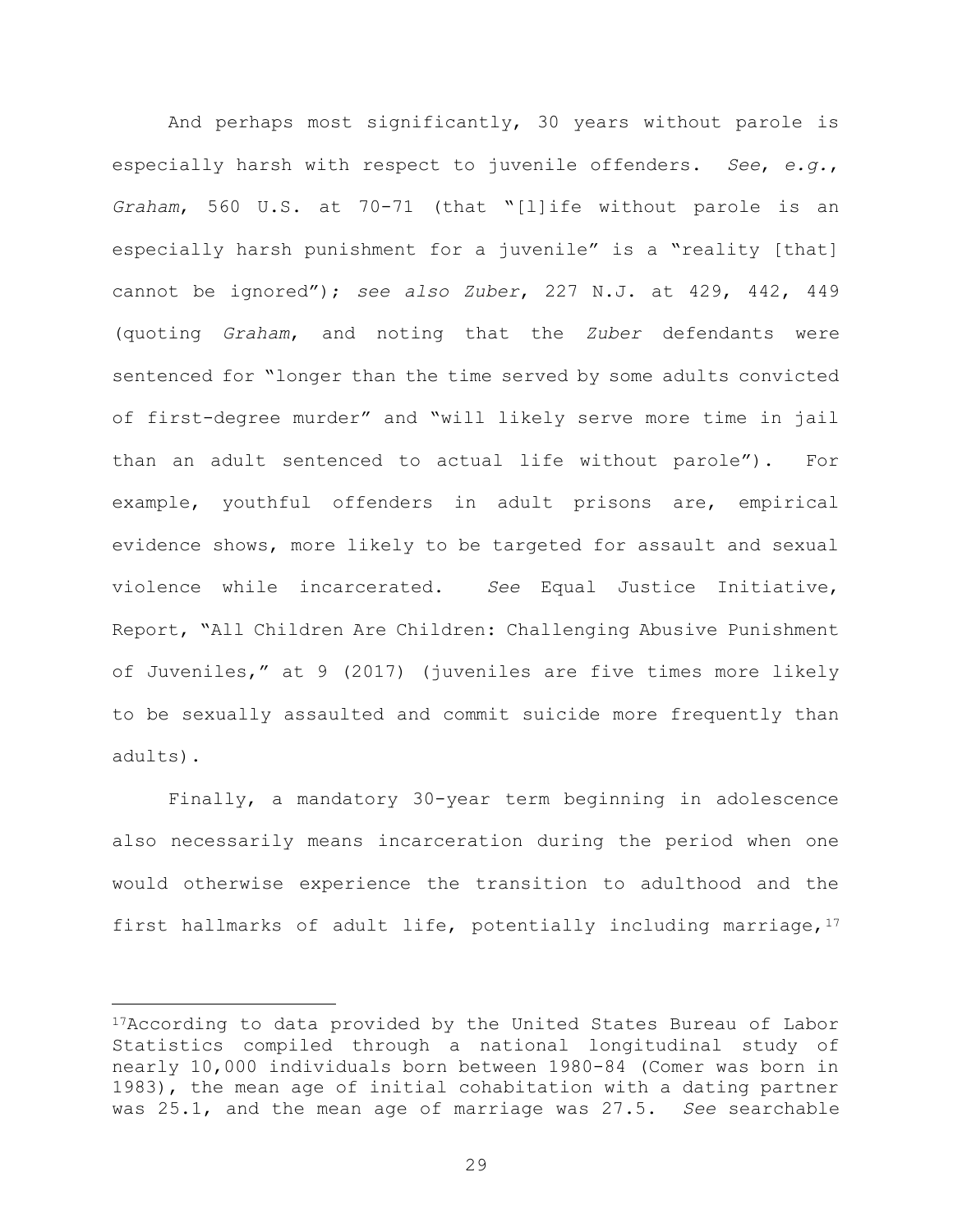starting a family,  $18$  and career development and economic independence.<sup>19</sup> Indeed, because juvenile offenders experience the transition to adulthood in prison, they are more vulnerable to internalizing the norms of prison and so may struggle to ever regain these opportunities:

> Because many younger inmates lack mature identities and independent judgment when they are first institutionalized, they have little internal structure to revert to or rely upon when institutional controls are removed. Consequently, they often face more serious postprison adjustment problems.

> [Haney, "The Psychological Impact of Incarceration," at 40.]

That is not to say that upon release in one's mid-to-late 40's, a juvenile incarcerated for 30 years cannot start a family, establish a career, and successfully reintegrate, but it is undeniably much more difficult, as empirical data demonstrates: in one study, upon release from prison, individuals 44 and older, "received less support from family, were more likely to be insecurely housed or

database available at www.nlsinfo.org/content/access-datainvestigator

 $18$ The mean age of individuals within the United States at the time a first child is born is 26.6 years old. See Centers for Disease Control, Nat'l Ctr. for Health Statistics, available at https://www.cdc.gov/nchs/fastats/births.htm

<sup>19</sup>According to Bureau of Labor Statistics data, the majority of the workforce in the United States is between the ages of 16 and 44, and the median weekly income rises continuously for individuals over this timespan. See U.S. Dept. of Labor, Bur. Labor Stats., "Economic News Release" (2017), available at https://www.bls.gov/news.release/wkyeng.t03.htm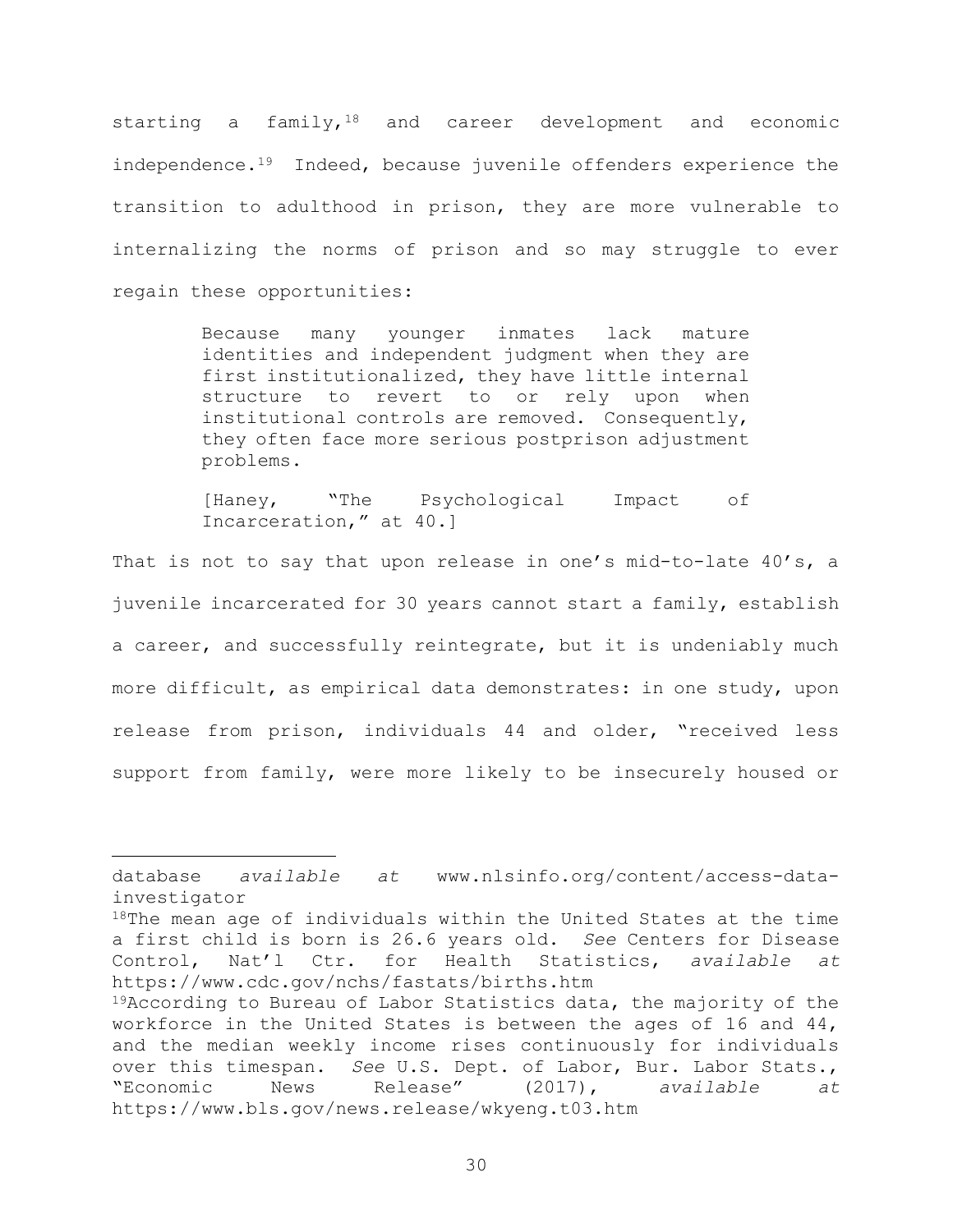outside of regular households, and were less likely to be employed." Western, et al., "Stress and Hardship after Prison," 120 Am. J. of Sociology at 1538; see also Couloute, Lucius, "Nowhere to Go: Homelessness Among Formerly Incarcerated People," Prison Policy Initiative, at 12 (2018) (study finding that individuals 45 and older were 52% more likely to face housing insecurity than younger counterparts upon release).<sup>20</sup> This 44and-over population is also the most dependent on public benefits, Western, "Stress and Hardship after Prison," 120 Am. J. of Sociology at 1529, and "shelters or transitional housing programs," id. at 1535. Thus, juveniles incarcerated for a mandatory minimum of 30 years face an increased probability of "[e]strangement from family, housing insecurity, and income poverty" and resulting placement "at the margins of society with little access to the mainstream social roles and opportunities that characterize full community participation," id. at 1515. In sum, such a sentence exacts a severe physical and psychiatric toll on a juvenile offender, one that greatly diminishes the prospects for a full and productive life upon release. For these reasons,

<sup>20</sup>Comer's prospective reintegration would not pose these sorts of generalized concerns because, as was evidenced at his resentencing, Comer has rehabilitated himself and put together a plan with the assistance of former Governor James McGreevey and the New Jersey Reentry Corporation that would provide for his successful reintegration upon release. See A77-83.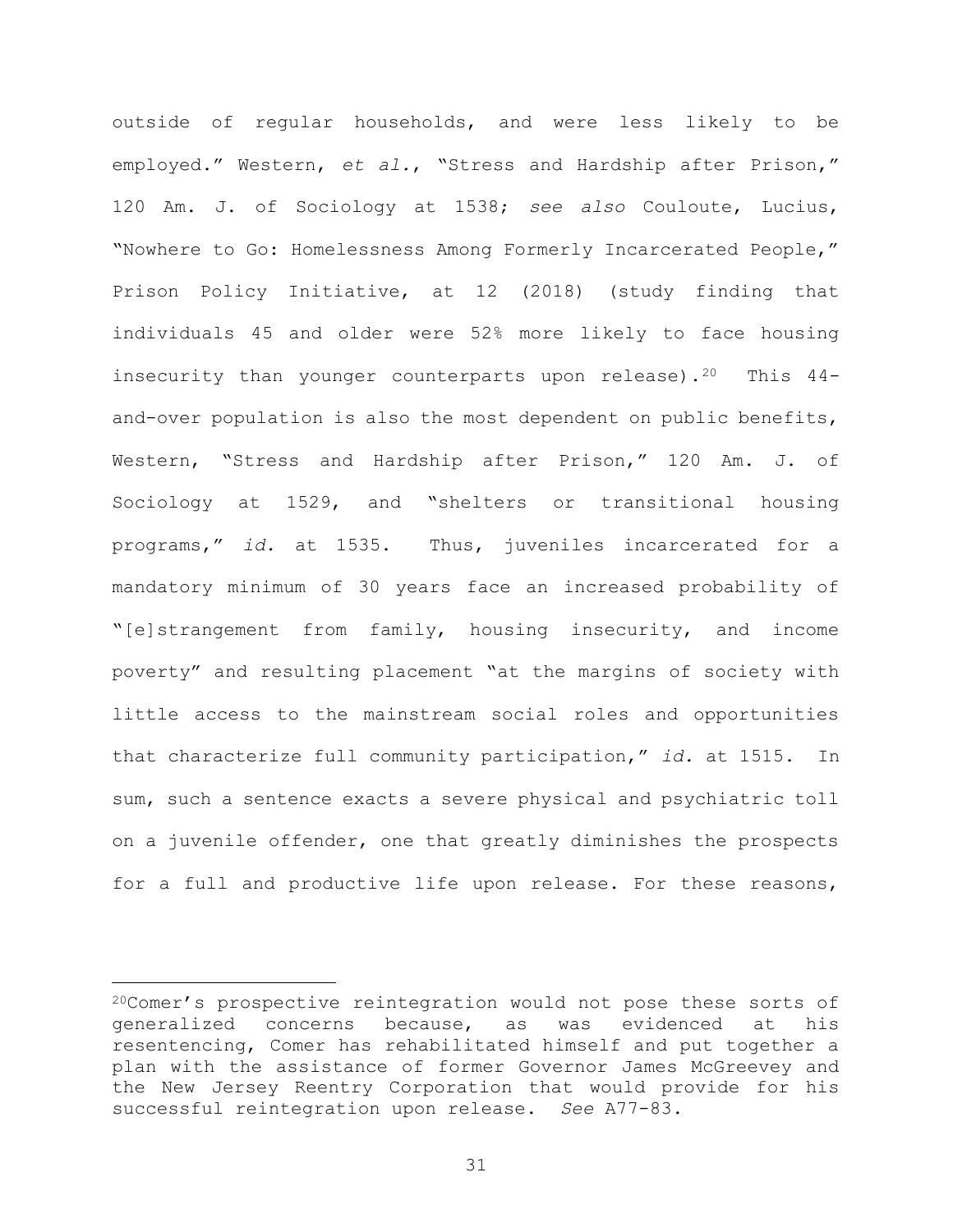the sentence required by N.J.S.A. 2C:11-3b(1) must be considered extremely harsh punishment, particularly as applied to juveniles.

## (d) The recognized purposes of punishment do not support a mandatory penalty of at least 30 years without parole for juveniles.

Nor can imposing a mandatory minimum sentence of 30 years without parole on juveniles be justified by any valid penological purpose. That is because each of the four accepted rationales for punishment — retribution, deterrence, incapacitation, and rehabilitation  $-$  is incapable of justifying the sentence mandated by N.J.S.A. 2C:11-3b(1) for every case. First, with regard to retribution, as the Supreme Court recognized, the diminished culpability of juveniles means that, "'the case for retribution is not as strong with a minor as with an adult.'" Graham, 560 U.S. at 71 (citation omitted).<sup>21</sup> Likewise, with respect to deterrence:

<sup>&</sup>lt;sup>21</sup>Graham analyzed the purposes of punishment in the context of a juvenile non-homicide offender sentenced to life without parole, concluding "[none of the penological rationales] provides an adequate justification." 560 U.S. at 71. "But none of what [Graham] said about children — about their distinctive (and transitory) mental traits and environmental vulnerabilities — is crime-specific. Those features are evident in the same way, and to the same degree, when  $\ldots$  a botched robbery turns into a killing," Miller, 567 U.S. at 473, exactly as occurred in Comer's case when one looks, as one can where no mandatory sentence applies, to the specific facts of a given case. And just as the mitigating features of youth undermine the purposes of punishment regardless of the charged offense, so, too, do they apply to all harsh punishments, whether life without parole in Graham and Miller, the functional equivalent of life without parole in Zuber, or the 30 year without parole mandatory minimum sentence at issue here. See People v. Holman, 91 N.E.3d 849, 861 (Ill. 2017) (in holding Miller applicable to discretionary life without parole sentences for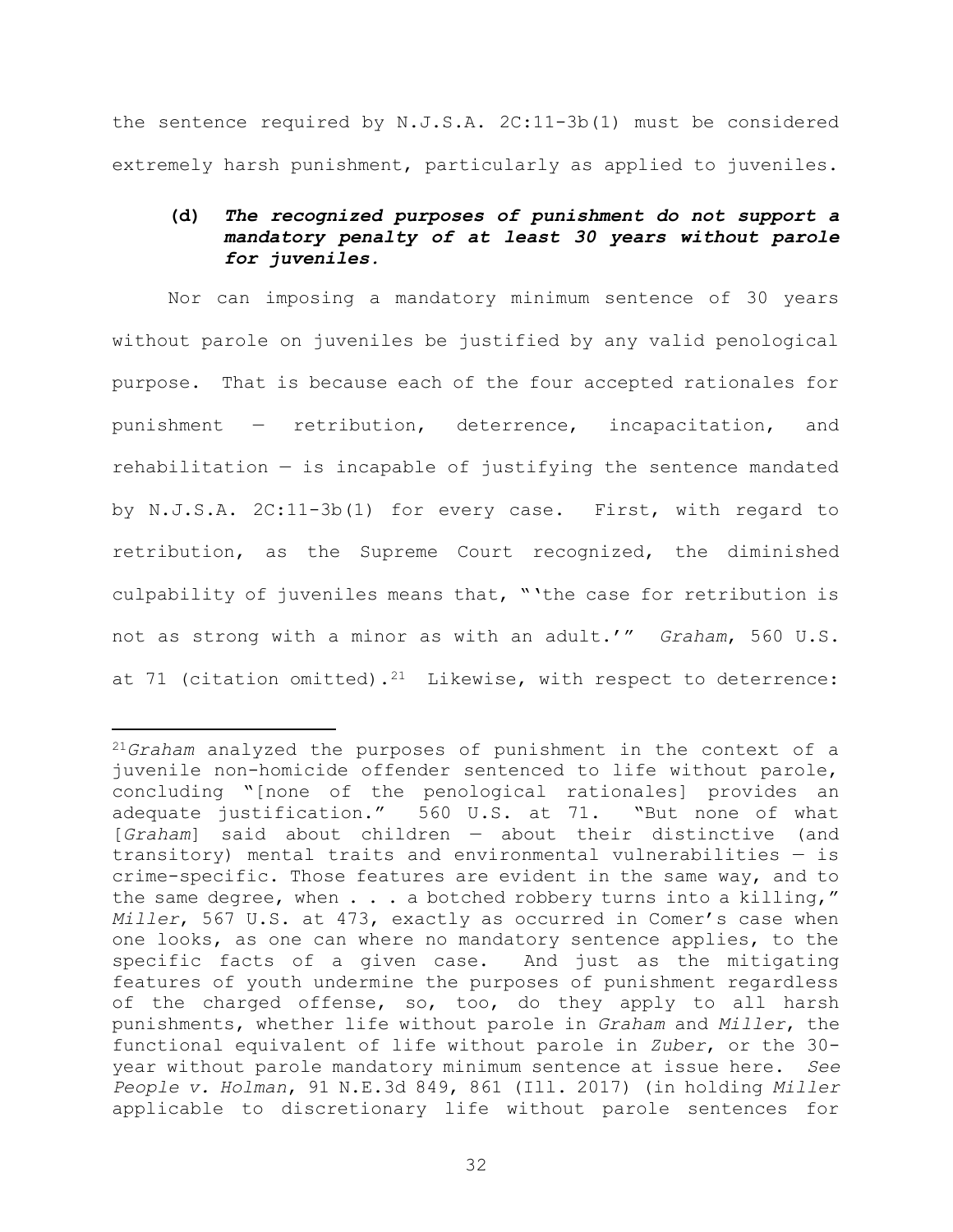"[T]he same characteristics that render juveniles less culpable than adults suggest . . . that juveniles will be less susceptible to deterrence." Because juveniles' "lack of maturity and underdeveloped sense of responsibility . . . often result in impetuous and ill-considered actions and decisions," they are less likely to take a possible punishment into consideration when making decisions.

[ $Id.$  at  $571-72$  (citation omitted).<sup>22</sup>]

As for the incapacitation rationale, this can only justify a 30-year mandatory minimum sentence for juveniles if 30 years imprisonment is generally necessary to protect the public from juveniles convicted of murder. See Graham, 560 U.S. at 73 (holding incapacitation rationale could justify life without parole for juvenile nonhomicide offenders only if that category of juveniles would pose a continuing risk of criminality for their natural

juveniles, underscoring the "Supreme Court's far-reaching commentary about the diminished culpability of juvenile defendants, which is neither crime- nor sentence-specific"); State v. Lyle, 854 N.W.2d 378, 399 (Iowa 2014) (barring all mandatory minimum sentencing for juveniles, and noting, "the Supreme Court has emphasized that nothing it has said is 'crime-specific,' suggesting the natural concomitant that what it said is not punishment-specific either").

<sup>22</sup>This fact is encoded in New Jersey's juvenile criminal code at N.J.S.A. 2A:4A-44d(1)(a), (b), which makes the maximum penalty for felony-murder 10 years, while the maximum penalty for knowing/purposeful murder is 20. There is no such distinction in the adult criminal code, demonstrating that the New Jersey Legislature recognizes that juveniles have less foresight and diminished judgment, requiring a lesser sentence. This is further "objective indicia" that the 30-year mandatory sentence, without the possibility of parole, imposed on Mr. Comer, who was convicted of felony murder (and was not himself the trigger person), is not constitutionally justifiable.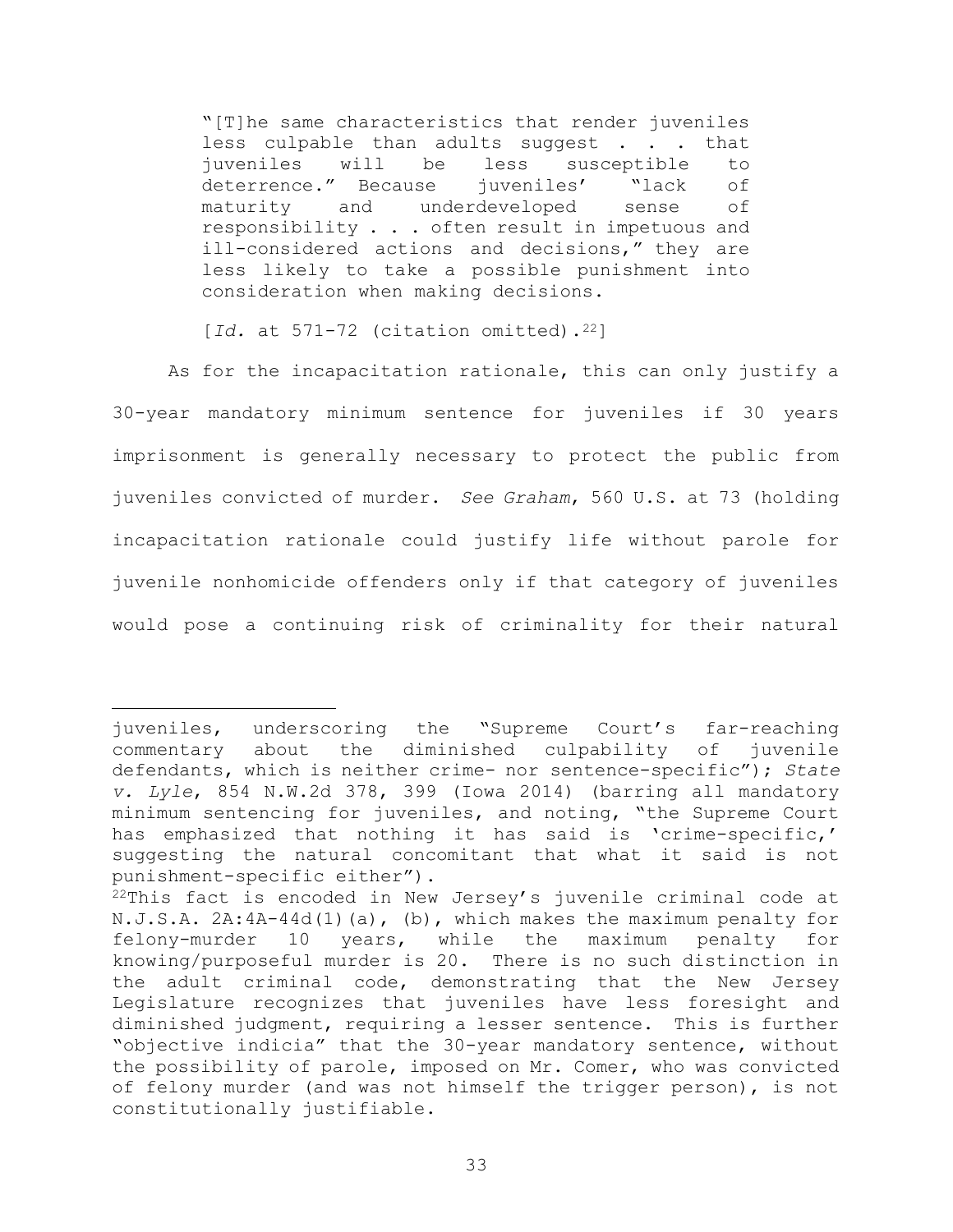lives). But to the contrary, established research demonstrates that the overwhelming majority of juvenile defendants, including those convicted of homicide, will not engage in continuing criminal conduct for anywhere near 30 years. Instead, well-established research reveals an "age-crime curve," showing that juveniles cease to pose a risk of recidivism well before 30 years from their initial offense conduct:

> [M]ost forms of risk-taking follow an inverted Ushaped curve with age, increasing between childhood and adolescence, peaking in either midor late adolescence (the peak age varies depending on the specific type of risky activity) and declining thereafter. Involvement in violent and nonviolent crime also follows this pattern and is referred to as the "age-crime curve."

> [Laurence Steinberg, "The Influence of Neuroscience on U.S. Supreme Court Decisions about Adolescents' Criminal Culpability," 14 Neuroscience 513, 515 (2013)].

Accord Terrie E. Moffitt, "Adolescence-Limited and Life-Course-Persistent Antisocial Behavior: A Developmental Taxonomy," 100 Psych. R. 674, 675 (1993) ("When official rates of crime are plotted against age, the rates for both prevalence and incidence of offending appear highest during adolescence; they peak sharply at about age 17 and drop precipitously in young adulthood."); see also Jeffery T. Ulmer & Darrell Steffensmeier, "The Age and Crime Relationship: Social Variation, Social Explanations, The Nurture Versus Biosocial Debate in Criminology: On the Origins of Criminal Behavior and Criminality," at 393-94 (Kevin M. Beaver, et al.,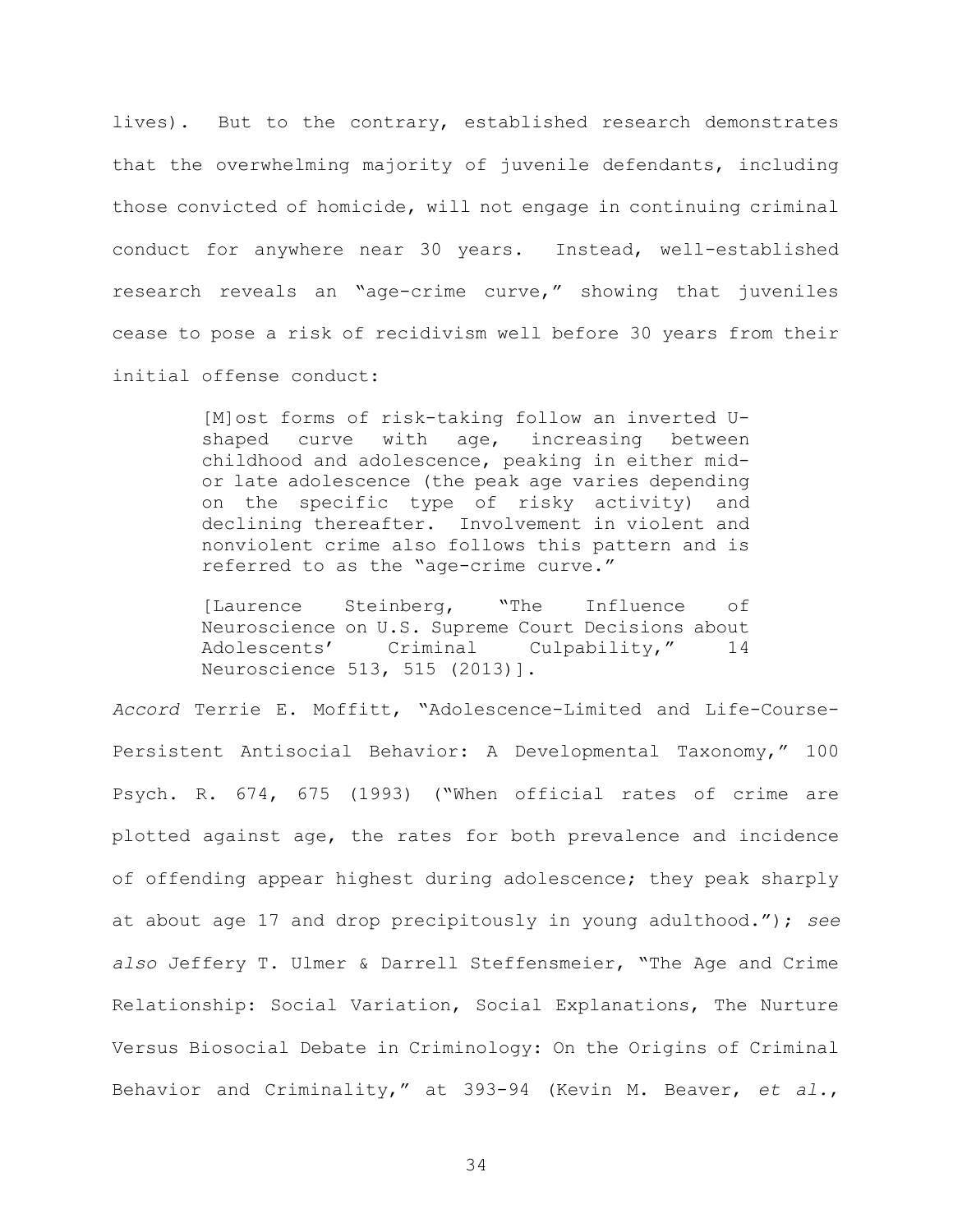eds. 2015) ("Age is a consistent predictor of crime, both in the aggregate and for individuals. The most common finding across countries, groups, and historical periods shows that crime – especially 'ordinary' or 'street' crime – tends to be a young person's activity.") (citing numerous longitudinal and crosssectional studies).

Indeed, research demonstrates that a sizeable portion of all offenders, including juveniles, are "immediate desisters," i.e. individuals whose first offense is also their last. See Megan C. Kurlycheck, et al., "Long-Term Crime Desistance and Recidivism Patterns – Evidence from the Essex County Felony Study," 50 Criminology 71, 98 (2012) (citing longitudinal studies showing that between approximately one quarter to one half of offenders desist after their first offense); see also Maynard L. Erickson, "Delinquency in a Birth Cohort: A New Direction in Criminological Research," 64 J. Crim. L. & Criminology 362, 364 (1973) (empirical study of 9,945 juvenile delinquents finding that "46 percent were classified as one-time offenders") (citing Marvin E. Wolfgang, et al., Delinquency in a Birth Cohort (1972)). And of those juveniles who do not desist immediately, the vast majority do so within a few years of adolescence, such that by their mid-to-late 20's, only a small minority of juvenile offenders (10-15%) continue to engage in criminal behavior. See Moffitt, "Adolescence-Limited and Life-Course-Persistent," 100 Psych. R. at 680 (estimating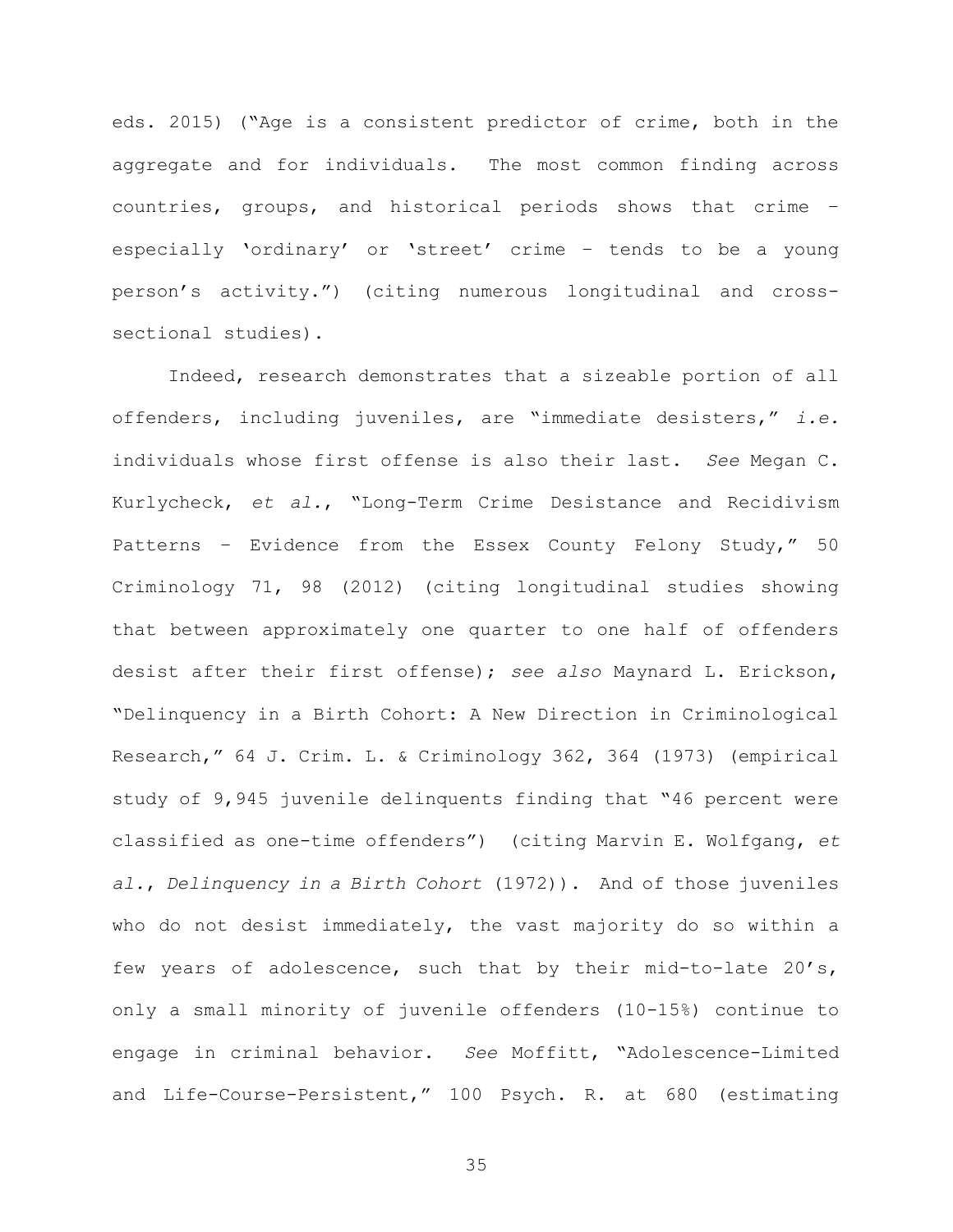desistance by mid-to-late 20's at 85%); Steinberg, "The Influence of Neuroscience," 14 Neuroscience at 516 (estimating same at 90%). As to the minority (10-15%) who persist in criminality into and during their 30's, research shows a final wave of desistance in the early 40's, beyond which only 5-6% of former juvenile offenders remain at all likely to recidivate. See John H. Laub & Robert J. Sampson, "Understanding Desistance from Crime," 28 Crime & Justice 1, 17 (2001) (describing the small group of "persistent offenders" who remain criminally active, "[a]fter their early 40s, [] their termination [from criminal activity] rates are quite high") (internal citation omitted); Andrew Golub, "The Adult Termination Rate of Criminal Careers," Paper, Carnegie Mellon Sch. of Urban and Public Affairs at 6  $(1990)^{23}$  (discussing "the over 40 'burnout' period during which offenders terminate criminal activity at an increasing rate"). Thus, ultimately only 5-6% of those who commit criminal offenses in adolescence are engaged in criminality 30 years later. Moffitt, "Adolescence-Limited and Life-Course-Persistent," 100 Psych. R. at 676 (identifying "the most persistent" offenders as between "5% or 6%" based on empirical study); Alfred Blumstein, et al., "Delinquency Careers: Innocents, Desisters, and Persisters," 6 Crime & Justice 195 (1985) (finding persistent offenders constituted 5.66% of sample in empirical

 $23A$ vailable at  $23A$ vailable at  $24$ 

https://www.ncjrs.gov/pdffiles1/Digitization/132878NCJRS.pdf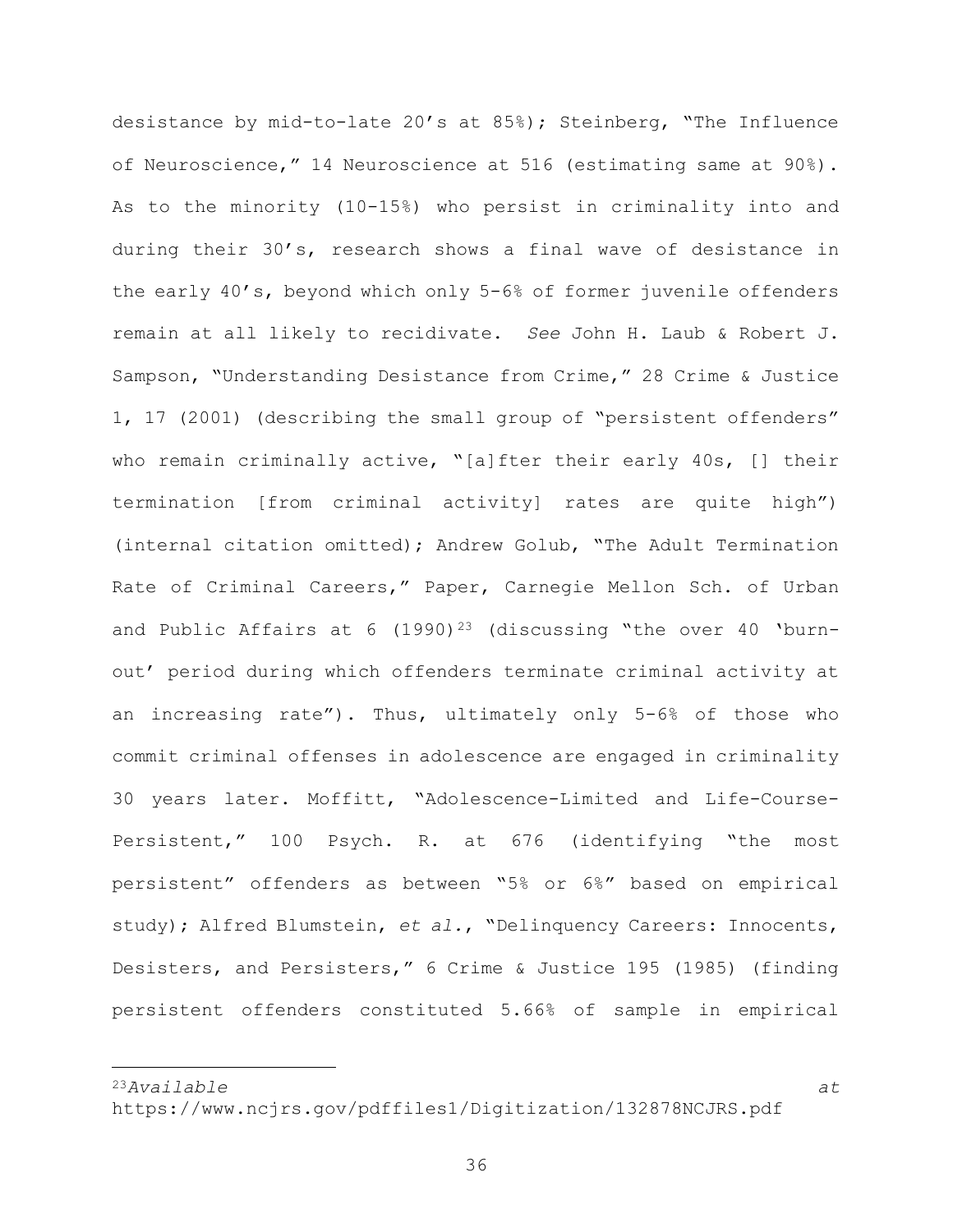study).<sup>24</sup> Critically, this pattern holds equally across offense types, including in the case of violent offenders. See Moffitt, "Adolescence-Limited and Life-Course-Persistent," 100 Psych. R. at 680 (age-crime curve "obtains among males and females, for most types of crimes, during recent historical periods, and in numerous Western nations") (internal citation omitted); Laub & Sampson, "Understanding Desistance," 28 Crime & Justice at 52 ("What is also striking . . . is that there appear to be no major differences in the process of desistance for nonviolent and violent juvenile offenders.") (internal citations omitted).

As a result, incarcerating a juvenile offender until his midto-late 40's in every case – as N.J.S.A. 2C:11-3b(1) requires – cannot be justified under the incapacitation rationale. Rather, empirical evidence demonstrates that for approximately 95% percent of juvenile homicide offenders, 30 years of incarceration is unnecessary to safeguard against recidivism. See Moffitt,

 $24$ The relatively early age at which most juvenile offenders desist from crime has also been demonstrated through research into average criminal career length. From first to last offense, regardless of the type of crime, the average criminal career is between 5 and 15 years. See Alex R. Piquero, et al., "The Criminal Career Paradigm," 30 Crime & Justice 359, 435 (2003) ("Three major studies in the 1970s estimated career lengths to be between five and fifteen years.") (internal citations omitted); Alfred Blumstein, et al., The Duration of Adult Criminal Careers 10 (1982) ("The most methodically sophisticated attempt to estimate career lengths . . . . suggest that adult criminal careers for index offenses other than larceny follow an exponential distribution between ages 18 and 40 with a mean total length between 8 and 12 years.") (internal citations omitted).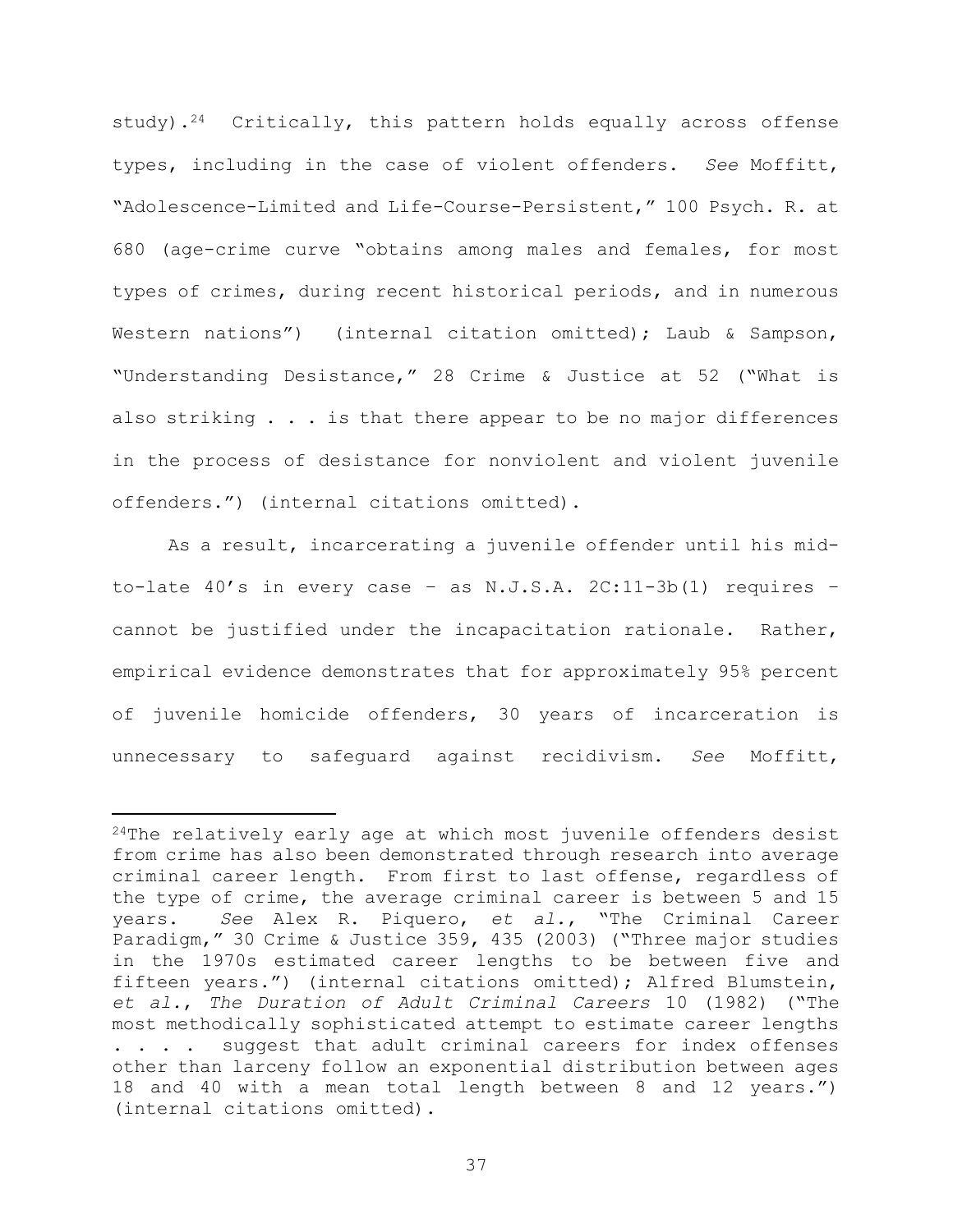"Adolescence-Limited and Life-Course-Persistent," 100 Psych. R. at 676; Blumstein, et al., "Delinquency Careers," 6 Crime & Justice 195. Rather, the extent to which the incapacitation rationale justifies a particular length of sentence must be the subject of an individualized determination.<sup>25</sup>

Finally, with regard to the rehabilitation rationale, as a general matter, prison does not provide inmates with the services most critical to desist from crime and succeed in society. See, e.g., N.J. Reentry Corporation, Report, "Improving Upon Corrections in New Jersey to Reduce Recidivism and Promote Successful Reintegration," at 24-25 (2017) (noting importance of services in fields of "employment and training, housing, licensing, drug and addiction treatment, healthcare access, mentoring, cognitive behavior therapy, education, and legal aid," and stating, "[d]espite an urgent need for reentry services, individuals are denied access while still in custody of [the New

 $25$ The few juvenile offenders who will persist with criminality beyond 30 years will be identifiable through individualized consideration, including through the parole process, looking, for example, to their institutional records. Indeed, determining an offender's particular risk of recidivism, based on evidence of institutional discipline, is precisely what the parole process is designed to do. See Trantino v. New Jersey State Parole Bd., 154 N.J. 19, 30 (1998) ("The test for parole fitness . . . we repeat, is whether there is a substantial likelihood the inmate will commit a crime if released on parole. Rehabilitation is relevant under that test only as it bears on the likelihood that the inmate will not again resort to crime. It need not be total or full or real rehabilitation in any sense other than there is no likelihood of criminal recidivism.").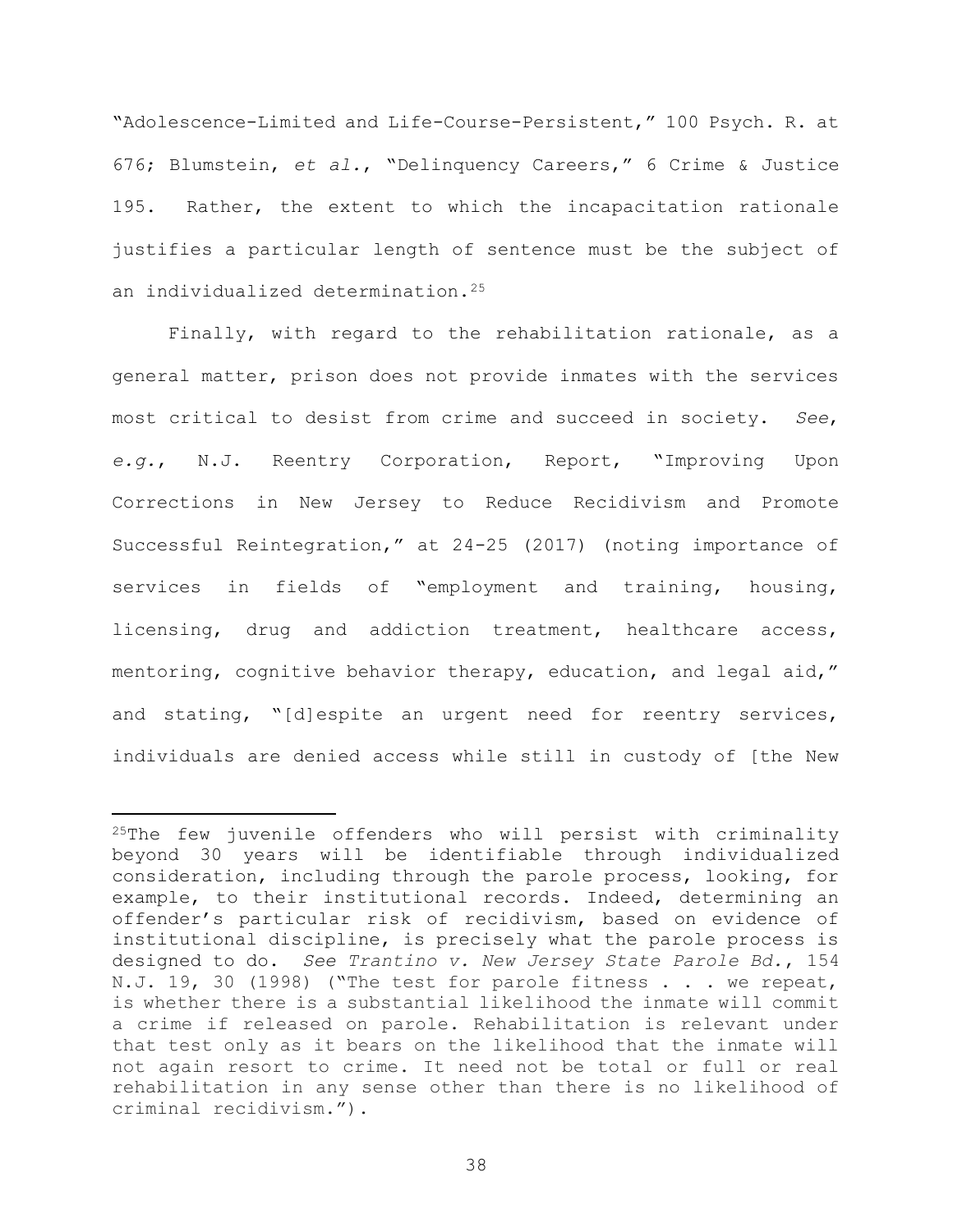Jersey Department of] Corrections, which often results in not receiving any aid at all").<sup>26</sup> Thus, there is little reason to believe that a lengthier prison sentence, let alone one of at least 30 years in every case, better promotes the rehabilitation rationale — and some reason to believe lengthy sentences may have the opposite effect. See Francis T. Cullen & Paul Gendreau, "Assessing Correctional Rehabilitation: Policy, Practice, and Prospects," in Policies, Processes, and Decisions of the Criminal Justice System, Vol. 3, at 155 (2000) (citing meta-analyses of numerous empirical studies showing that "even when the risk level of offenders is taken into account, those sent to prison have a higher rate of recidivism than those given community sanctions. Indeed, it appears that longer prison sentences are associated with greater criminal involvement, with offenders in the 'more imprisonment' category having a recidivism rate 3 percentage points higher than those in the 'less imprisonment' category") (emphasis added); cf. Tapia v. United States, 564 U.S. 319, 330- 32 (2011) (holding that in passing the federal Sentencing Reform Act, 98 Stat. 1987, Congress sent a clear message to the Judiciary: "Do not think about prison as a way to rehabilitate an offender," and accordingly interpreting 18 U.S.C. § 3582(a) to "preclude

<sup>26</sup>Available at http://njreentry.org/wpcontent/uploads/2017/03/NJRC\_CorrectionsReport.pdf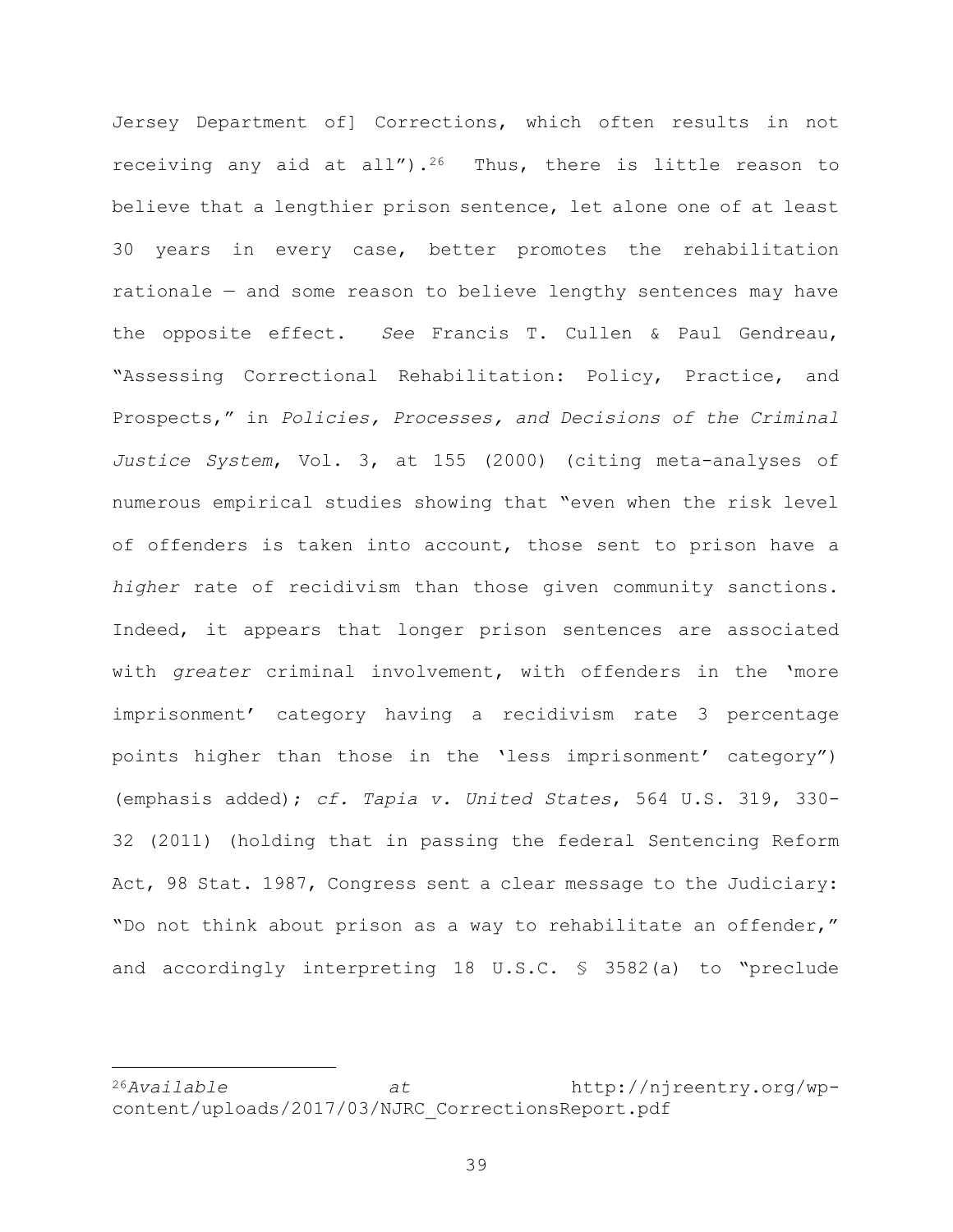sentencing courts from imposing or lengthening a prison term to promote an offender's rehabilitation").<sup>27</sup>

Nonetheless, as the sociological research cited above demonstrates, whatever the failings of the prison system to foster rehabilitation, all but a small minority of youthful offenders age out of criminal behavior well before 30 years in any event. In other words, for the vast majority of juveniles, rehabilitation will be achieved in significantly less time than N.J.S.A. 2C:11- 3b(1) mandates. See Lyle, 854 N.W.2d at 400 ("As much as youthful immaturity has sharpened our understanding to use care in the imposition of punishment of juveniles, it also reveals an equal understanding that reform can come easier for juveniles without the need to impose harsh measures. Sometimes a youthful offender merely needs time to grow."); see also Blumstein, et al., The Duration of Adult Criminal Careers, at 72 ("The generally short length of [criminal] careers means that . . . comparatively short periods of incarceration [are sufficient]."). Accordingly, the rehabilitative rationale, like the other recognized purposes of punishment, fails to justify a mandatory minimum sentence of 30 years without parole for juveniles, to be imposed in every case regardless of the particular facts and circumstances.

 $27As$  previously noted, Dr. Dudley specifically testified at Comer's resentencing hearing that Comer would not benefit from additional incarceration because he presently poses no greater risk to society than does any member of the general public. 2T at 64:9-18.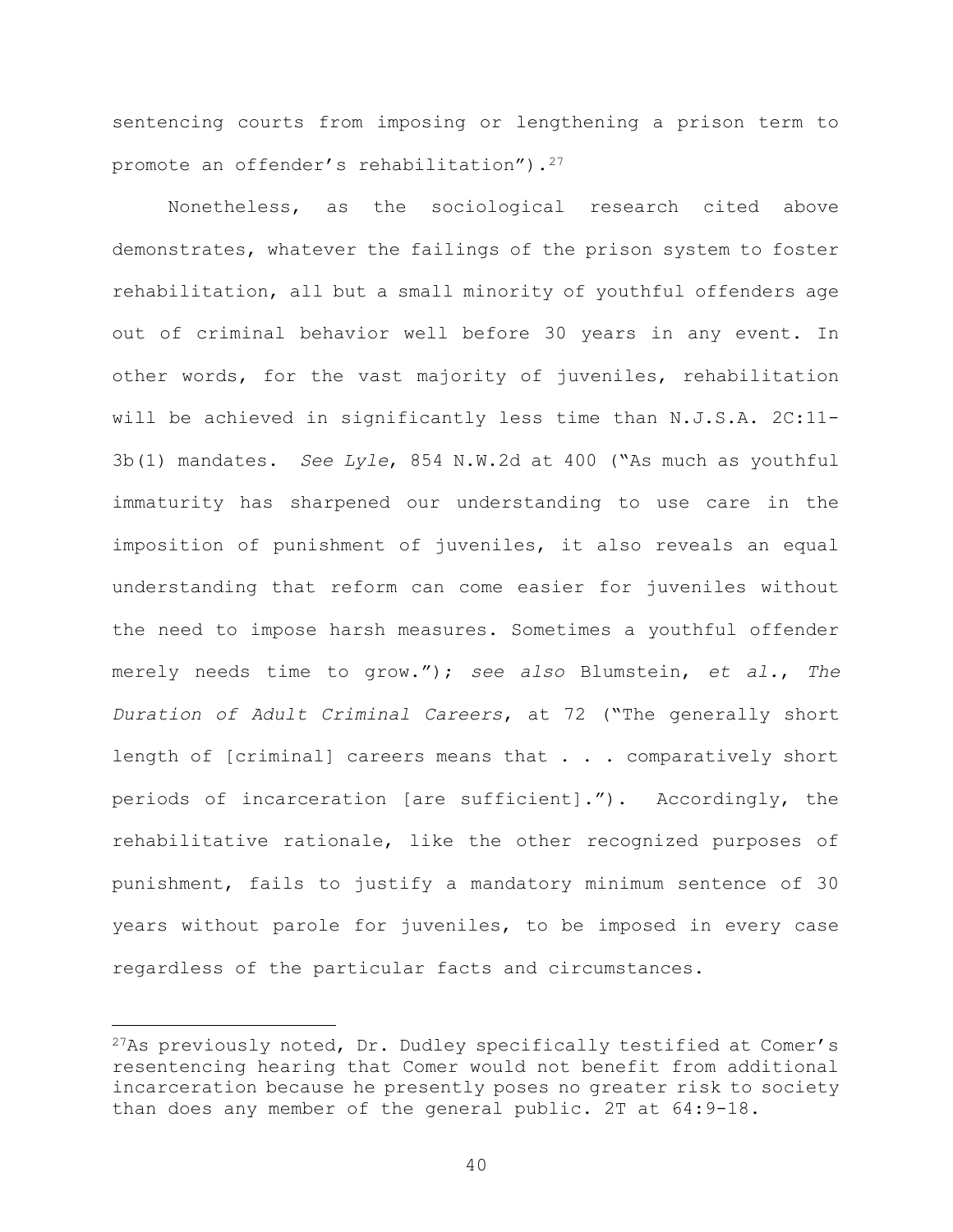## (e) Caselaw both within and beyond New Jersey confirms that a mandatory minimum sentence of 30 Years for juveniles is unconstitutional.

Though the question presented here was not squarely addressed in either Miller or Zuber, both decisions support Comer's position, as do decisions from several other jurisdictions. Thus, Miller called the "foundational principle" of its juvenile sentencing jurisprudence "that imposition of a State's most severe penalties on juvenile offenders cannot proceed as though they were not children," 567 U.S. at 474, striking down the mandatory punishment there at issue because "mandatory penalties, by their nature, preclude a sentencer from taking account of an offender's age and the wealth of characteristics and circumstances attendant to it," at 477. The Court reinforced this point in Jones, noting, that Miller applied the "simple proposition" that "[y]outh matters in sentencing" by holding "that a sentencer must have discretion to consider youth before imposing a life without-parole sentence, just as a capital sentencer must have discretion to consider other mitigating factors before imposing a death sentence." Slip. Op. at 10. And in Zuber, this Court held that "judges must evaluate the Miller factors"  $-$  i.e., conduct an individualized sentencing that accounts for, among other factors, youth and attendant circumstances — "when they sentence a juvenile to a lengthy period of parole ineligibility." 227 N.J. at 447. Because 30 years without parole is just such a "lengthy period of parole ineligibility,"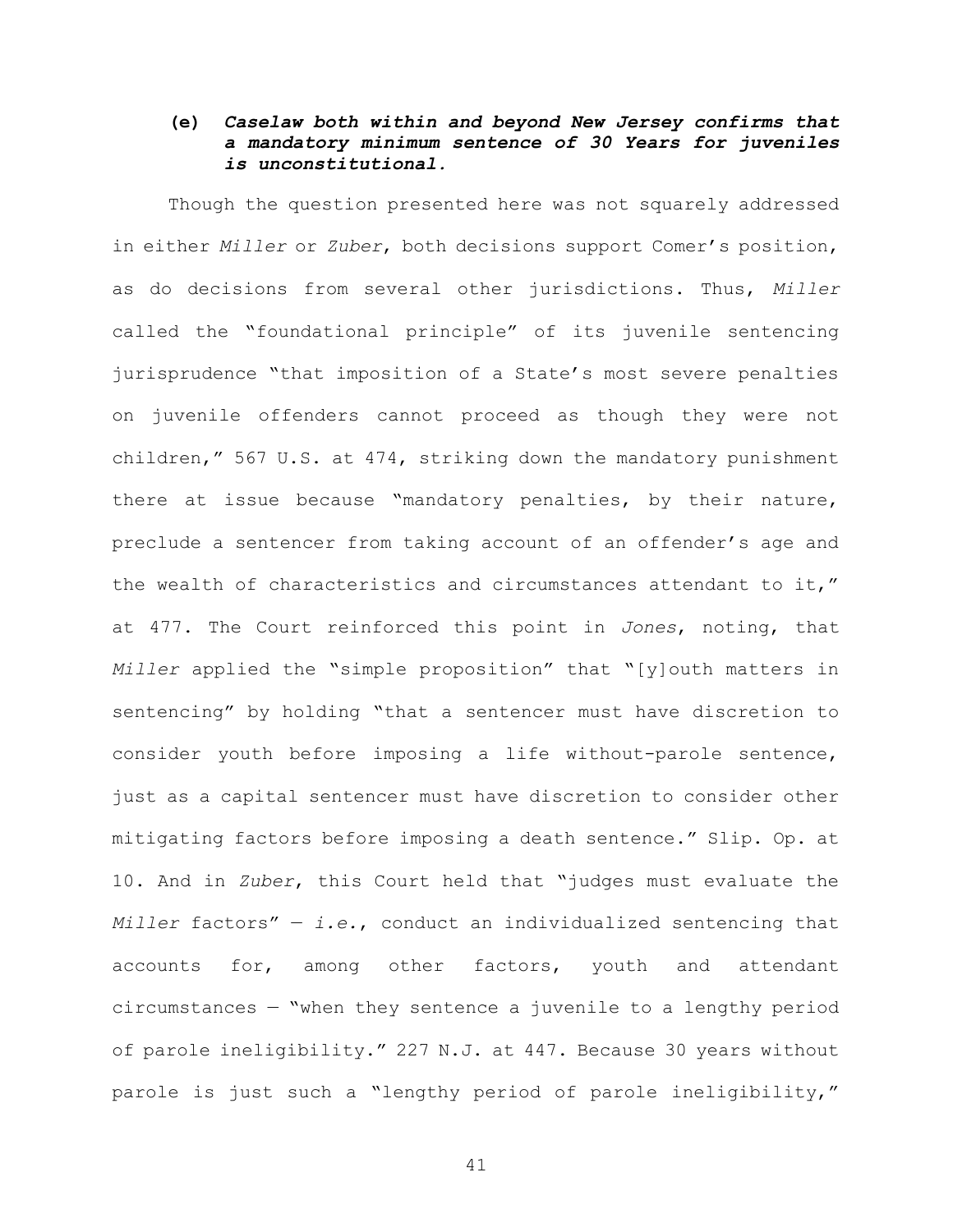such a sentence should only be able to be imposed pursuant to an individualized, discretionary sentence, and not as a matter of mandate under N.J.S.A. 2C:11-3b(1).

Indeed, this Court has made this clear, relying on Zuber in holding unconstitutional N.J.S.A. 2C:7-2(g), which "impose[d] categorical lifetime registration requirements for certain sex offenses," as applied to juveniles. C.K., 233 N.J. at 56. Beginning from the premise that, following Zuber, "juveniles do not possess immutable psychological or behavioral characteristics" but instead "are works in progress and [] age tempers the impetuosity, immaturity, and shortsightedness of youth," the Court held lifetime registration for juvenile sex offenders unconstitutional. Id. at 74. Specifically, the Court held that the statute at issue created an "irrebuttable presumption [that] disregards any individual assessment" in defiance of "scientific and sociological studies [and] our jurisprudence," rendering the statute devoid of any rational basis. Id. at 74-75. In doing so, the Court made clear that the unique deficits of juveniles, coupled with their increased capacity for reform, render mandatory sentencing provisions (even those other than life without parole and its functional equivalent) inappropriate for juveniles.

Nor was this Court alone in so holding. To the contrary, authorities from other jurisdictions have similarly banned mandatory penalties short of life without parole as applied to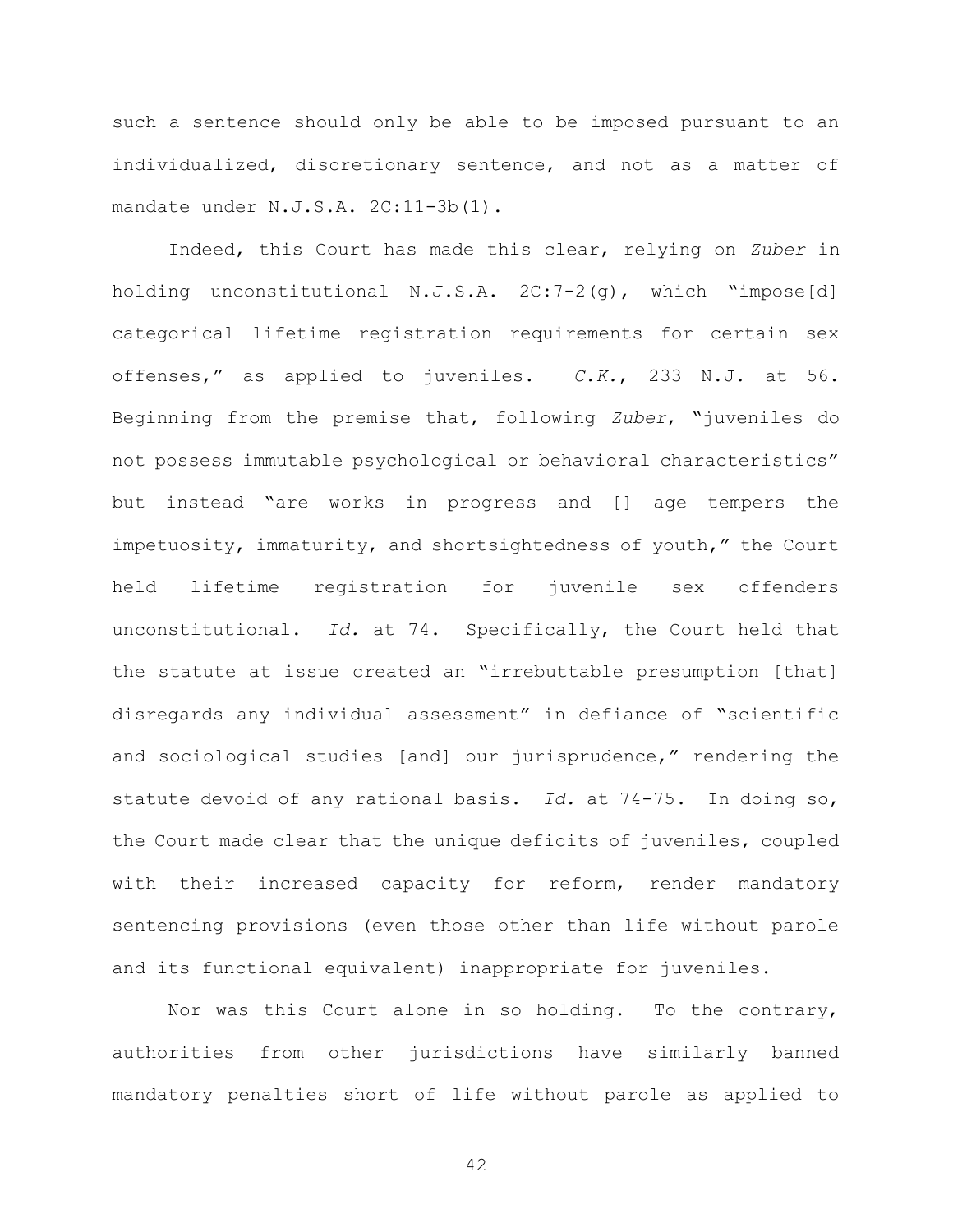juveniles. See, e.g., Lyle, 854 N.W.2d at 402 (holding all mandatory minimum sentences for juveniles unconstitutional and stating, "Miller is properly read to support a new sentencing framework that reconsiders mandatory sentencing for all children. Mandatory minimum sentencing results in cruel and unusual punishment due to the differences between children and adults"); State v. Houston-Sconiers, 391 P.3d 409 (Wa. 2017) (holding all mandatory minimum sentences for juveniles unconstitutional, stating, "[i]n accordance with Miller, we hold that sentencing courts must have complete discretion to consider mitigating circumstances associated with the youth of any juvenile defendant, even in the adult criminal justice system  $\ldots$ . To the extent our state statutes have been interpreted to bar such discretion with regard to juveniles, they are overruled"); State v. Dull, 351 P.3d 641, 660 (Kan. 2015) (holding "mandatory lifetime postrelease supervision [] categorically unconstitutional under Graham when imposed on a juvenile" convicted of particular sex offenses because "the same factors that result in a diminished culpability for juveniles . . . . all diminish the penological goals of lifetime supervision for juvenile sex offenders"); see also Jones, Slip. Op. at 11 ("Miller required a discretionary sentencing procedure . . . . [because] a mandatory life-without-parole sentence for an offender under 18 'poses too great a risk of disproportionate punishment.') (quoting Miller, 567 U. S. at 479).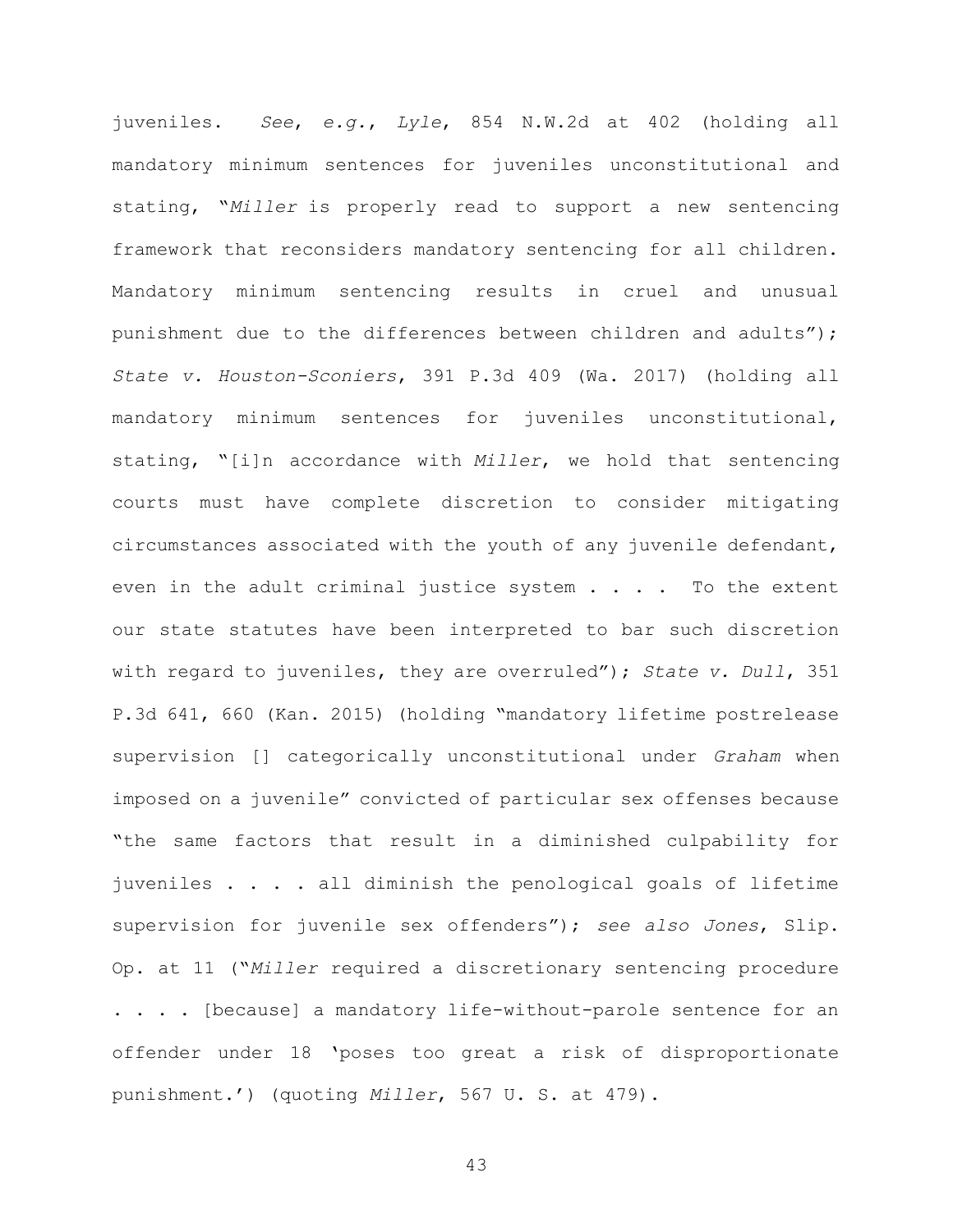These authorities, and the proportionality analysis discussed above, establish that the mandatory sentencing scheme set forth in N.J.S.A. 2C:11-3b(1) is unconstitutional as applied to juveniles. Because a mandatory sentence of 30 years without parole was imposed upon Comer here, his sentence should be vacated and the matter remanded for resentencing.

## (f) Comer's case is a powerful example of why, as a matter of constitutional law, individualized, discretionary sentencing for juveniles convicted of murder is required.

The excessiveness of a mandatory term of 30 years without parole for every juvenile convicted of murder is no mere abstract proposition: it is evident in Comer's particular case. Thus, the uncontested proof at resentencing showed that Comer was born into a traumatic environment marked by instability, abuse, and neglect, where drug use, criminality, and violence were Comer's only reality. 4T at 79:22-24 (resentencing court stated, "[t]his Court finds that the Defendant grew up in an environment that forced his criminal behavior."). These circumstances damaged Comer, compounding the usual developmental shortcomings of youth:

> [H]is life experiences were such that it made it all the more difficult for him to develop the capacity to objectively assess his situation and the problems that he was facing, and also made it all the more difficult for him to develop the capacity to come up with reasonable, hypothetical alternatives for responding to his situation or the problems he was facing. For example, as a result of his trauma-related over-reactivity and the impulsivity that was characteristic of his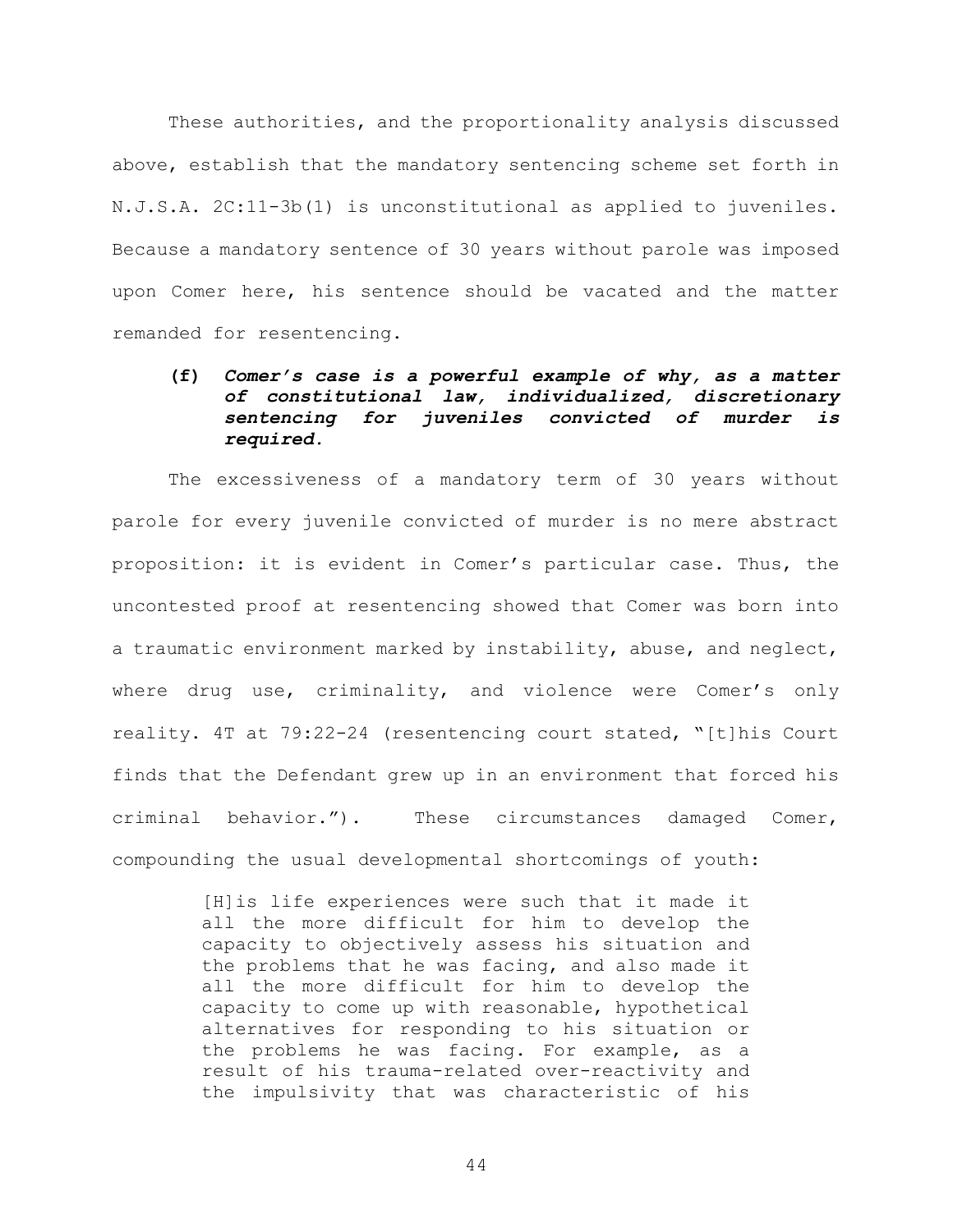other developmental difficulties, it was all the more difficult for him to slow down and hold whatever options he might have come up with in his head long enough to weigh the pros and cons of those options. And of course, for example, as a result of those same difficulties it was also more difficult for him to identify and select the best option and then make a plan to implement that option.

[CA64 (Expert Report of Dr. Richard J. Dudley, Jr.).]

But time has "demonstrate[d] the truth of Miller's central intuition — that children who commit even heinous crimes are capable of change." Montgomery, 577 U.S. at 216. Thus, the resentencing court found that after over 18 years in prison, "Defendant has shown an ability to be rehabilitated." 4T at 80:3. This finding was well-supported, including by Comer's participation in numerous programs, among them mentorship and spiritual activities, as well as the absence of any disciplinary infractions over several years, id. at  $74:15 - 75:12$ , and the uncontested testimony of his examining psychiatrist that "more time [would not] make him safer," 2T at 64:9-10. Indeed, at the time of Comer's resentencing, he had formulated a reentry plan with the assistance of former Governor James McGreevey and the New Jersey Reentry Corporation, which included provisions for training as a carpenter, immediate housing assistance, mentorship, and other means of essential support. A77-83.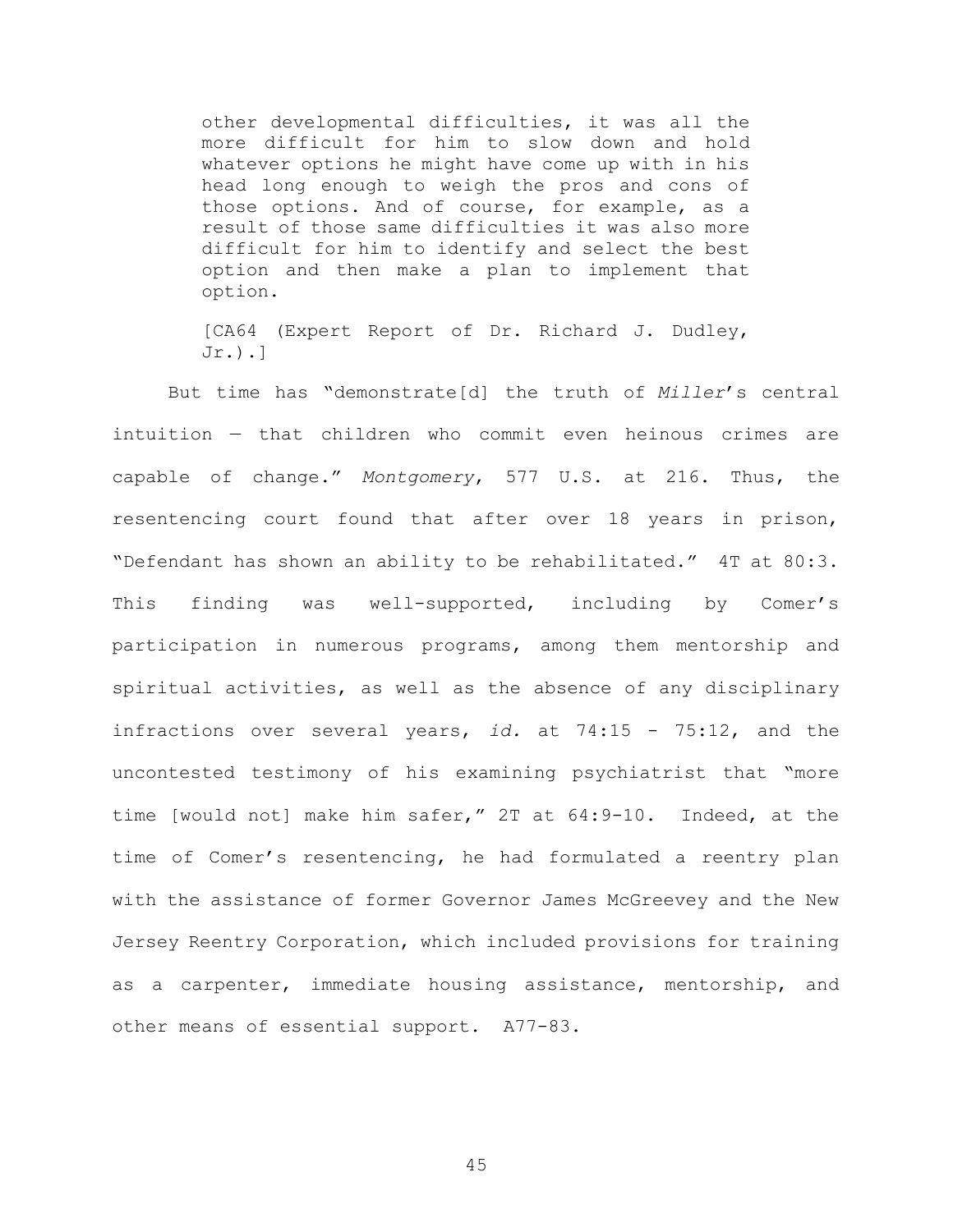Given this proof, an appropriately individualized, discretionary decision of either the trial court or the Parole Board would have provided for Comer's prompt release from prison. That is because the principles underlying modern juvenile sentencing law, coupled with the evidence before the court, made plain that Comer's continued incarceration cannot be justified by any penological rationale. Yet Comer now stands compelled to serve an additional term of 12 years by virtue of N.J.S.A. 2C:11-3b(1)'s mandatory minimum sentencing provision — a purposeless and disproportionate punishment that will serve only to delay Comer's reentry and deprive him of further time to achieve the "fulfillment outside of prison walls" of which he is so clearly capable. Graham, 560 U.S. at 75. In sum, Comer exemplifies the constitutional flaw of applying the mandatory sentencing provision of N.J.S.A. 2C:11-3b(1) to juveniles, and the Court should accordingly vacate and remand so that Comer may be sentenced based not upon some mandatory scheme but instead, in accord with his personal circumstances, rehabilitation, and potential for redemption.

#### II. THE APPELLATE DIVISION'S DECISION WAS LEGAL ERROR. (12a-32a)

The Appellate Division upheld the constitutionality of N.J.S.A. 2C:11-3b(1) on two bases: reliance on Pratt, 226 N.J. Super. 307, and deference to the Legislature. Both bases led the court into error. Pratt, which is not binding on this Court, was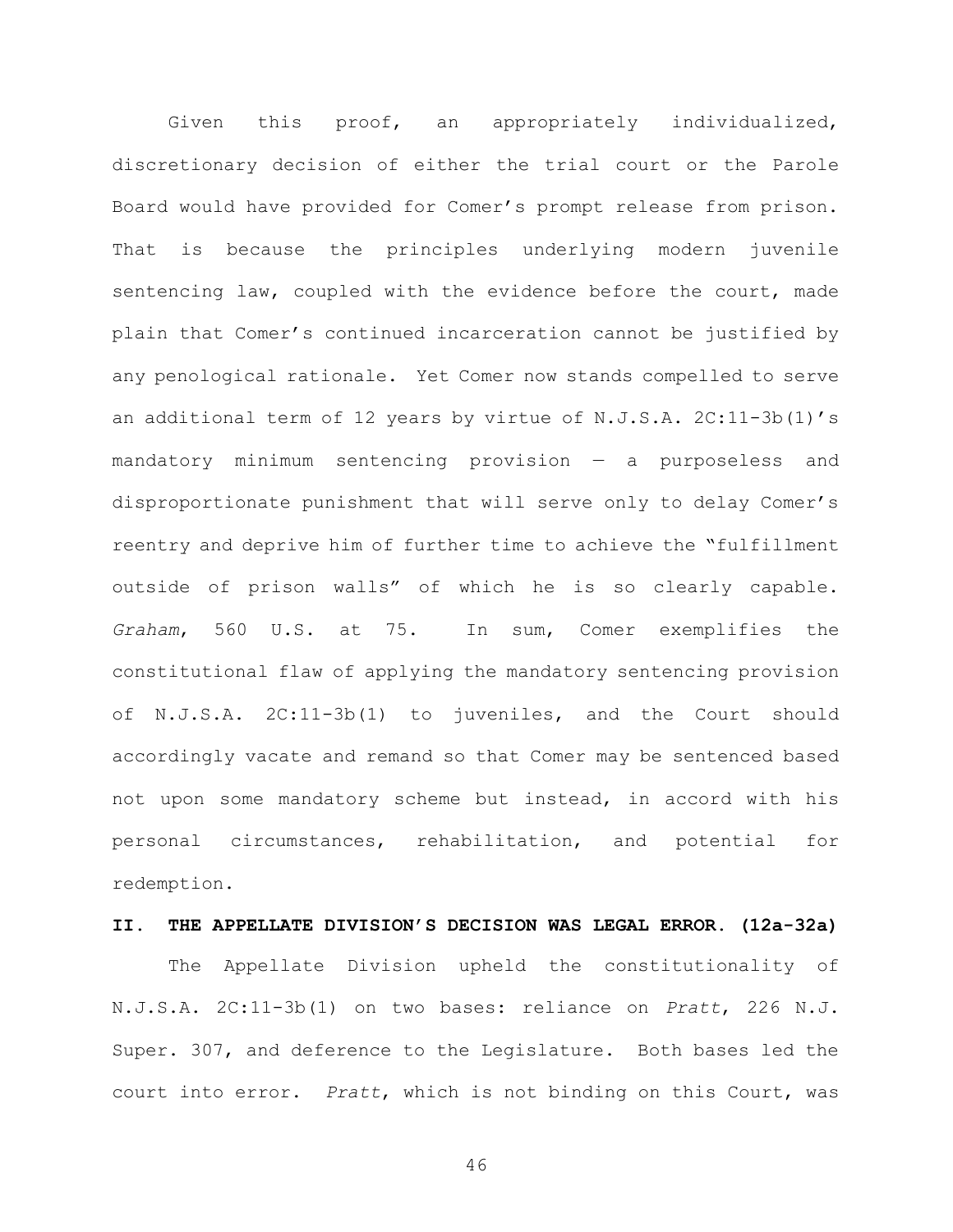decided in a vastly different era and reflects a "'just deserts' approach to juvenile crime," id. at  $327 -$  an approach roundly rejected by the subsequent sea change in juvenile sentencing law. Nor was the Appellate Division correct that Comer's challenge should be resolved by the Legislature. Constitutional adjudication is, of course, the province of the Judiciary, and this Court has not shied from resolving difficult questions to protect the constitutional rights of New Jerseyans, including those convicted of the State's worst crimes. Accordingly, the Appellate Division's reasoning cannot stand and should be reversed.

### (a) State v. Pratt is neither binding nor persuasive and should be reversed.

The Appellate Division held that "Pratt is directly on point and remains good law." Comer, 202 WL 2179075, at \*8. As a preliminary matter, the decision of the Appellate Division in Pratt is, of course, "not binding upon this court." New Amsterdam Cas. Co. v. Popovich, 18 N.J. 218, 224 (1955). But neither is it persuasive.

Pratt, which upheld N.J.S.A. 2C:11-3b(1) as applied to juveniles, was decided 33 years ago. But challenges under the Eighth Amendment and Article I, Paragraph 12 must "look beyond historical conceptions to the evolving standards of decency that mark the progress of a maturing society." Graham, 560 U.S. at 58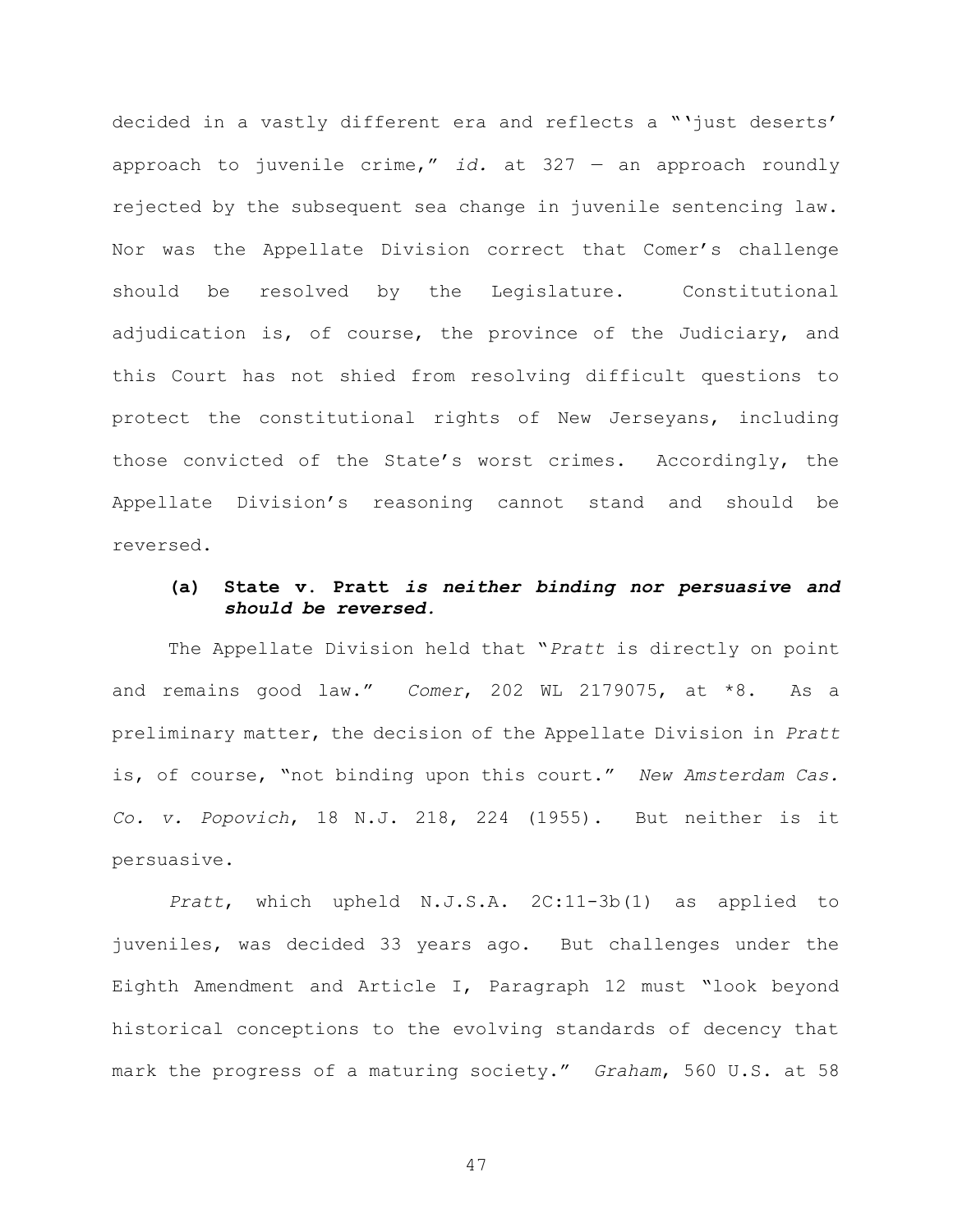(internal citations and quotation marks omitted). Courts must therefore revisit and reverse prior decisions where societal consensus and scientific understanding have evolved. See, e.g., Roper, 543 U.S. 551 (reversing Stanford v. Kentucky, 492 U.S. 361 (1989), decided 16 years earlier, in barring capital punishment for juveniles); Atkins v. Virginia, 536 U.S. 304, 307, 314 (2002) (reversing Penry v. Lynaugh, 492 U.S. 302 (1989), decided 13 years earlier, in barring capital punishment for individuals with intellectual disability, noting, "much has changed").

In this case, "much has changed" since Pratt. The intervening decades have seen a transformation in the constitutional law of juvenile punishment, manifested in the Supreme Court decisions in Roper, Graham, Miller, Montgomery, and Jones, as well as this Court's decisions in Zuber and C.K. Indeed, Pratt itself made clear that it was writing on a completely blank slate. 226 N.J. Super. at 326 (acknowledging, "our research has disclosed no reported New Jersey decision pertaining specifically to juveniles"). But the slate is no longer blank; instead, it is filled with modern decisions rooted in recent, empirical research showing fundamental differences in the maturity, decision-making, susceptibility to peer-pressure, and capacity for change of juveniles as compared to adults. And those differences render juveniles less culpable for even the most serious offenses, undermining the conventional justifications for punishment. See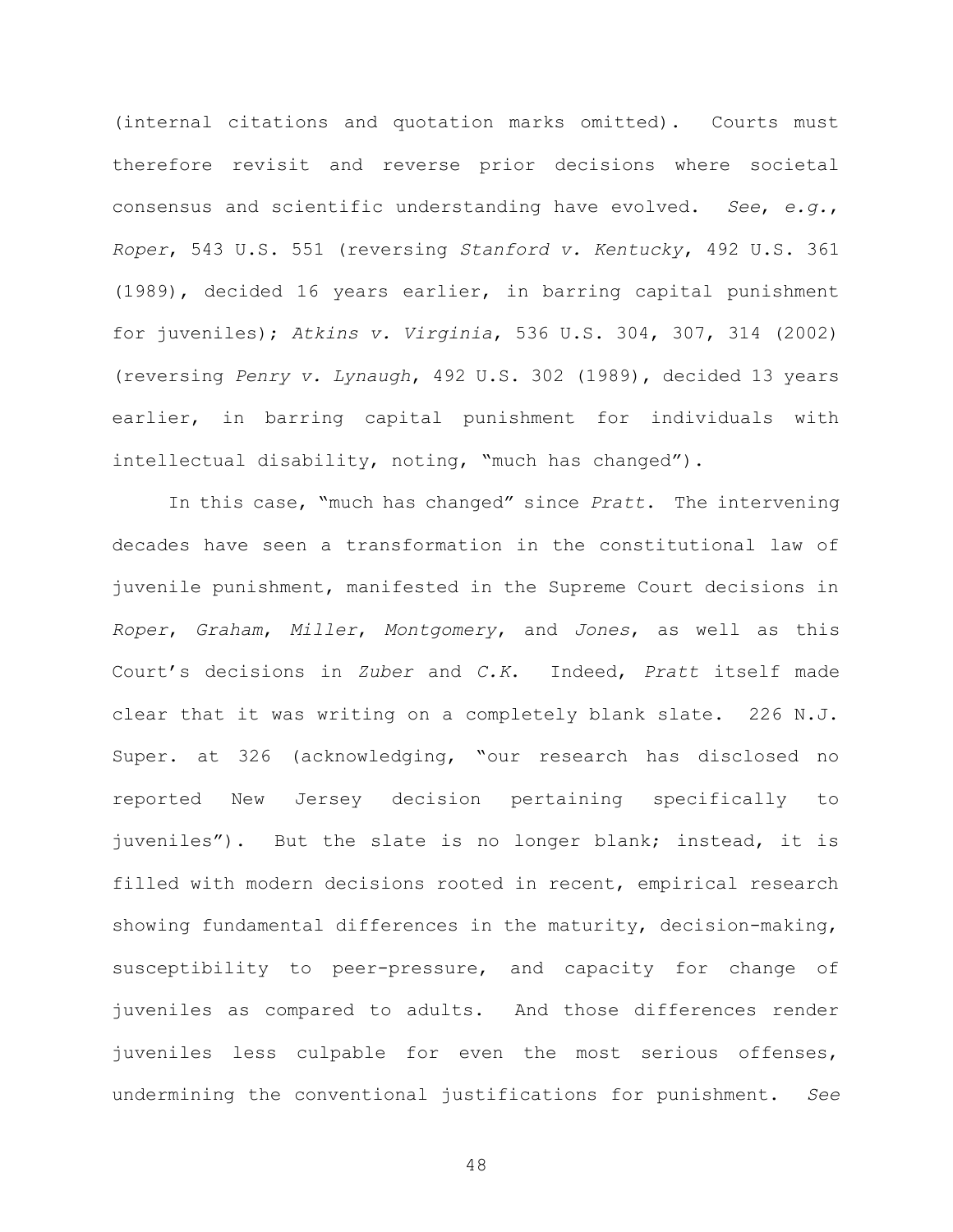supra at 15-19. Further, in the wake of this jurisprudence and the underlying science, society has embraced limits on mandatory sentences imposed upon juveniles, revealing an emerging but strong consensus that there should be at least the possibility, based upon individual circumstances, of eligibility for release well before serving 30 years. See supra at 21-24. In short, all the relevant considerations under the requisite proportionality review have changed since Pratt was decided, making that decision obsolete.

Indeed, Pratt relied on law and societal norms that have since been outright rejected. For example, the Pratt defendant argued that N.J.S.A. 2C:11-3b(1) violated the requirement of individualized sentencing articulated in the death penalty context, citing Woodson v. North Carolina, 428 U.S. 280 (1976), and Roberts v. Louisiana, 428 U.S. 325 (1976). The Appellate Division held those decisions "plainly inapposite" because "'[d]eath as a punishment is unique in its severity and irrevocability.'" Pratt, 226 N.J. Super. at 325 (citation omitted). But Miller expressly disclaimed any such distinction, holding that "if 'death is different,' children are different too," and citing Woodson to support its requirement of individualized sentencing. Miller, 567 U.S. at 475, 481. As noted, the Supreme Court further adhered to that same principle in Jones. See Slip. Op. at 9 ("Miller . . . required a sentencing procedure similar to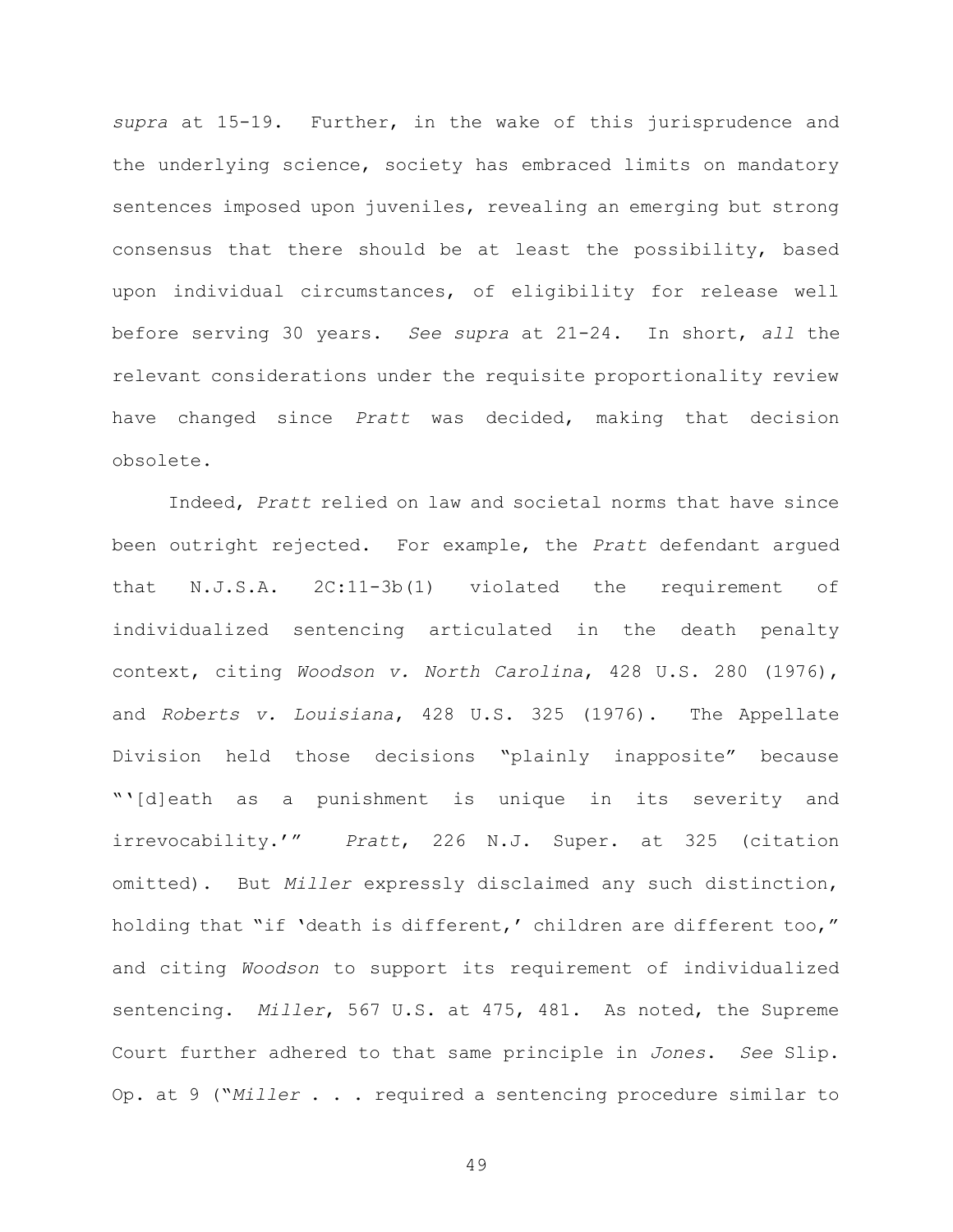the procedure that this Court has required for the individualized consideration of mitigating circumstances in capital cases such as Woodson[.]").

Further, Pratt justified its holding in light of "public concern about unrehabilitated, violent youthful offenders [that] ha[d] 'stimulated a 'just deserts' approach to juvenile crime.'" 226 N.J. Super. at 326 (citations omitted). But since Pratt, both scientific research and objective indicia of societal values have turned away from the so-called "superpredator myth," recognizing it as not only unfounded but, worse, a product of invidious racial stereotypes. See Equal Justice Initiative, Report, "The Superpredator Myth, 20 Years Later" (2014)<sup>28</sup>; see also Amicus Curiae Br. of Jeffrey Fagan, et. al in Supp. of Pet. in Miller v. Alabama, 567 U.S. 460 (2012), 2012 WL 174240, at \*37 (academics who first promulgated "the superpredator myth" expressed regret for advancing a theory that "threw thousands of children into an ill-suited and excessive punishment regime"). Thus, the modern revolution in juvenile sentencing reflects a movement away from the retributive approach Pratt endorsed, underscoring instead the primacy of rehabilitation and second chances, based upon the individual facts of a given case. See Zuber, 227 N.J. at 446 (calling "the essence" of the decision in Montgomery that juveniles

<sup>28</sup>Available at https://eji.org/news/superpredator-myth-20-yearslater/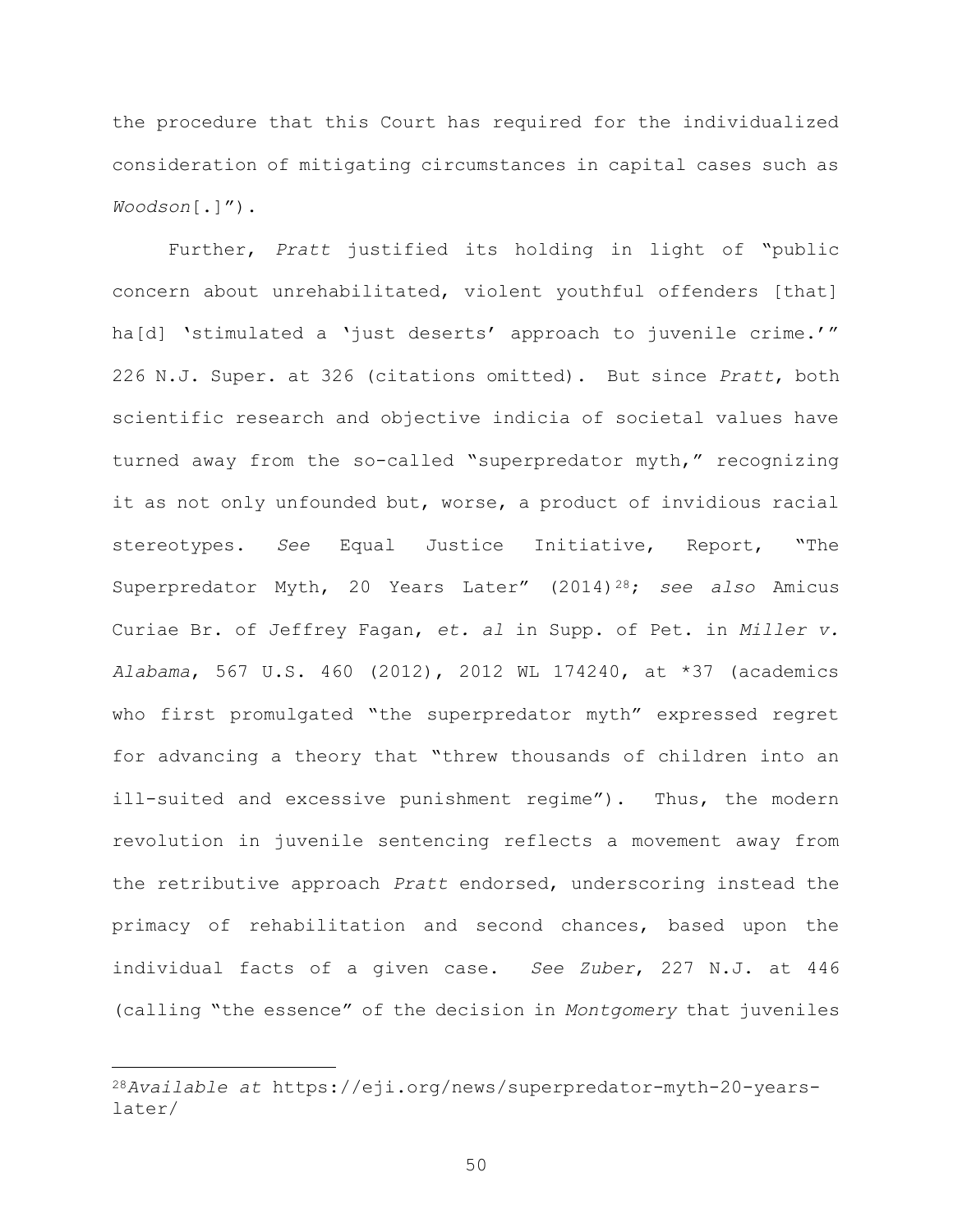"must be given the opportunity to show their crime did not reflect irreparable corruption" so that they may be released); Miller, 567 U.S. at 478 (requiring individualized sentencing because "mandatory punishment disregards the possibility of rehabilitation even when the circumstances most suggest it"); Graham, 560 U.S. at 79 (decrying LWOP for juvenile nonhomicide offenders because it leaves "no chance for fulfillment outside prison walls, no chance for reconciliation with society"). In sum, Pratt does not reflect the current state of the law, let alone contemporary standards of decency, all these years later. It should rejected. Instead, conducting its own proportionality review as informed by modern law, science, and social consensus, this Court should hold that a 30-year mandatory minimum sentence for juveniles fails to pass constitutional muster.

### (b) This Court should resolve the fundamental constitutional question presented here.

The Appellate Division held that "the actions (and inactions) of our Legislature" support N.J.S.A. 2C:11-3b(1)'s continued application to juveniles, and that "debate over applying the thirty-year minimum to juvenile murderers should [accordingly] proceed in the Legislature." Comer, 2020 WL 2179075, at \*10, \*11. This approach fundamentally misconstrues the role of the Judiciary in our constitutional system. Both the Federal and State Constitutions limit the power of the Legislature, which limits the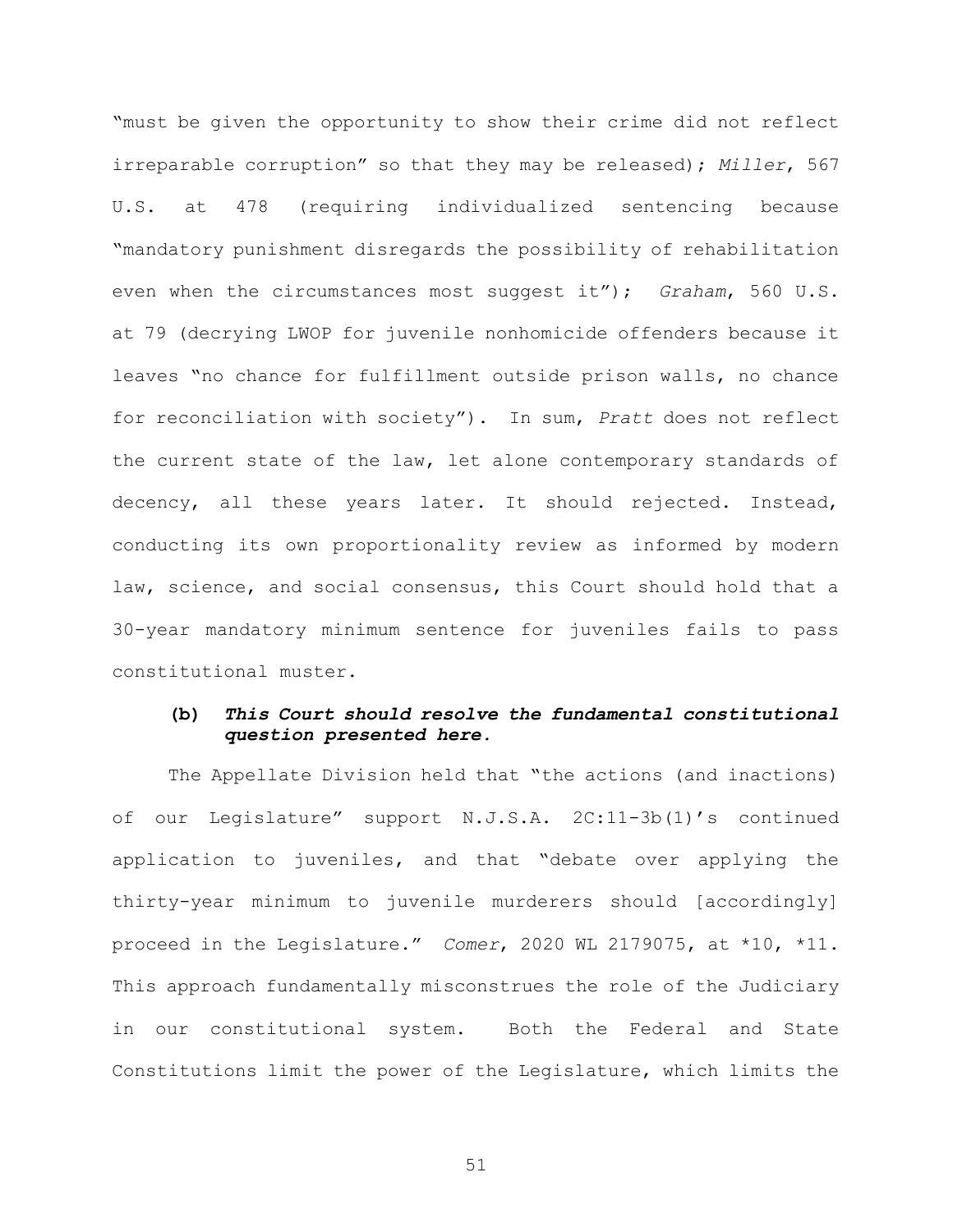Judiciary has the authority and obligation to enforce as a matter of its power of judicial review. See State v. Buckner, 223 N.J. 1, 52 (2015) ("In the end, this Court is the final arbiter of the Constitution. . . . That is a lesson passed on to us from the landmark case of Marbury v. Madison, 5 U.S. 137, 1 Cranch 137, 2 L.Ed. 60 (1803), which stands for the bedrock principle of judicial review and the primacy of the Constitution over legislation."); DePascale v. State, 211 N.J. 40, 43 (2012) ("Because one of the core functions of the judiciary is to serve as the guardian of the fundamental rights of the people — rights enshrined in the Constitution  $-$  the judiciary, at times, must restrain legislative initiatives . . . that may threaten those rights and violate the Constitution."). That duty is no less essential in the context of determining whether a particular punishment is cruel and unusual under Article 1, Paragraph 12 or the Eighth Amendment. See Trop v. Dulles, 356 U.S. 86, 103 (1958) (applying the Eighth Amendment to strike down a legislative enactment because, "[t]he provisions of the Constitution are not  $\ldots$  . hollow shibboleths.  $\ldots$  . They are the rules of government. When the constitutionality of an Act of Congress is challenged in this Court, we must apply those rules."); Gerald, 113 N.J. at 89 (striking down application of death penalty to a particular type of offense under Article 1, Paragraph 12).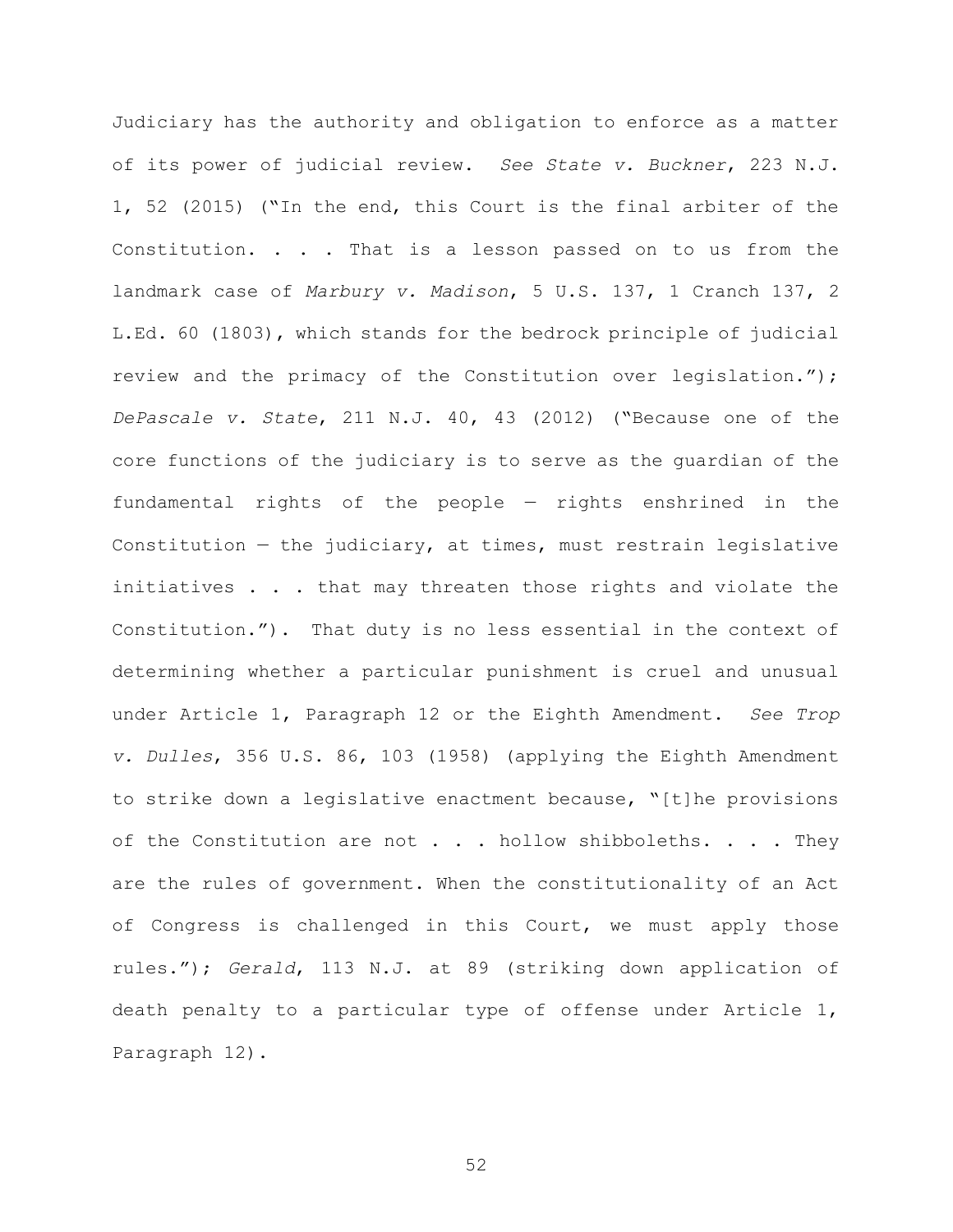That this Court in Zuber initially asked the Legislature to demarcate a term of years by which a juvenile would necessarily receive "'some meaningful opportunity to obtain release based on demonstrated maturity and rehabilitation'" does not diminish the Court's constitutional duty now. 227 N.J. at 452-53 (quoting Graham, 560 U.S. at 75). Zuber rightly foresaw that sentencing a juvenile to a "lengthy period of parole ineligibility" would "raise serious constitutional issues" if the juvenile could later establish that he had been rehabilitated but remained ineligible for release. Id. But because such a claim was not then before the Court, Zuber appropriately referred the matter to the Legislature "[t]o avoid a potential constitutional challenge in the future  $[.]''$  Id. at 452 ("We cannot address such a claim now."). The Legislature, however, has failed to act, and now the challenge that Zuber foresaw is squarely presented.

This Court has never hesitated to act in the face of legislative inaction where constitutional rights are implicated, even when it first provided the Legislature with the opportunity to address the issue. See, e.g., S. Burlington Cty. N.A.A.C.P. v. Mt. Laurel Twp., 92 N.J. 158, 212, 213 n.7 (1983) (Mount Laurel II) (Court would "exercise [its] traditional constitutional duty" though the issue was "especially appropriate for legislative resolution" because "enforcement of constitutional rights cannot await a supporting political consensus."); see Robinson v. Cahill,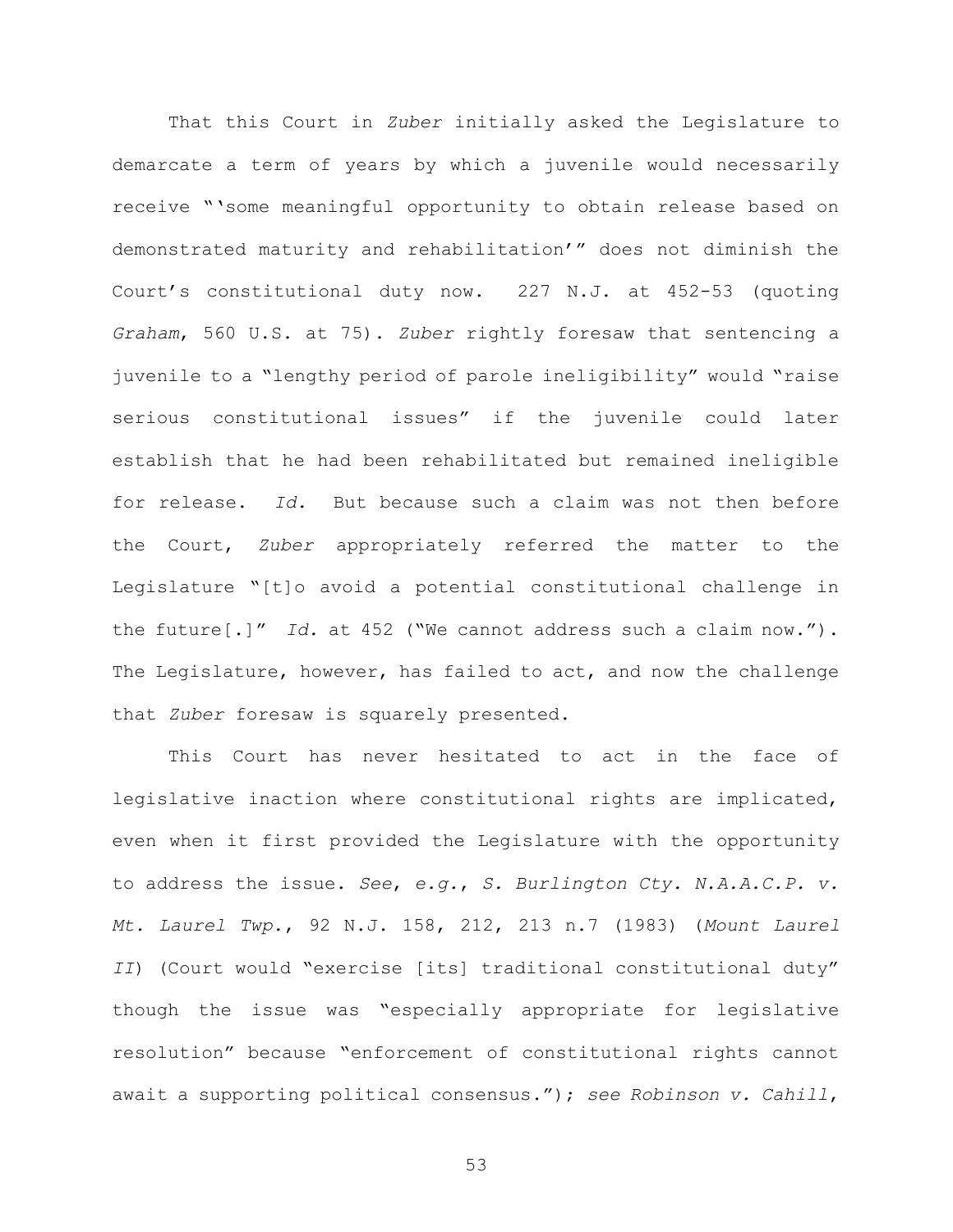69 N.J. 133, 147 (1975) ("'[J]ust as the Legislature cannot abridge constitutional rights by its enactments, it cannot curtail them through its silence.'") (quoting Marbury, 1 Cranch at 163); see also Abbott v. Burke, 100 N.J. 269, 282 (1985) ("[W]hen legislative inaction threatens to abridge a fundamental right . . . , the judiciary must afford an appropriate remedy").

Nor should the Court hesitate to act now. Where, as here, Comer squarely presents a claim that his mandatory sentence is unconstitutional, deference is improper, and the Court should instead afford a remedy consistent with its constitutional obligation. Applying the requisite proportionality review in the manner described above, the Court should accordingly hold the mandatory sentencing provision of N.J.S.A. 2C:11-3b(1) disproportionate in the case of juveniles.